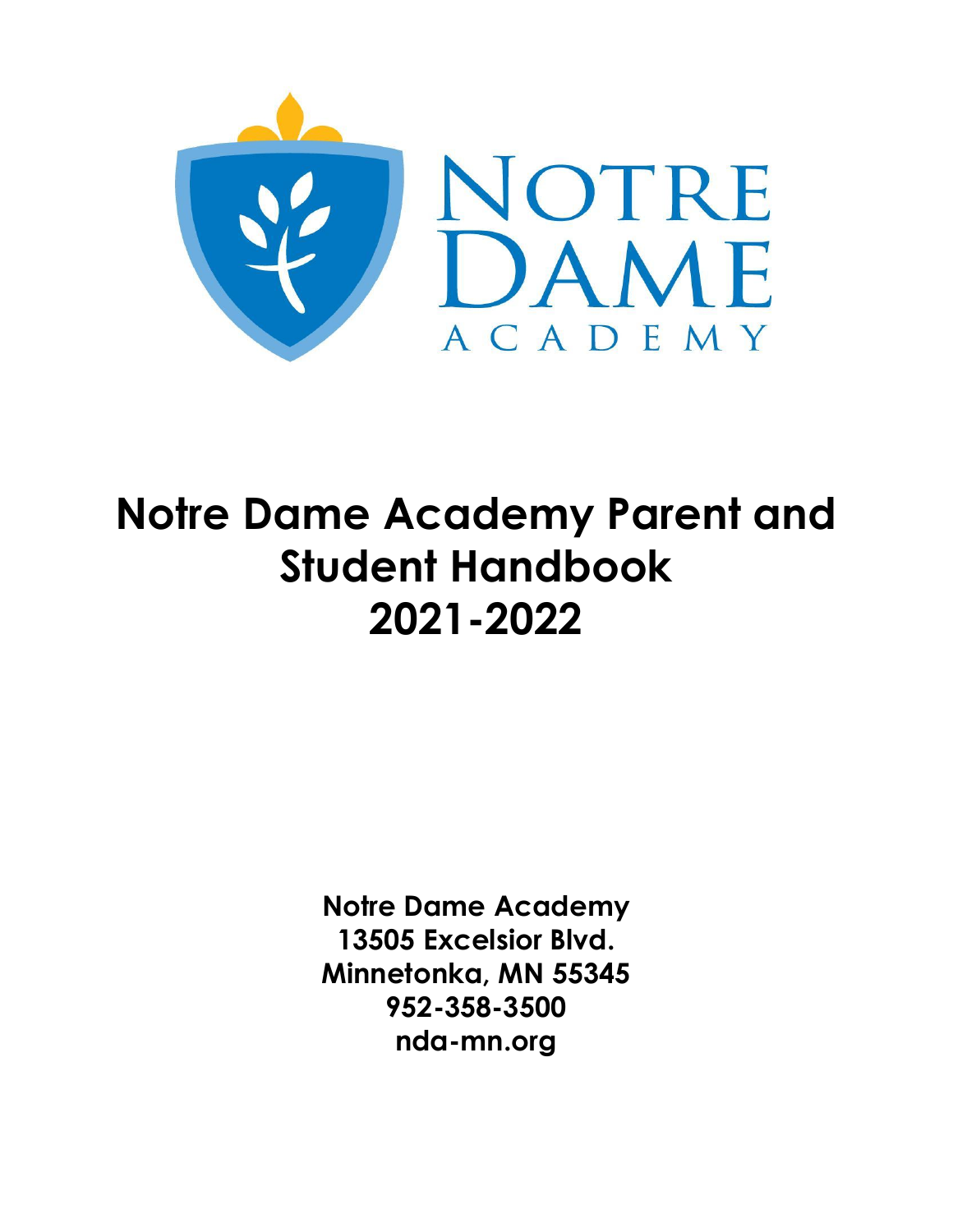# **School Mascot and Colors**

The school mascot is a lion and the school colors are royal blue and maize.

# **School Idiom**

Having FAITH in ALL children

# **School Hours**

Office Hours 8:00 – 4:30 p.m. (School Days) Student Hours – 9:00 – 4:00 p.m.

#### **SCHOOL OFFICE NUMBER:952-358-3500**

**SCHOOL FAX NUMBER SCHOOL WEB SITE SCHOOL FACEBOOK** 

952-935-2031 www.nda-mn.org Notre Dame Academy Minnetonka MN

### **MISSION STATEMENT**

As a reaional, Catholic school, our mission is to provide PreK - 8th grade students a Christ centered and innovative learning environment where each student has the opportunity to grow spiritually and academically. Continually guided by the spiritual example of Our Lady, Notre Dame Academy provides a caring and nurturing community for all.

# **CORE VALUES and PHILOSOPHY**

Values: Our team of dedicated teachers offer a child centered education that is authentic, relevant, taught with kindness and inclusiveness, with a commitment to the whole child — always remaining Christ centered and focused on academic excellence, social responsibility and spiritual integrity.

Philosophy: We have a vested interest in each student, and are passionate about their future. As an unbiased, PreK - 8th grade, Catholic school, Notre Dame Academy holds a unique position that empowers us to educate and bring unity to a diverse group of students for the good of all. We believe that a traditional Catholic faith-based education provides spiritual guidance and opportunity for all far into the future.

# **EXPLANATION/LISTING OF STATE AND FEDERAL SCHOOL LAWS**

Policies listed with a Minnesota State Statute and federal mandates will have the specific law/mandate listed by the sub heading or within the body of the topic information. Notre Dame Academy will comply with the laws and mandates in order to ensure a safe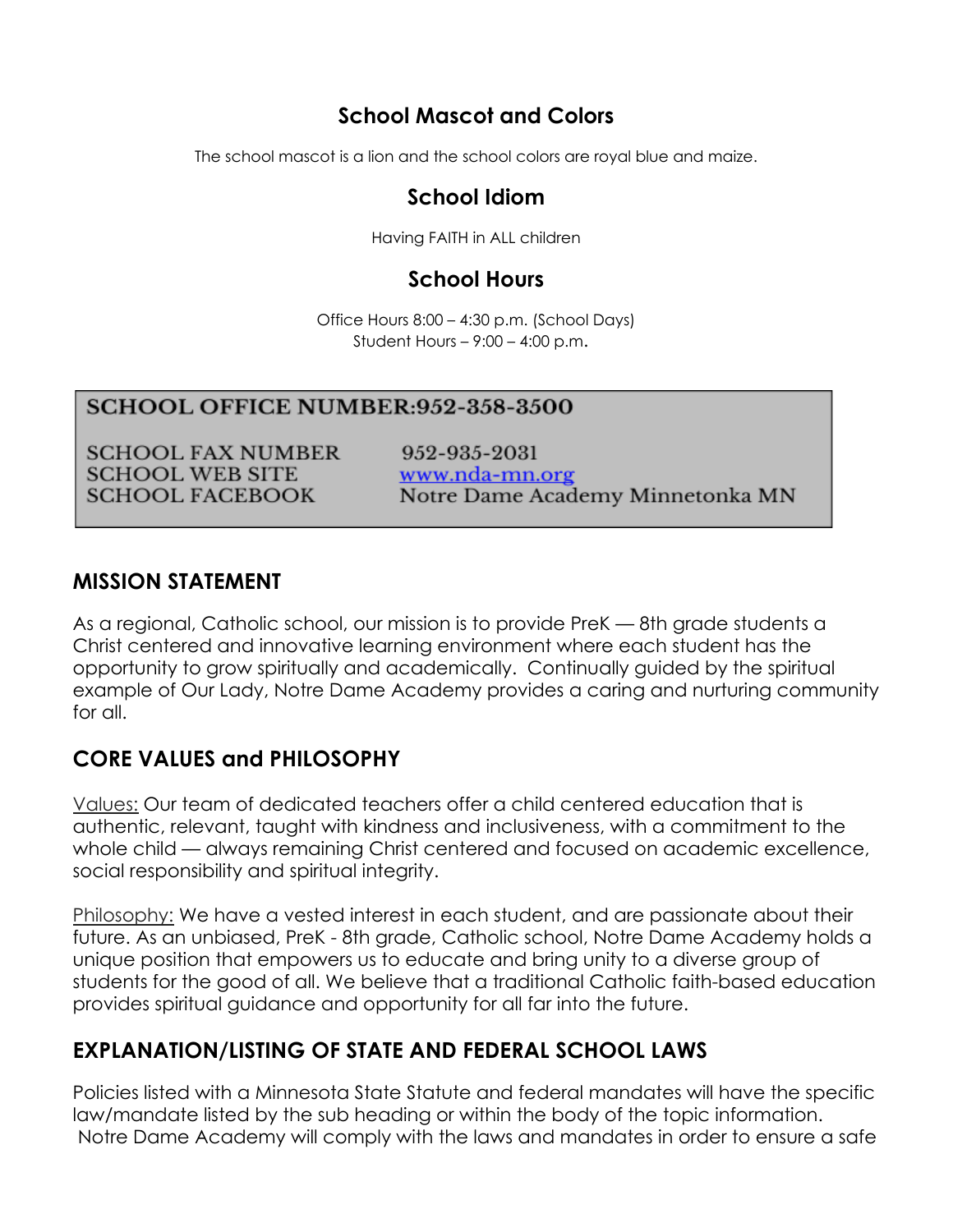and secure school facility as well as continue to receive state and federal nonpublic school funding. Modifications of some guidelines and legislative acts are applicable for Special Education Students as defined in Minnesota statutes. Notre Dame Academy will give equal credence to all students and will review incidents on a case-by-case basis prior to consequences being assigned. Explanations listed may be paraphrasing of the actual laws.

Minnesota Nonpublic School Accrediting Association requires its member schools to follow the compulsory education statutes and a variety of other statutes in order to maintain an accreditation in good standing level with the organization. Notre Dame Academy will comply with the statutes as required by MNSAA.

As a school of the Archdiocese of St. Paul and Minneapolis, the school is expected to participate in specific mandates and school improvement efforts. Notre Dame Academy will comply with the mandates from the Archdiocese.

# **STATEMENT OF NONDISCRIMINATION**

# USDA - Civil Rights Statement

*Non-Discrimination Statement:* The U.S. Department of Agriculture (USDA) prohibits discrimination in all its programs and activities on the basis of race, color, national origin, age, disability, and where applicable, sex, marital status, familial status, parental status, religion, political beliefs, genetic information, reprisal, or because all or part of an individual's income is derived from any public assistance program. (Not all prohibited bases apply to all programs.) Persons with disabilities who require alternative means for communication of program information (Braille, large print, audiotape, etc.) should contact USDA's TARGET Center at (202) 720-2600 (voice and TDD). To file a complaint of discrimination, write to USDA, Assistant Secretary for Civil Rights, Office of the Assistant Secretary for Civil Rights, 1400 Independence Avenue, S.W., Stop 9410, Washington, D.C. 20250-9410. Or call toll-free at (866) 632-9992 (English) or (800) 877-8339 (TDD) or (866) 377-8642 (English Federal-relay) or (800) 845-6136 (Spanish Federal-relay). USDA is an equal opportunity provider and employer.

# **ACCREDITATION**

Notre Dame Academy is accredited through the Minnesota Non-Public School Accreditation Association. Accreditation is a voluntary process of rigorous school improvement, which is validated by evaluations from external members of the MNSAA organization. MNSAA is recognized by the Minnesota Department of Education and the United States Department of Education as an approved accrediting agency.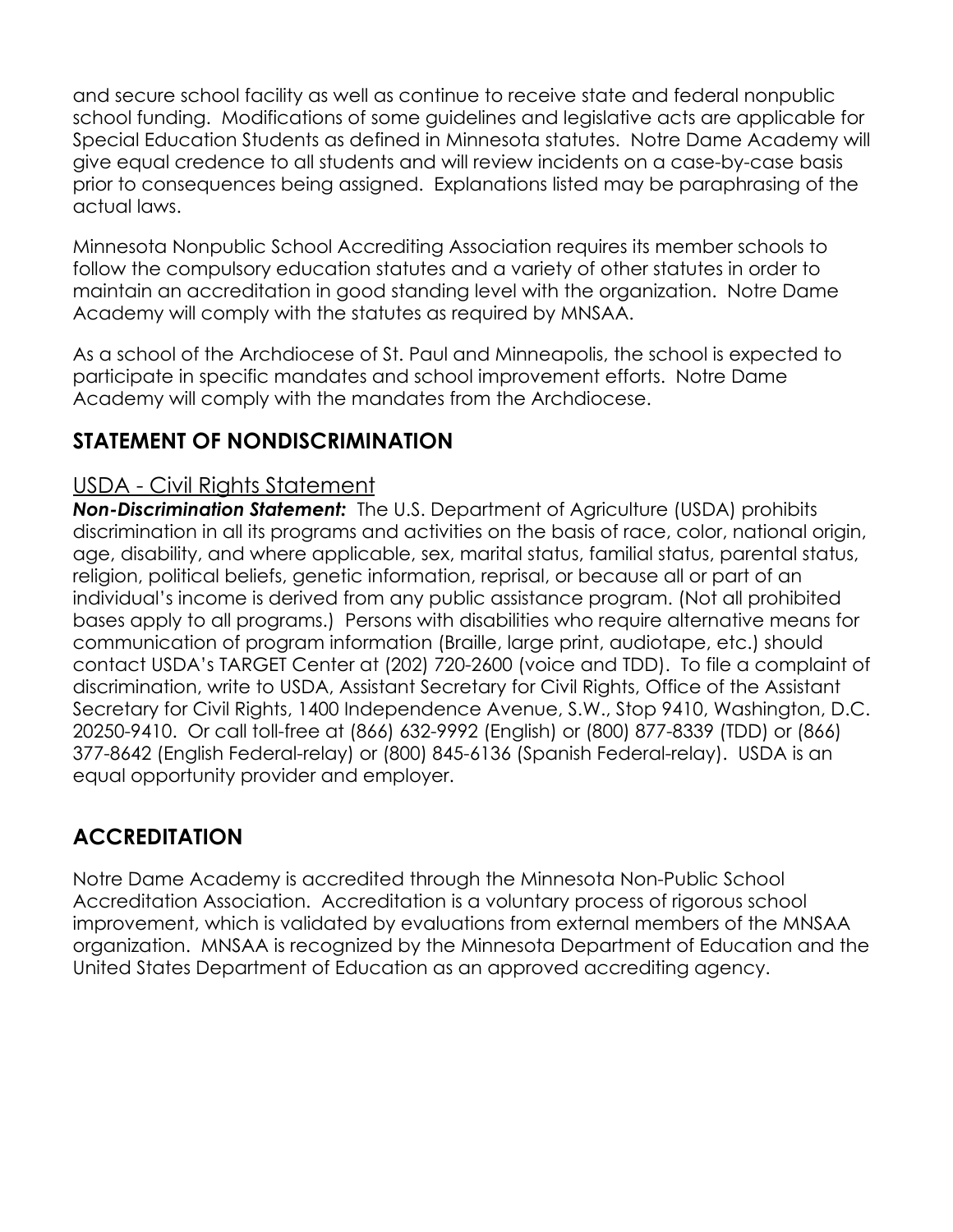# **ADMISSIONS (100)**

#### **100.00 ADMISSIONS PROCEDURE**

**100.01** - Parents/guardians must submit appropriate enrollment documents, register through TADS, and pay a non-refundable registration fee.

**100.02 -** Parents/guardians of transfer students must provide the school with a copy of the student's official transcript and any special education records.

**100.03** - Students entering Kindergarten must be 5 years old by September 1st as stated by the State of Minnesota.

**100.04 -** Parents/guardians must provide proof of immunizations, medical information prior to the start of school.

**100.05 –** All academic, behavioral, and special education information must be transferred to the school prior to a final enrollment acceptance.

### **(101) - REFUSAL OF ADMISSION OR DISCONTINUANCE OF ENROLLMENT**

**101.01 -** The school reserves the right, within its sole discretion, to refuse admission of an applicant or to discontinue enrollment of a student for any reason.

#### **(102) - EXPELLED/WITHDRAWN STUDENTS – READMISSION**

**102.01 -** Students expelled or withdrawn from Notre Dame Academy must follow the standard admissions procedures for new students. If accepted, the student will be placed on a trimester to full academic year probationary period and a contract specifically detailing expectations must be followed.

**102.02 -** The school reserves the right to dismiss or deny readmission to any student for reasons the principal and moderator deems fit.

# **FINANCIAL INFORMATION (200)**

#### **200 - TUITION PROGRAM**

**200.01 -** Parents must enroll in TADS for enrollment, and re-enrollment.

**200.02 -** TADS is also used for tuition management and where families can find and pay their billing invoices. Adjustments due to financial assistance, scholarships, or other awards will be made directly by the school to the appropriate TADS accounts.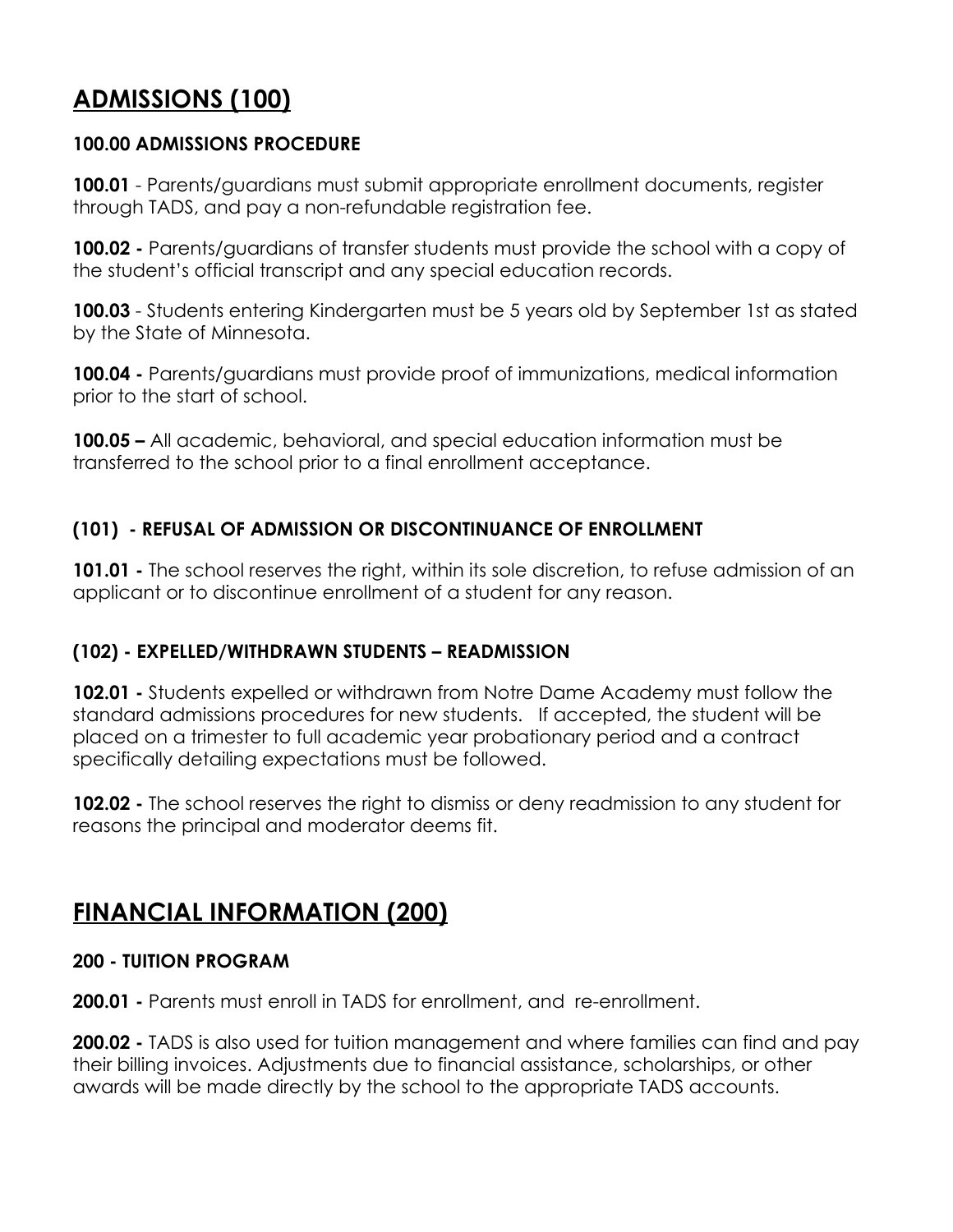#### **201 - FINANCIAL AID**

**201.01 -** Parents may apply for financial aid from the school through TADS for K – 8 students. PK families would apply for aid through the LADC registration process.

**201.02 -** Financial aid is granted for one school year and is not automatically renewable. Applications must be submitted each year for consideration.

**201.03 -** Families receiving financial aid are expected to be actively involved in fundraisers and volunteer opportunities that promote the school.

201.04 - Financial aid is granted through the school. Questions on the application of financial aid to your TADS account should be directed to the business office.

#### **202 - MISCELLANEOUS FEES**

**202.01 -** Fees for activities, trips and other costs may be billed through TADS.

#### **203 - CHECK PAYMENTS RETURNED FOR NONSUFFICIENT FUNDS**

**203.01 -** Notre Dame Academy will impose a fee of up to \$40.00 on any returned checks.

**203.02 -** After the second incident of a non-sufficient funds return, we will no longer accept payment by check but will require cash or money order.

#### **204 - WITHDRAWAL PROCEDURES FOR CURRENT SCHOOL YEAR**

**204.01 -** Parents withdrawing their student/students from school must provide Notre Dame Academy with a 30-day written notice.

**204.02 -** Students who are withdrawn at any time after the start of the school year will be charged tuition for the **entire trimester.** Refunds, if applicable, will be prorated accordingly.

**204.03 -** Registration fees, activity fees, athletic fees, bus fees, etc. will not be refunded.

**204.04 –** A family with an outstanding balance of tuition, childcare, or fees from the current or previous school years, any tuition paid will be used to cover those fees and a potential refund would be based on any funds left after the past due financial obligations have been satisfied.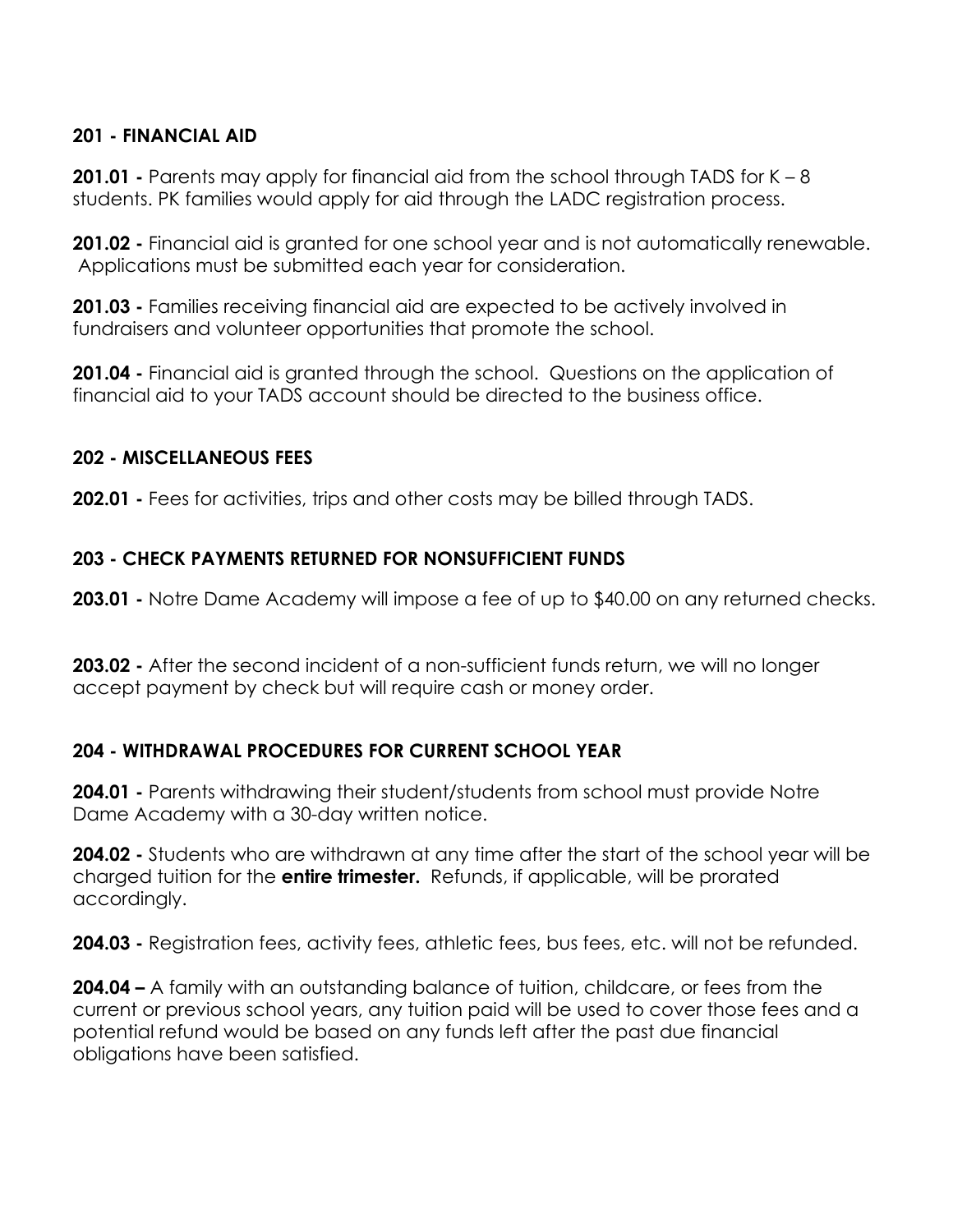#### **205 - FINANCIAL POLICY FOR WITHDRAWAL FOR THE PENDING SCHOOL YEAR**

**205.01 -** In order to receive a refund of tuition paid for the pending school year, the parent/guardian must advise the Principal and/or Business Administrator by **May 30 to prevent new billing.**

**205.02 -** Registration and other fees are non-refundable, regardless of the date of withdrawal.

**205.03 -** If a student is withdrawn from the pending school year after being registered, but before the first day of school, the family will incur a charge of 25% of the tuition paid/or due, as we incur expenses for books, software renewals, SIS listings, etc.

#### **206 - LATE PAYMENT POLICY**

**206.01 -** All payments are due on the date indicated on your TADS invoice. If payments are not received 10 days after the date due, a late fee of \$25 will be applied to your TADS account.

**206.02 -** It is the family's responsibility to notify the Principal and/or Business Administrator if special circumstances arise making it difficult to meet tuition and fee obligations.

**206.03 -** TADS will notify the family of the past due account.

**206.04 -** The Principal and/or Business Administrator will review delinquent accounts on a monthly basis.

**206.05 -** When an account is 30 days past due and no contact has been made towards the school, a letter/email will be sent and a phone call by the Principal and/or Business Administrator will be made to the family to begin a dialogue about payment or arranging an alternative plan.

**206.06 -** If payments for past due tuition and/or fees are not made, or payment arrangements made are not kept by the family, Notre Dame Academy will withdraw the student(s) from the school until the full amount of past due tuition has been paid.

**206.07 -** Notre Dame Academy may also turn accounts over to a collection agency or attorney for collection of past due tuition and fees. Any fees incurred for the use of a collection agency or attorney may be charged to the family.

**206.08 -** Tuition and fees must be paid in full by May 15 or the student(s) may be prohibited from enrollment in the next grade at Notre Dame Academy and/or students may not participate in graduation activities.

# **207 - LION'S LAIR CHARGES AND FEES (Before/After and Summer Care)**

**207.01 -** All Lion's Lair charges will be billed through TADS and need to be paid in full by the last day of school before enrolling in summer camp.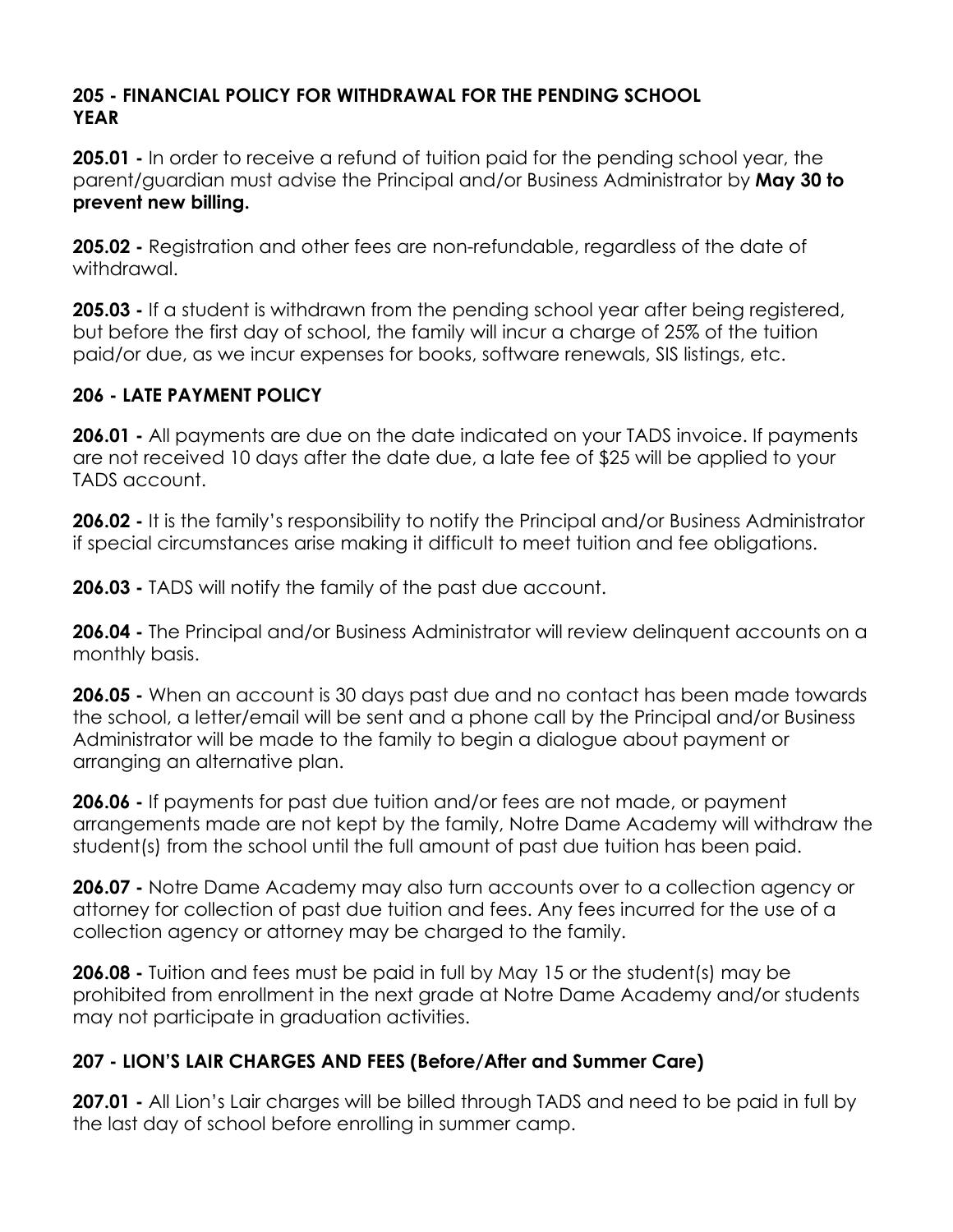**207.02 -** Lion's Lair will be open on half days and most days when school is not in session. These sessions are NOT included in the regular fees for after school care. Dates, times and fees will be communicated through the weekly Insight.

**\*207.03 –** Late pick up fees will be charged at **\$1 per minute if you are late** after 6:00 p.m. or other designated closing times. Fees will be charged through TADS.

#### **208 - TRANSPORTATION**

**208.01 -** Parents may register their child/ren for optional bus transportation. There is a fee associated with using the bus service, be aware that the fee does not cover the actual bus costs. Bus fees are not refundable.

**208.02 -** Parents are expected to apply for the district bus reimbursement for NDA.

# **GRADING POLICIES AND INFORMATION (300)**

#### **300 SYCAMORE - Parent and Student Portal**

**300.01** - Parents are encouraged to keep current on their child's grades and information through the Sycamore system.

**300.02 -** Parents will receive a login and password at the start of the school year.

#### **301 - GRADES**

**301.01 -** Grading of students is based upon instructional objectives and determined by measuring completion of assignments, activities, projects, scores on quizzes and tests, homework, and classroom participation.

**301.02 –** Grades are as follows for the various levels of Pk – 4<sup>th</sup> Grade.

#### **Pre-Kindergarten through Grade 4**

| <b>Number</b> | <b>Value</b>           |
|---------------|------------------------|
|               | Exceeds Standard       |
|               | Meets Standard         |
|               | <b>Partially Meets</b> |
|               | Standard               |
|               | Does Not Meet          |
|               | Standard               |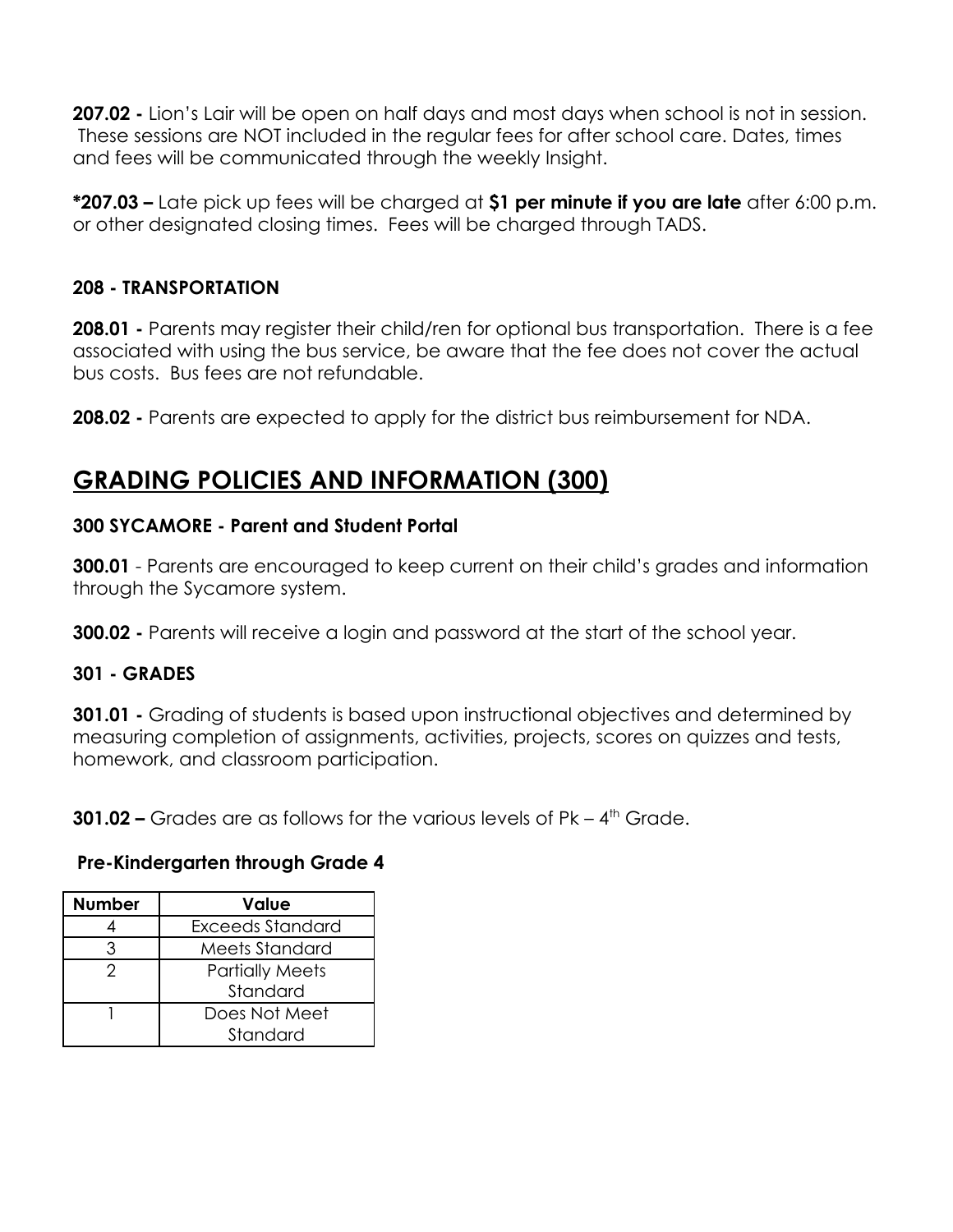#### **GRADES 5 - 8**

**301.03 -** Letter grades will be given to students based on the percentage points earned for assignments and assessments.

**301.04 -** An incomplete may be given in cases of illness, emergency, or when prior arrangements have been made per the discretion of the administration.

#### **302 - EXTRA CREDIT**

**302.01 -** Notre Dame Academy does not provide extra credit.

#### **303 - EXTRA CURRICULAR ACTIVITIES ELIGIBILITY**

**303.01 UPDATED POLICY As of October 1, 2019 -** Students who participate in extracurricular activities and sports must maintain passing grades in all classes to remain eligible for activities and athletics. Passing grades are considered A - C grades. Students will be out of the activities/sports for a full week. Information will be evaluated each week to determine eligibility.

**303.02 –** Students who have multiple missing assignments or items missing for multiple weeks will be held from participation in sports or extra activities. Students will be out of the activities/sports for a full week. Information will be evaluated each week to determine eligibility.

#### **304 - FAILING GRADES**

**304.01 -** Students may be required to attend mandatory help sessions or seek formal tutoring.

**304.02 -** Teachers will meet with the student, parents, and principal to create an academic plan if a student receives a failing grade.

**304.03 -** Students who fail a class will be expected to make up the course during an approved summer school course.

#### **305 - RETENTION POLICY**

**305.01 -** If retention of a student is under consideration a conference will be set with the teacher, parents, and principal to discuss academic concerns.

**305.02 -** If students lack sufficient mastery of basic skills, are performing below grade level in academic subjects or have failed two or more core subjects, retention may be discussed.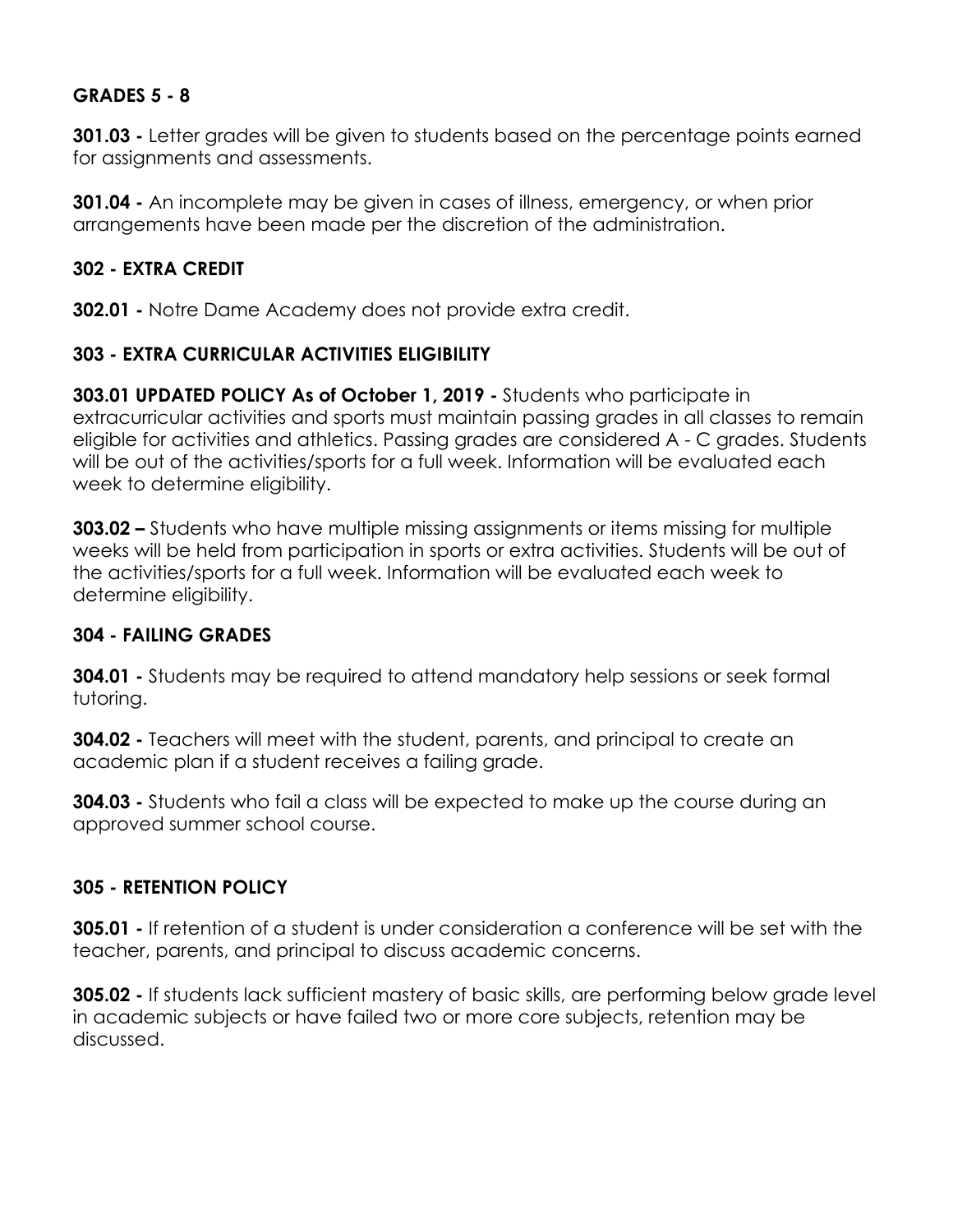# **HOMEWORK POLICIES AND INFORMATION (400)**

**400.01 -** Homework is defined as all work, including but not limited to reading, writing, research, worksheets, studying for tests or quizzes, take-home tests, projects, labs, etc.

**400.02 -** No homework holidays include October professional days/weekend, Thanksgiving, Christmas, and Easter breaks. However, students who are behind in their regular work will be expected to use holiday breaks to get caught up.

**400.03 -** The nights of the school musical, conferences, performances, etc. teachers will be asked to have minimal or no homework assigned that is due the following day.

#### **401 - LATE HOMEWORK**

**401.01 -** Homework is expected to be completed at home or if the teacher gives some class time to begin your work.

**401.02 -** If work is not turned in when it is due, the student may be asked to complete the work during recess time.

**402.03 -** Late assignments will result in points being taken off at 10% per day.

#### **403 - MAKEUP WORK**

**403.01 -** Students who are absent are given one school day for make-up of work per day being absent unless we are close to the end of the grading period in which case missing work may need to be completed by the last day of the grading period.

**404 - REDOING WORK (**Redoing assignments is solely for the purpose of mastery).

**404.01 -** Teachers are not required to allow work to be redone.

**404.02 -** If work is allowed to be redone, it will not receive full credit, but only one-half of the credit of the problems redone.

# **ACADEMIC POLICIES AND INFORMATION (500)**

#### **500 - ASSIGNMENT BOOKS/PLANNERS**

**500.01 -** Students in grades 3 – 8 will be issued an assignment book or will use Google.

**500.02 -** It is the responsibility of the student to keep the assignment book/planner current and to write the assignments in their planners.

#### **501 - STUDENT ADVANCEMENT**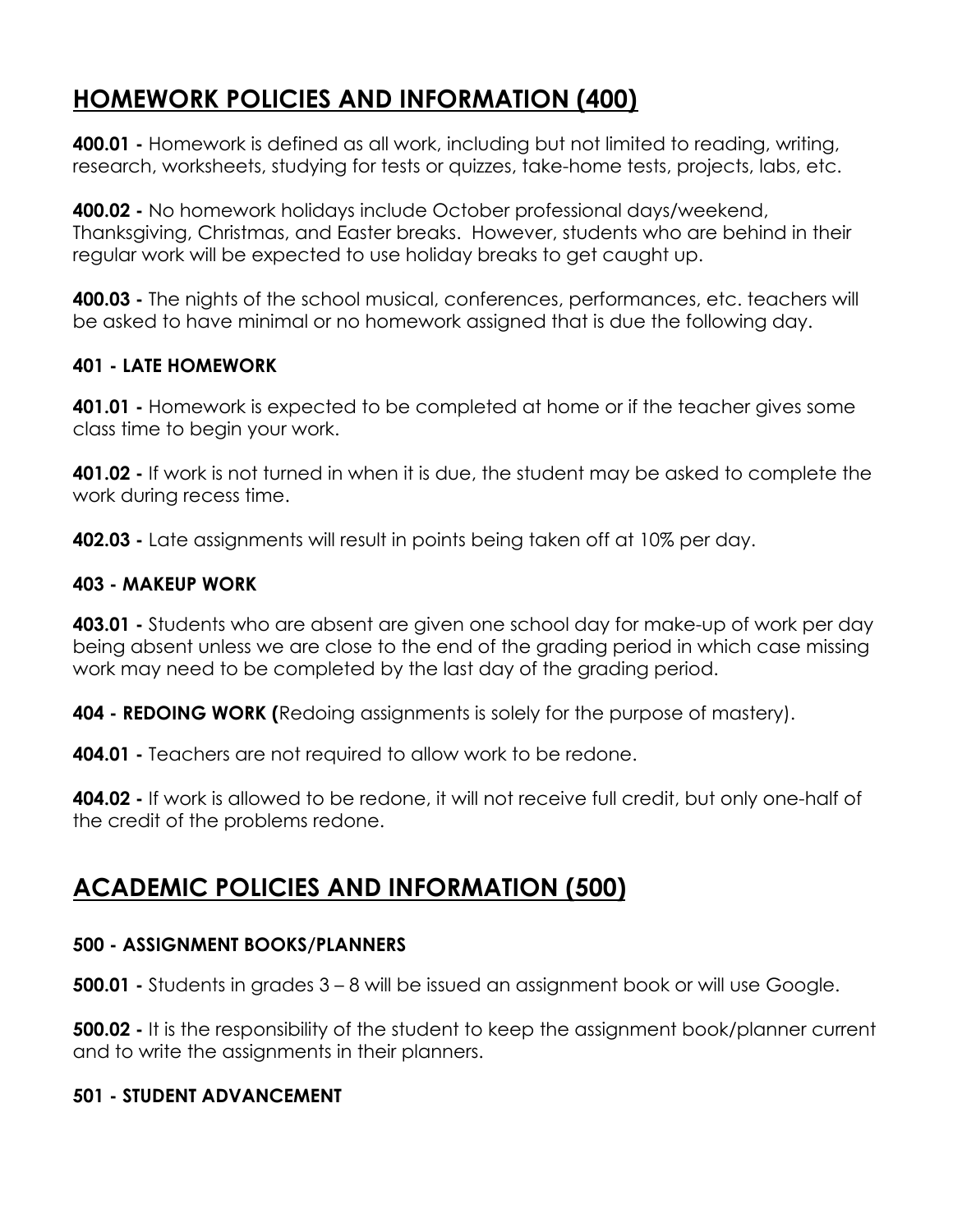**501.01 -** For students to be considered to be flexed up to the next grade for a specific subject, they must meet all of the following criteria:

- Students must be in 5<sup>th</sup> grade or higher. Younger students may be offered challenges in their current classroom and/or asked to work in a different book with their current teacher.
- Score 90% or higher in the subject area standardized testing with the subtests in the related areas above 90%, results of the STAR tests and classroom work will also be taken into consideration.
- Students must be recommended by the classroom/subject area teacher for placement in the higher-level course.
- Teacher, parent, and student must meet with the principal to discuss the possibility of advancement.
- Students must academically perform in the class at the expected level of achievement to remain in the advanced placement class.
- Academic, social and emotional behaviors will be taken into consideration prior to movement of a student.
- Students may be asked to begin work in another textbook, work over the summer to complete the materials in order to be moved up with a different class the following year.

# **502 - STANDARDIZED ACHIEVEMENT TESTING – MN Statute 120A.22, subd. 11.**

**502.01 -** Standardized achievement tests are administered to all students in grades 1 - 8.

**502.02 -** Achievement test data is placed in each student's cumulative file and a copy of the test results will be sent to the parents.

# **ATTENDANCE POLICIES AND INFORMATION (600)**

#### **600 - ATTENDANCE POLICY – MN Statute 120A.22**

Every child entering Kindergarten must graduate from high school or remain in high school or an alternative program until age 18. Only those who have been accepted in the military or an institution of higher learning can leave school before they are 18 years old.

#### **601 - ILLNESS**

**601.01 -** Should a student have to miss school due to illness, parents are asked to contact the office and students must make up missed work.

**601.02 -** If your child is ill and will be out of school for the day, please contact the school. If a child is out more than one day, the parent must call each day. If the school has been notified of a prolonged medical related illness or vacations, calls do not need to be made each day.

**601.03 -** It is necessary to state the reason the child will be out of school, as we are required to send notes home regarding certain illnesses.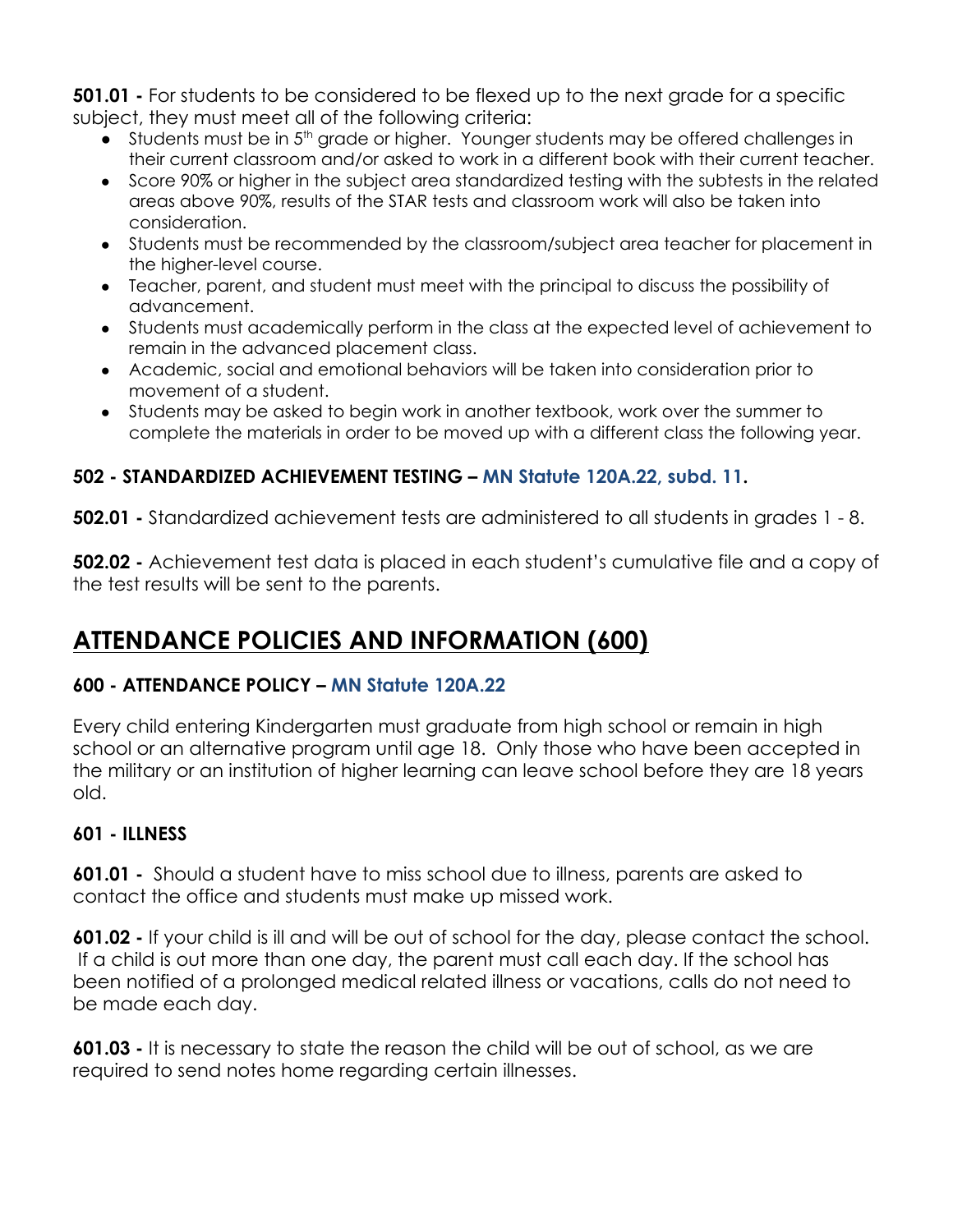#### **602 - TARDIES AND EARLY DISMISSAL**

**602.01 -** Each student is expected to be in school at the designated starting time each school day for the full school day.

**602.02 -** If a student is coming to school late or is being picked up early, parents must come into the school office and sign the student in/out.

**602.03 -** The principal will contact parents of students with excessive absences or tardies as it can affect a student's learning. Excessive absences or tardies are considered 10 days or more throughout the school year.

#### **603 - FAMILY VACATIONS**

**603.01 -** When scheduling vacations, every effort should be made to coordinate with the scheduled breaks on the school calendar.

**603.02 -** If students are taking vacations, they should request work in advance of the trip. Teachers will do their best to provide as much of the work in advance as possible, but students may find more work awaits them upon their return.

**604 – TRUANCY** Minnesota Statute 260A.02, subdivision 3 defines truancy as follows:

"Continuing truant" means a child who is subject to the compulsory instruction requirements of section 120A.22 and is absent from instruction in a school, as defined in section 120A.05, without valid excuse within a single school year for:

- 1. Three days if the child is in elementary grades: or
- 2. Three or more class periods in three days if the child is in middle school, junior high school, or high school.

Furthermore, Minnesota Statute 260A.07 subdivision 1 guides schools to report continuing truant students to the county attorney to discuss possible legal ramifications for the student and parent(s)/guardian(s) for continued truancy.

#### **605 - MEDICAL LEAVE OF ABSENCE**

**605.01 -** When a student is unable to attend school due to medical or psychological reasons, the administration will grant that student a medical leave of absence.

**605.02 -** During a medical leave, students will be expected to keep up with only as much school work as they are able. A teacher may modify assignments, tests or projects due to a medical leave.

**605.03 -** Prior to the student's return to school, the physician or professional must provide a signed release for the student to resume full responsibilities for the school day.

**605.04 -** Should the student be unable to participate in physical education or sports, they will also need a medical release to clear them for participation.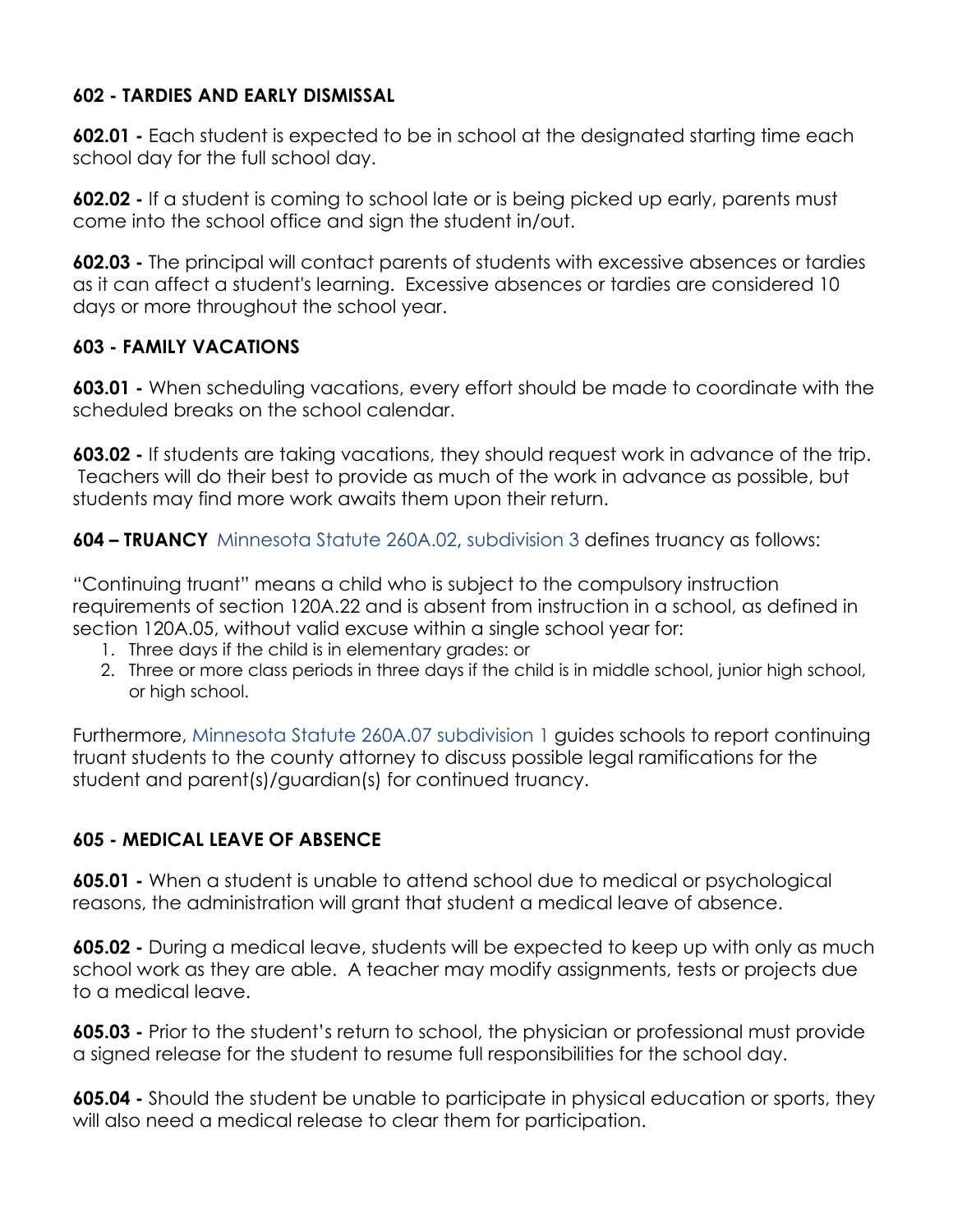#### **606 - SCHOOL ATTENDANCE FOR ATHLETES**

**606.01 -** Student athletes must be in school for the full school day to participate in practices and/or games on the same day. Exceptions would be a doctor appointment with an accompanying note for the coach/office.

**606.02 -** Students who have disciplinary infractions during the school day may not participate in after school practices or games.

**602.03 -** Students who were sick during the day cannot participate in sport activities.

**602.04 –** Suspension (in or out of school) will result in automatic dismissal from participation in sports (see suspension information).

# **APPEARANCE POLICIES AND INFORMATION (700)**

#### **700 - UNIFORMS**

**700.01 -** All uniform pieces (with the exception of socks, tights and shoes) must be purchased from Lands'End or Educational Outfitters, Educational Outfitters or from the used uniform selection at NDA. Certain items, as noted in red below, are available only through Lands' End. Our school code is 900156605. ALL SHIRTS, SWEATERS, VESTS, FLEECE MUST HAVE THE SCHOOL LOGO.

| Elementary Girls (K-5)                                                                                                                                                                              | Middle School Girls (6-8)                                                                                                                                                                                                             |
|-----------------------------------------------------------------------------------------------------------------------------------------------------------------------------------------------------|---------------------------------------------------------------------------------------------------------------------------------------------------------------------------------------------------------------------------------------|
| <b>Required Mass Uniform Pieces</b>                                                                                                                                                                 | <b>Required Mass Uniform Pieces</b>                                                                                                                                                                                                   |
| Plaid jumper<br>White polo or peter pan collar top (long or short sleeves,<br>the logo is not required under the jumper)<br>Navy tights, leggings or bike shorts                                    | <b>Plaid skirt</b><br>Navy polo (long or short)<br>sleeves)<br>Navy tights, leggings or bike<br>$\bullet$<br>shorts                                                                                                                   |
| <b>Optional Items</b>                                                                                                                                                                               | <b>Optional Items</b>                                                                                                                                                                                                                 |
| Navy, gray, maize polo (long or short sleeves)<br>Navy pants or shorts<br><b>Plaid skirt or skort</b><br>Navy or maize sweater vest<br>Maize cardigan sweater<br>Navy fleece jacket<br>White tights | White, gray, maize<br>polo<br>(long or short sleeves)<br>Navy or khaki skirts, pants or<br>shorts<br><b>Plaid skirt or skort</b><br><b>Navy or maize sweater vest</b><br>Maize cardigan sweater<br>Navy fleece jacket<br>White tights |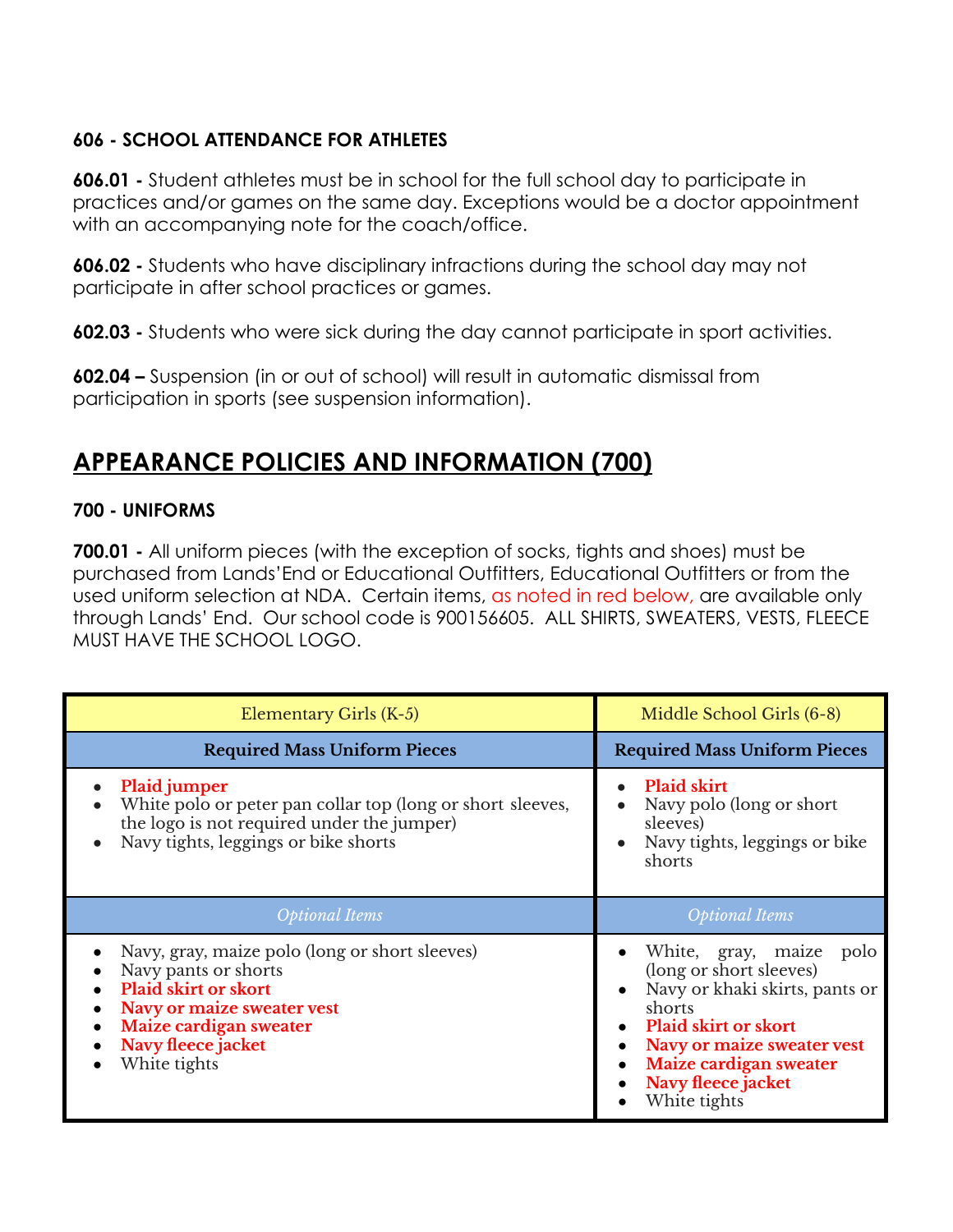| Elementary Boys (K-5)                                                                                                        | Middle School Boys (6-8)                                                                                                                                 |
|------------------------------------------------------------------------------------------------------------------------------|----------------------------------------------------------------------------------------------------------------------------------------------------------|
| <b>Required Mass Uniform Pieces</b>                                                                                          | <b>Required Mass Uniform Pieces</b>                                                                                                                      |
| White polo (long or short sleeves)<br>Navy pants or shorts                                                                   | White polo (long or short)<br>$\bullet$<br>sleeves)<br>Navy pants or shorts<br>$\bullet$                                                                 |
| <b>Optional Items</b>                                                                                                        | <b>Optional Items</b>                                                                                                                                    |
| Navy, gray, maize polo (long or short sleeves)<br>Navy or maize sweater vest<br>Maize cardigan sweater<br>Navy fleece jacket | Navy, gray, maize polo (long<br>or short sleeves)<br>Khaki pants or shorts<br>Navy or maize sweater vest<br>Maize cardigan sweater<br>Navy fleece jacket |

- \* All tops, sweaters, sweatshirts, and fleece are required to have NDA logos.
- **Bold red print** indicates pieces of clothing that must be purchased from **Lands' End.**

#### **UNIFORM ATTIRE**

All uniforms should be neat, clean, in good condition and appropriately sized.

#### **\*Tops**:

- All polo shirts must be long enough to remain tucked in at all times.
- T-shirts may be worn under uniform shirts, but are to be plain white (free of lettering or graphics).

#### **Bottoms**:

- \*Approved uniform shorts may be worn from the beginning of the school year April through October, weather permitting.
- \*Navy or white tights, navy leggings or navy bike shorts must be worn under skirts or jumpers at all times.
- Pants and shorts are to be worn at the waist, above the hips.
- Skirts, shorts & jumpers must be longer than a student's fingertips with their arms and hands fully extended.
- Leggings and yoga pants/shorts may NOT be worn as pants/shorts.

#### **Shoes**:

- Shoes must be neat and clean-soled without a heel. No open-toe or open-heel shoes, clogs, Crocs, sandals, platforms, high-heel or boots. No wheels on shoe bottoms.
- Appropriate footwear is required for Physical Education class: sneakers, basketball, or any other athletic shoe with non-marking soles.

#### **Socks**:

- Socks must be worn at all times.
- All socks should be clean and in good condition, fit well and, as best as possible, complement uniform attire.
- Girls should wear white or navy socks or knee-highs/tights; a uniform plaid ruffle sock is also acceptable.
- Boys should wear socks that compliment their uniform attire; solid socks in the colors of navy, black, or white are acceptable.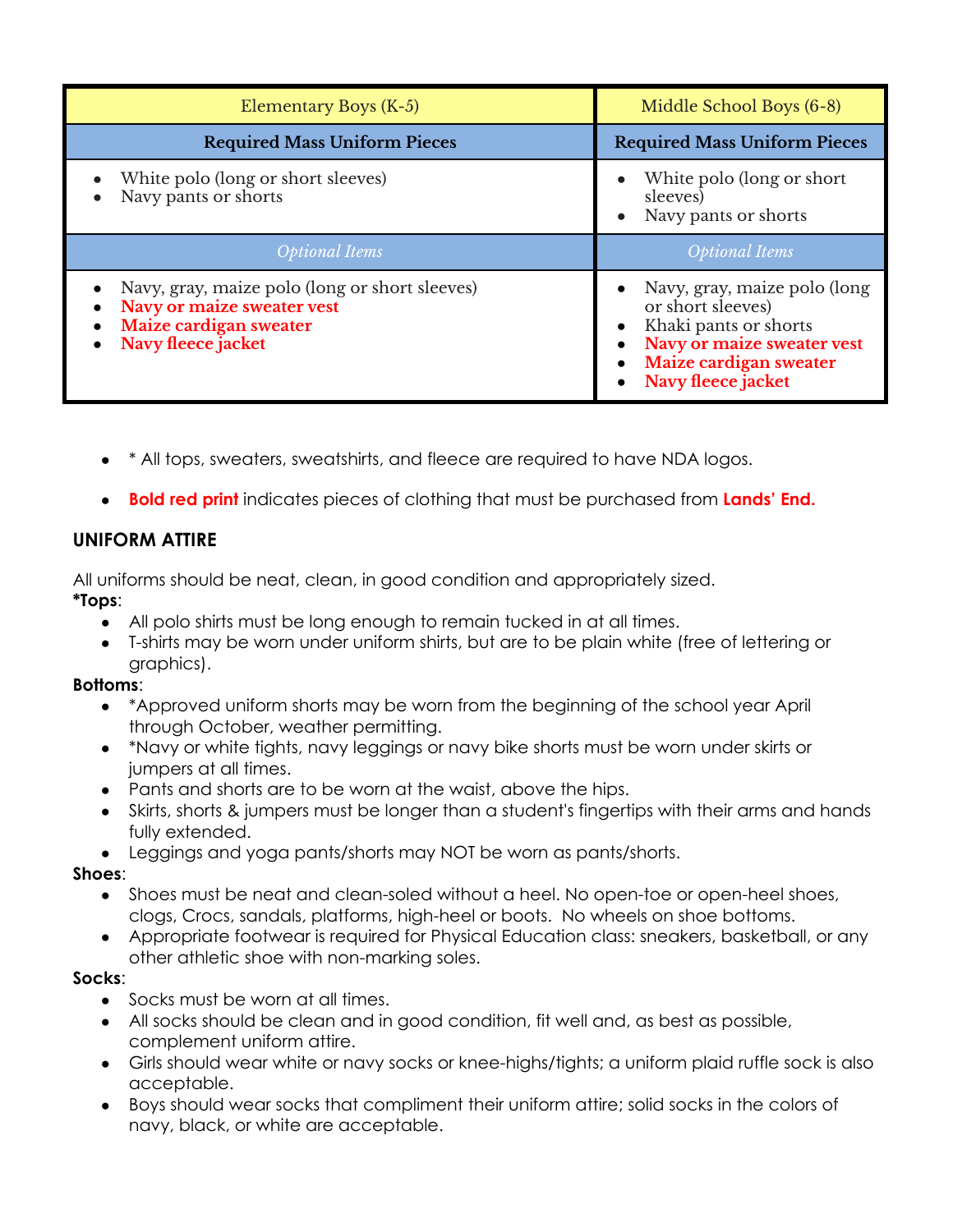#### **Accessories and Physical Appearance**:

- Belts are optional, but if worn should be khaki (grades 5-8), brown, black, navy or NDA plaid.
- Jackets must be kept in lockers and not worn during the school day. This does not include the uniform fleece jacket or pullover, which may be worn at any time.
- Hats and sunglasses are not to be worn during the school day unless authorized for special events.
- Hair should be clean and well groomed; hair should not be dyed unnatural colors or create distraction.
- Make-up and jewelry should be appropriate for school and not create a distraction.

#### **Non-Uniform Attire or Spirit Days**:

- Non-Uniform clothing should reflect Catholic values with respect to graphics, lettering and physical fit and modesty.
- No ripped or torn clothing, or clothing with weapons, alcohol/tobacco logos and/or inappropriate language or messages.
- A shirt MUST be worn over or under all tank tops and spaghetti straps this applies to both boys and girls.
- \*Shorts (of appropriate length as long as a student's fingertips with arms and hands fully extended) may only be worn from April - October.
- Socks must be worn at all times.
- Leggings/yoga pants/shorts may NOT be worn as pants/shorts and students may not wear pajama bottoms as pants on an out of uniform day, unless they are the official NDA pajama bottoms.
- The same footwear and accessory regulations apply on non-uniform or spirit days.
- On Spirit Days, students may wear other NDA gear and school sports team, school band, or school team shirts to school. Students may wear jeans or other pants that are in good repair. LEGGINGS MAY NOT BE WORN AS PANTS!

**700.02 -** All students are required to wear laced or Velcro athletic shoes with a closed back when participating in PE classes or athletics.

**700.03 -** Shoes with wheels or that might cause scuffing to the floors will NOT be allowed in PE or in the building.

**700.04 -** Specific athletic shoes may be deemed inappropriate at the PE teacher's discretion (For student safety or protection of the gym floor).

# **COMMUNICATIONS POLICIES AND INFORMATION (800)**

# **800 - PARENT-TEACHER CONFERENCES**

**800.01 -** The purpose of parent-teacher conferences is to strengthen the partnership between the school and the parents to promote the spiritual, academic, and social maturity of the student. Conference goals are as follows:

- To encourage communication between parent and teacher
- To provide teachers with insights about the student from the parents' perspective
- To consider short-range goals for the child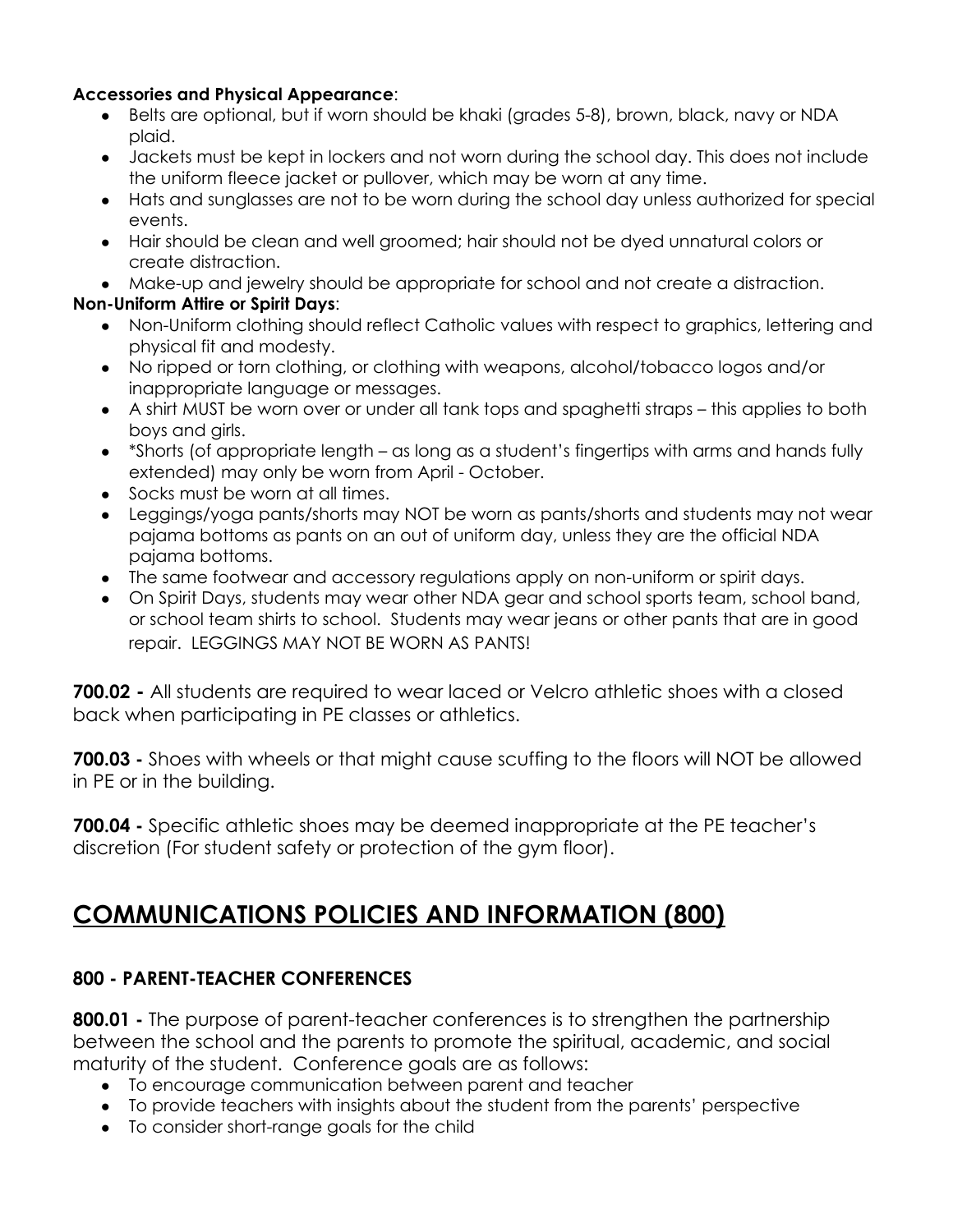- To evaluate the student's immediate challenges in order to develop a cooperative strategy
- To pray for the specific needs of the child

**800.02 -** Students in grades 6 - 8 are strongly encouraged to attend conferences with their parents.

#### **801 - COMMUNICATIONS WITH THE TEACHER OR PRINCIPAL**

**801.01 -** The best way to contact a teacher or the principal is through a brief email. This provides a record of the contact. You are encouraged to request that they call you if the situation is at all controversial in nature, as emails have a higher risk for misinterpretation.

**801.02 –** Teachers and the principal will respond to email within 24 hours if possible (weekend and breaks not included). If there is an emergency or urgent matter, a call to the office would be best.

**801.03 -** Parents should expect a return call within 24 hours (weekend and breaks not included). If you leave a message, brevity is preferred. Describe the nature of the concern and include a phone number and time for a more detailed discussion.

#### **802 - COMMUNICATION WITH THE BUSINESS OFFICE**

**802.01 -** Business office matters are often confidential in nature. Dialogue concerning confidential matters will not be addressed outside of the office. Information may be shared with the principal or canonical administrator as necessary.

#### **803 - EMAIL**

**803.01 -** Notre Dame Academy will use email as its primary means of communication with parents for school news.

#### **804 – INSIGHT & News Notes**

**804.01 –** The Insight is the weekly school newsletter that will be emailed to parents, alumni and friends of the school. If at any time you discover you are not receiving regular emails, please contact the school office.

**804.02 –** The school will email News Notes communications to families, grandparents and others as needed for communications.

# **SAFETY AND SECURITY INFORMATION (900)**

#### **900 - AFTER SCHOOL SUPERVISION**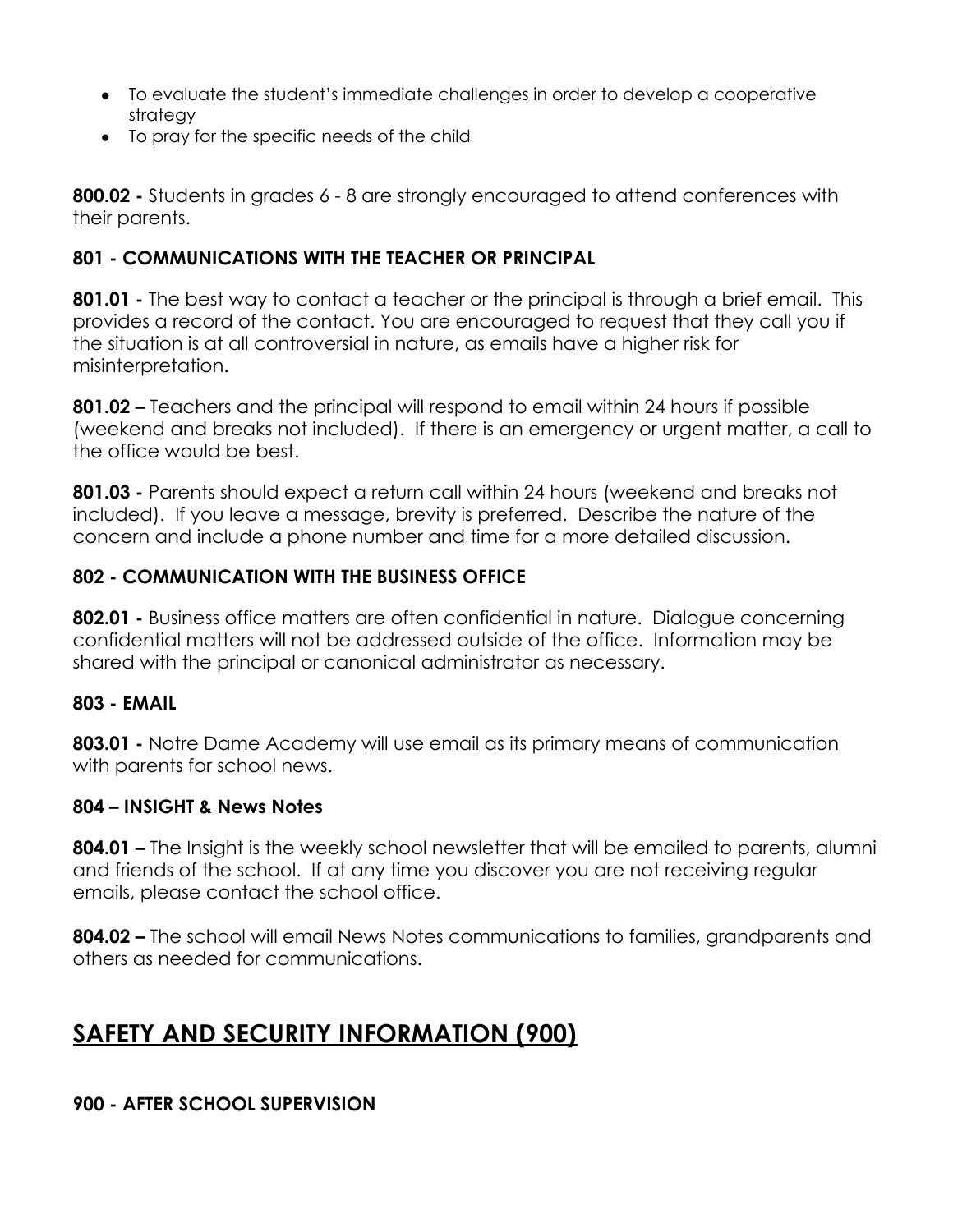**900.01 -** Pick up your child promptly from after school events and activities.

**900.02** - All school activities, clubs, etc. must be finished by 5:00 p.m. Should an activity be cancelled due to weather, teacher absence, we will do our best to contact parents in advance.

**900.03 –** Students who are attending athletics and are waiting for practice to begin or practice has ended and their ride is not here, MUST go to Lion's Lair and parents will be charged accordingly. STUDENTS MUST BE SUPERVISED!

#### **901 - BUS RIDERSHIP TRAINING AND EVACUATION DRILLS –MN Statute 123B.91**

**901.01 –** All students must participate in yearly training to make students aware of rules and regulations of school bus ridership.

**901.02 -** Evacuation drills and training classes will be held yearly at school. It is mandatory that students participate in the training classes.

#### **902 - DROP OFF AND PICK UP PROCEDURES Morning Drop Off: (K-8)**

7:00 – 8:45 a.m. Morning Care – All families will enter through door 11S (not the cafeteria door) and sign their children in during the morning care time.

8:45 – 9:00 a.m. & before school activities - Students may be dropped off via car in the front of the school building and enter through the main doors. If students have a lot of items to bring in, parents are asked to park in the available visitor parking spaces and help their child into the building. Please do not park in the drop off line. Students exiting the car should be getting out on the curbside of the vehicle.

Bus riders are dropped off in the back of the school building and enter through the playground doors.

#### **MORNING DROP OFF PK Program**

7:00 – 9:00 a.m. PK families will park in the back lot, and bring their child to the playground door (11S). PK children may NOT enter the building alone, please make contact with their teacher. Parents should hold their child's hand as they cross to the doors as other cars may be present and moving.

Drop off after the usual morning time, must be done through the front office of the school. Parents must walk into the building and sign them in.

#### **Afternoon Pick Up: (K-8)**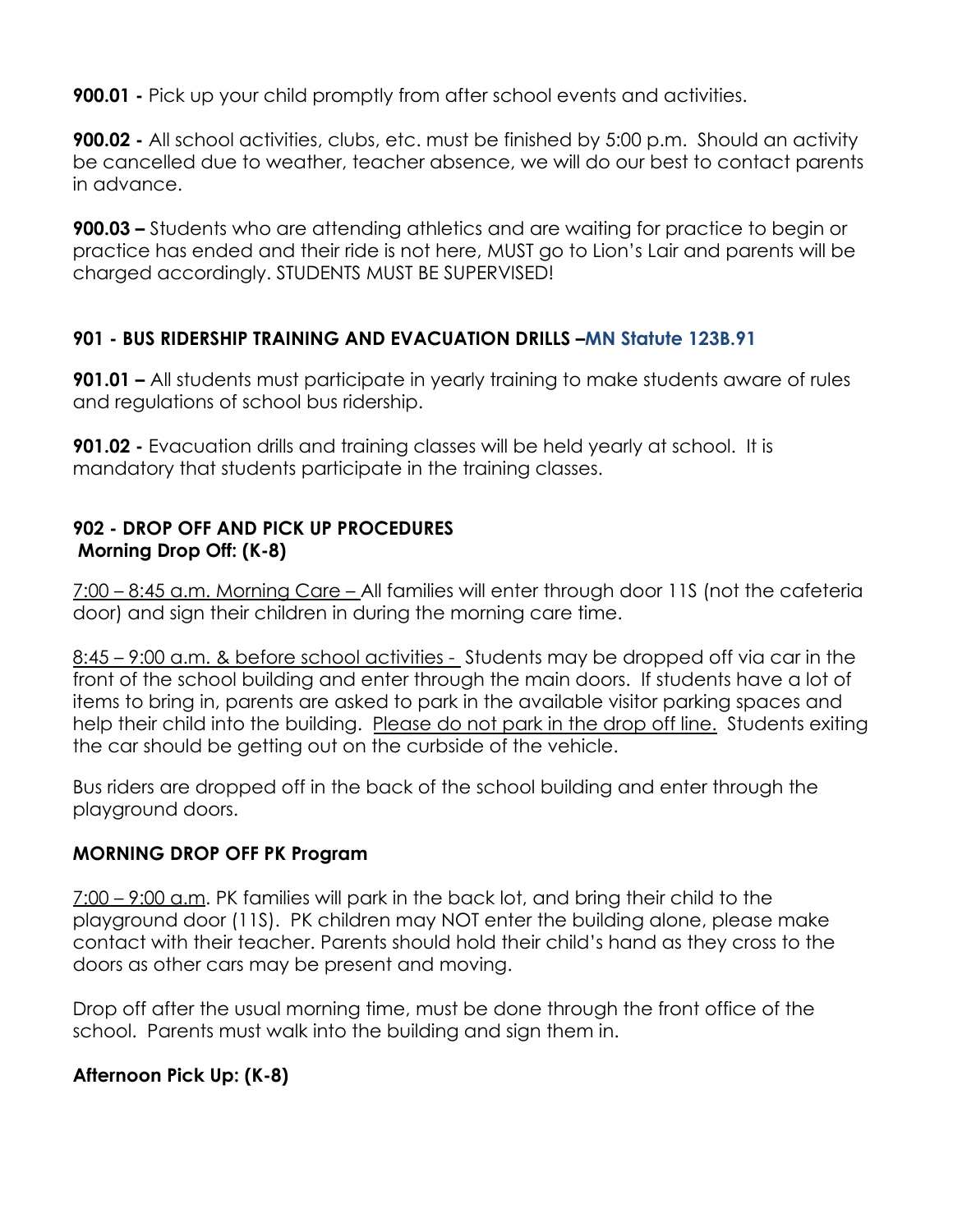Car riders are divided between the back playground lot and the parish lot based on where their name falls in the alphabet. Families with the child's last names that start with A – H will pick up at the playground door. Families with the child's last names that start I – Z will pick up at the church doors. If you are in a car pool or have someone else pick up your child, pick up will always be in the same area.

Bus riders will be picked up in the front of the school building.

If students need to be picked up any time prior to the regular dismissal time for the day, parents must enter the building and sign their children out at the office.

Parents are asked not to park or get out of their cars at any time.

Students not picked up **at the end of the day** will be escorted to Lion's Lair for after school care and parents will be billed the fee for the care through TADS. Parents must park and enter the building to pick up their child/ren through door 11S.

#### **AFTERNOON PICK UP FOR PK Program –**

11:30am and 12:30pm pick up will take place in the front circle drive of the school. Please wait in your car and the children will be brought out to you.

Other pick up times before the regular dismissal all parents will enter through the front office and sign your child out.

3:55 – 6 p.m. PK families will park in the back lot, enter through the playground door (11S) and will sign out their child from the child care program room. Parents are expected to walk their child to the car and supervise them as other cars may be moving in the parking lot.

# **903 - CLOSING SCHOOL (EMERGENCIES)**

**903.01 -** If it is necessary to close school because of inclement weather or other emergency, an announcement will be made at the following locations:

- Local Radio and TV stations
- Website [www.nda-mn.org](http://www.nda-mn.org)

**903.02 -** For weather related closings, we will try to have announcements posted by 6:30 a.m.

# **904 - CRIMINAL HISTORY , chapter 275 – MN Statute 123B.03**

**904.01 -** Pursuant to the statute stated above, Notre Dame Academy requires criminal history background checks of all staff members, regardless of position, as well as coaches, club leaders, and volunteers, having direct contact with students.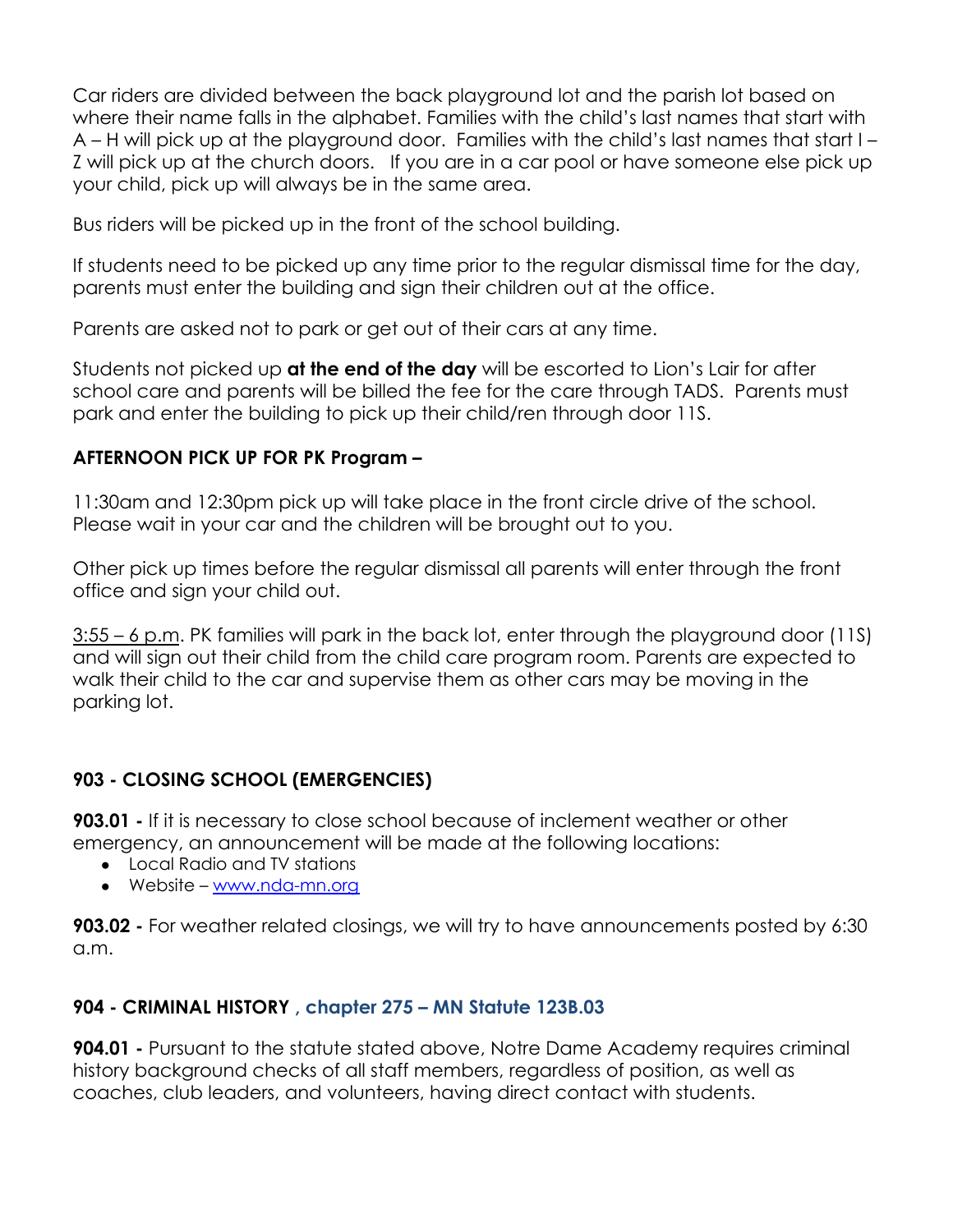**904.02 -** NOTRE DAME ACADEMY has established a policy of conducting background checks within a three-year cycle for current employees, coaches and volunteers.

**904.03 -** MN Statutes state that background checks must be completed, regardless of whether any compensation is paid for the person working directly with the students.

**904.04 -** If a background check comes back with a history, the principal and/or canonical administrator will review it. Depending on this review, a decision will be made on the eligibility of the individual to further participate in activities for duties in the building.

#### **905 - CHEMICAL USE**

**905.01 -** Chemical use is defined as any use of chemicals that alter the normal function of the body. It is the school's position that the consequence for a student who uses and/or distributes substances will be required to seek professional assistance and a meeting will be held with parents and written permission from the parents will be required to allow the school to speak with the professional working with the student. Further disciplinary consequences may be considered by the school administration for students with chemical use.

**905.02 -** Any student who knows that there are chemicals being used or abused by another student, even if they are not using themselves, are considered to be present and aware, could face disciplinary actions for not informing an adult about the issue.

#### **906 - CHILD ABUSE REPORTING ACT – MN Statute 626.556**

Statutes mandate the reporting of neglect or abuse of a child, which is known or suspected. Education professionals must make a report if that person "knows or has reason to believe a child is being neglected or abused… or has been neglected or abused within the preceding three years." Teachers and staff will not keep confidences when life, safety, or health is involved, as they are mandatory reporters.

# **\*907 - CONFISCATION OF PROPERTY**

**907.01 -** The following items will be confiscated:

- Prescribed or non-prescribed medication in a locker, classroom, or in a student's possession. ALL medications need to be administered through the school office.
- Inappropriate or illegal items in a locker, a classroom, or in a student's possession will be confiscated and police may be called.
- Any items or electronic devices being used inappropriately or contrary to school policy regarding these items.

Any other items that are deemed a hazard, disruption, or offensive by the administration.

#### **908 - CAFETERIA AND LUNCH TIME RULES**

● Leave your seat only for tray clean up and for dismissal.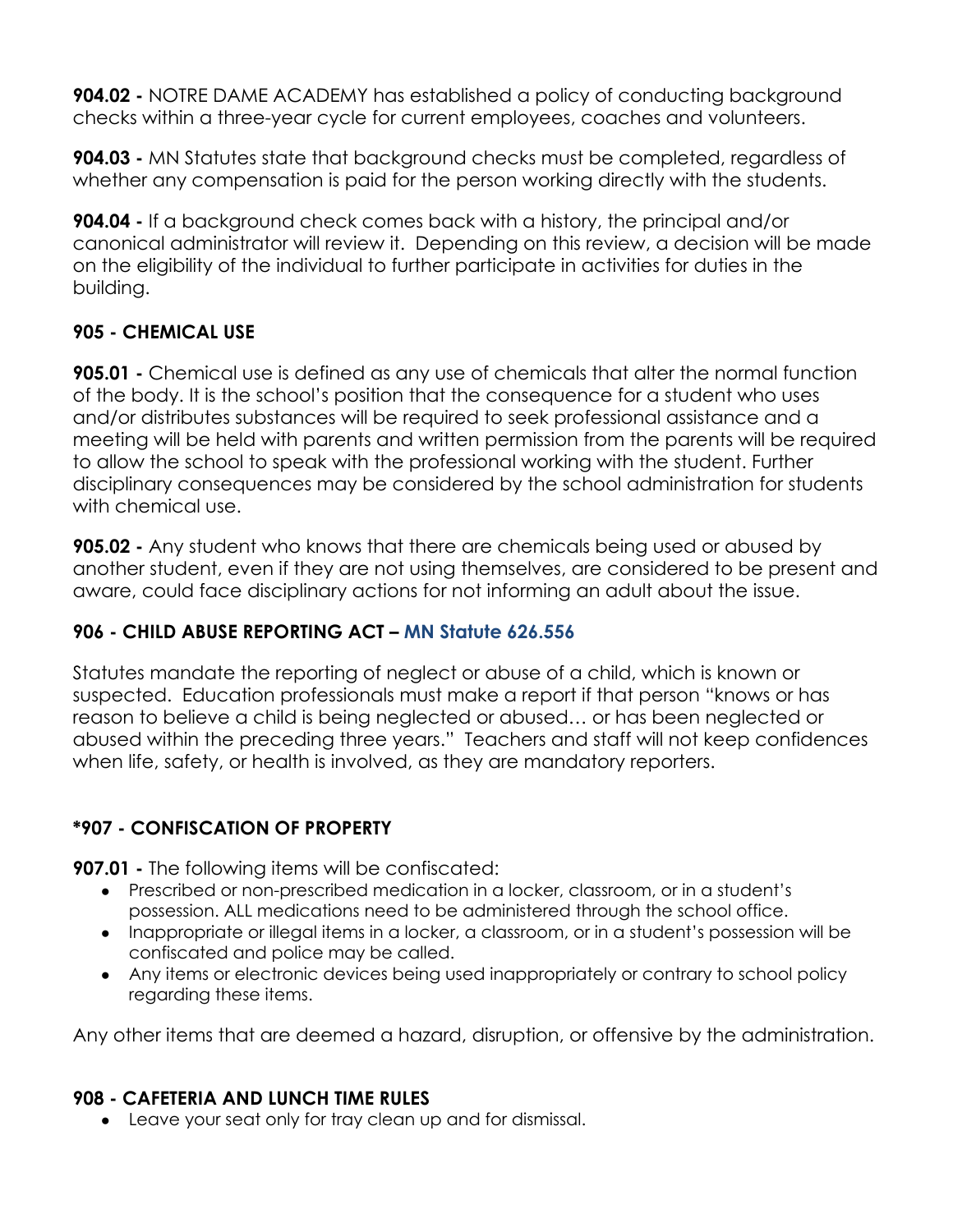- Speak in a conversational tone.
- Clean up your eating area.
- Keep hands, feet, and objects to yourself.
- Treat cafeteria property and the property of others with respect.
- Listen and follow instructions the first time to teachers and supervisors.
- Do not trade food (allergy and nutritional concerns).

#### **909 - MASS**

- Disruptive behavior will require the student to sit by the teacher for the remainder of the Mass.
- If a student is moved frequently for disruptive behavior, he/she will be required to sit with a staff member at every Mass.
- ●

#### **910 - HALLWAY TRAFFIC AND OVERALL BUILDING RULES**

- To keep the noise level at a minimum, students should not run or talk loudly in the halls. Staff members will be stationed at classroom doors and in hallways to provide supervision.
- Walking in the hallways is expected.
- Speak in a conversational tone.
- Eating and drinking is not permitted outside of the cafeteria, except during a designated classroom snack and/or party times.
- Keep hands, feet, and objects to yourself.
- Treat school and church property with respect.
- Gum chewing is prohibited at all times.
- Use of all electronic devices including cell phones, handheld video games, or laser devices is prohibited during school hours, unless directed to use by a teacher.
- Backpacks are not allowed to be worn or carried to/in classrooms during the school day.

#### **911 - PLAYGROUND**

It is expected that Notre Dame Academy students will display good sportsmanship on the playground.

- Follow directions the first time they are given.
- Conversation and treatment of others is to be Christ-like.
- Use equipment according to the rules given by the playground supervisors.
- When the bell/whistle sounds, stop your play and line up as directed.
- Do not throw snowballs.
- No fighting, bullying threats

#### **912 - HAZING – MN Statute 121A.69**

Students or staff that are involved in activities on or off school property during or after school hours related to hazing of other students, potential students, school faculty, or personnel will be disciplined in accordance with school policy and Minnesota law. Discipline actions may include, but are not limited to suspension or expulsion. If a crime is committed in accordance with state or federal laws, the incident will be reported to the criminal justice system. Criminal or civil prosecution may be a result of the incident.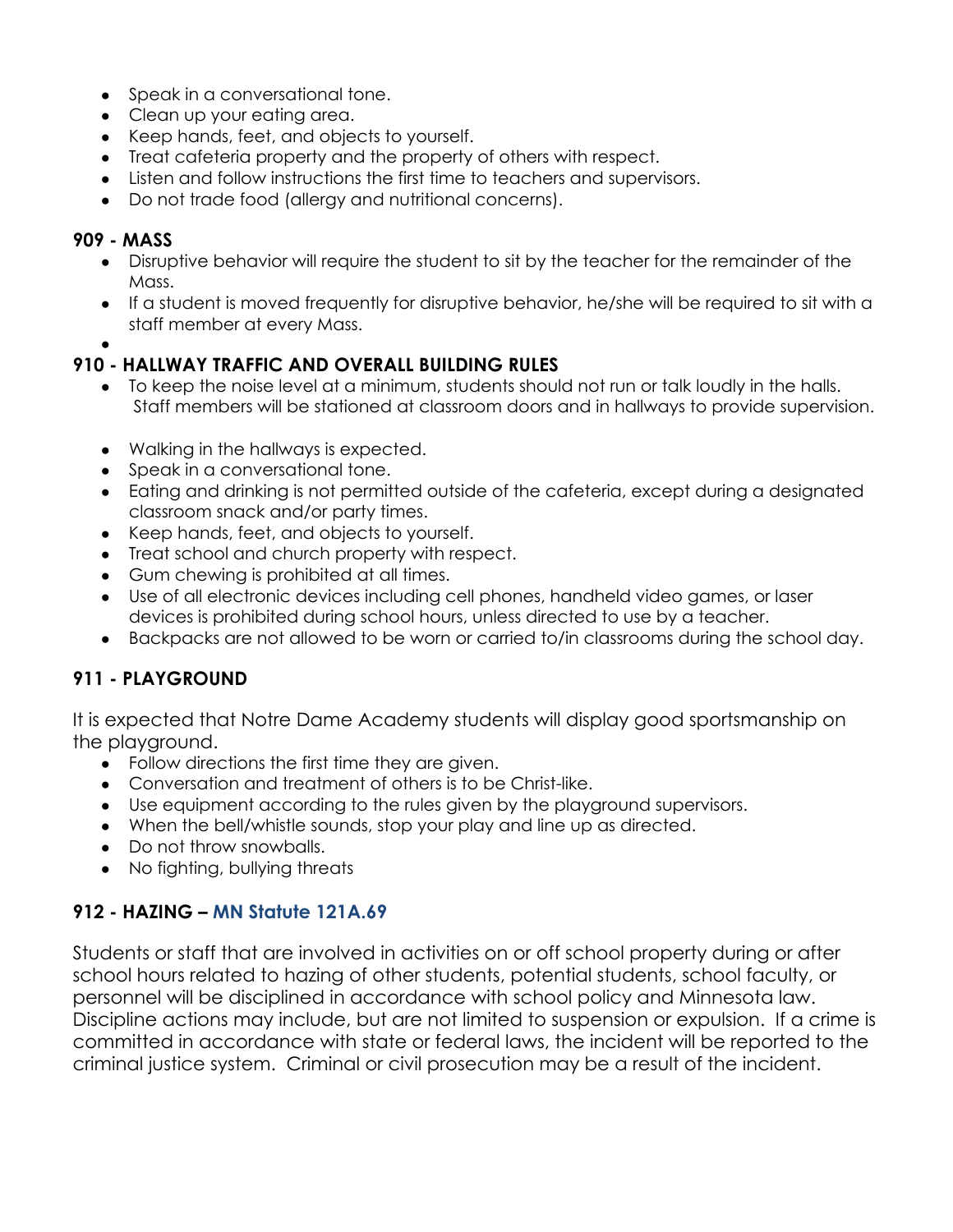#### **913 - PUBLICATION OF IMAGES \*Please see the new addendum regarding permission to use images.**

**913.01 -** Images taken of students and family members taken in the public arena such as sporting events, masses, fine arts public performances, etc. may be released on public media and may identify the students by names or grades.

**913.02 -** In addition, because of classroom or activity participation throughout the school year, pictures and videos of students may be used for displays, photo albums, community newspaper articles, school newsletters and calendars, advertising, websites, news broadcasts, yearbook, Facebook, and other social media etc.

**913.03 -** Student first names may accompany the information and may be posted with pictures or in news articles. But, NDA will usually post without names.

**913.04 - Parents who do not want child or family photos used in school publications must contact the school office in writing by the first day of school.** The denial will be in effect for one school year.

**913.05 -** Notre Dame Academy may disclose appropriately designated "directory information" about a student/family without the written consent of the student's parent or guardian, unless they have advised NOTRE DAME ACADEMY to the contrary during registration for the current school year. Directory information may include the following:

- Name
- Address
- Grade Level
- Telephone (main home number, not a student's cell number)
- Photographs
- Honors and awards received

Publications utilizing such information may include but not be limited to the following:

- Parent/student directory
- Athletic programs
- Graduation or special event programs
- Insights
- Website (in adherence to child protection laws)

#### **914** - **PARENTAL CUSTODY AND STUDENT CONTACT – MN Statute 518.17, subd. 3, & The Buckley Amendment & MN Statute 120.22 subd. 1a & The Family Educational Rights and Privacy Act 32 U.S. C. 123g, 34. C.F.R. Part 99.**

**914.01 -** The custodial parent is responsible for providing the following to the school administration:

- A copy of the signed and certified court order (most current copy).
- Court order revisions/updates that affect custody, visitation, or record-access rights.

It is the parent/guardian's responsibility to inform and provide the school with current documentation if anyone is legally restricted from contact with his/her children.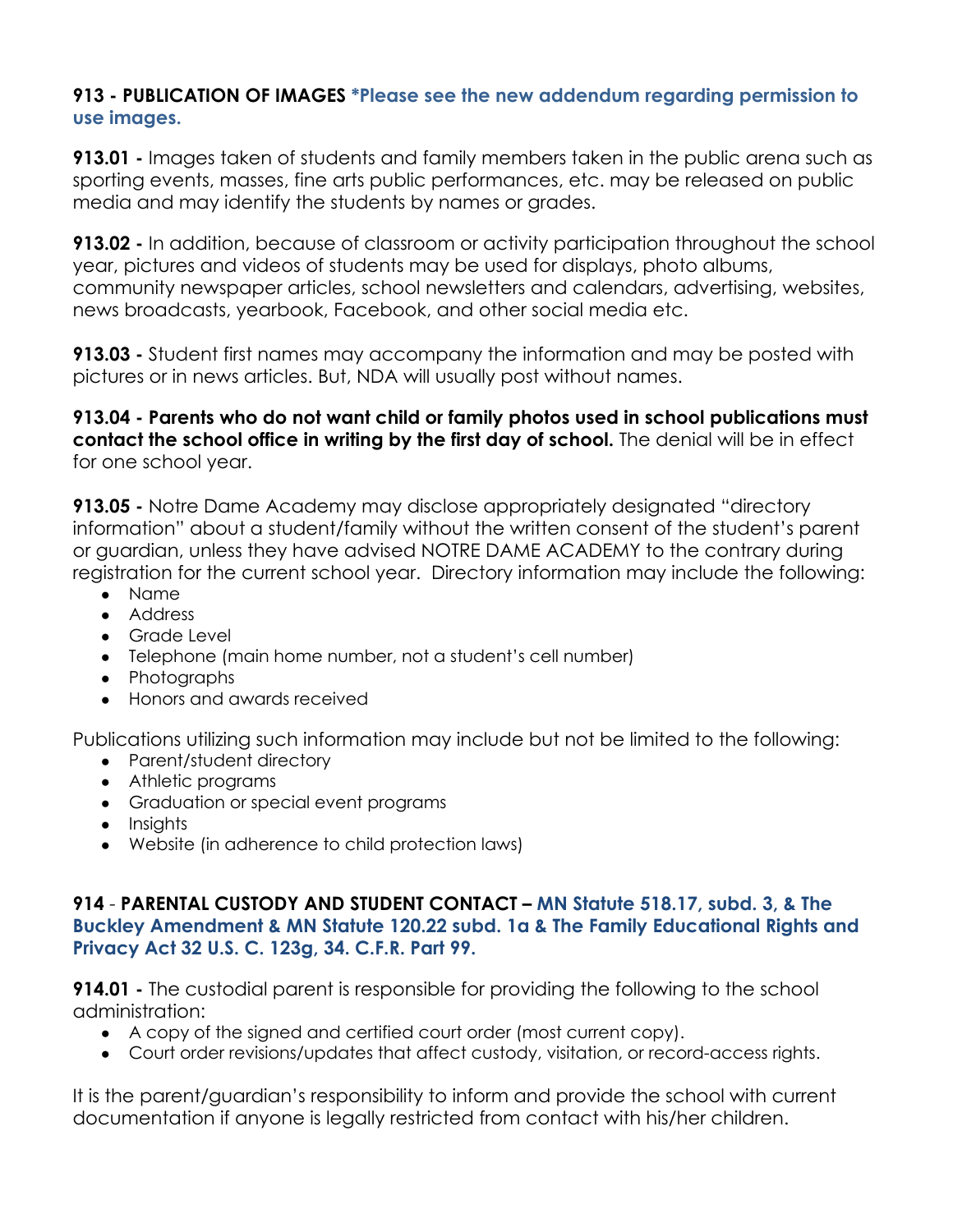If there is no documented legal restriction, and upon request, the school will do the following:

- Send duplicate correspondence to non-custodial parents.
- Arrange for review of school records by non-custodial parents
- Keep non-custodial parents apprised of major school events.

**914.02 -** Upon request, a non-custodial parent has the right to access and receive copies of school records and information; to attend conferences; and to be informed about the child's welfare, educational progress, and status, as authorized under Minnesota Statutes.

**914.03 -** Notre Dame Academy is not required to hold a separate conference for each parent, in cases where parents are separated or divorced unless there is a current court ordered restraining order that has been given to the principal.

#### **915 - SUSPENSION**

**915.01 -** During an in-school suspension, the student will spend all or part of the school day working at a desk alone in the office. The students will be given a lunch break and necessary restroom breaks.

**915.02 -** Students on suspension are not allowed to participate in sports or extracurricular activities on the day(s) of the suspension, including the adjacent weekends.

**915.03 -** During an out of school suspension, students will be responsible for all missed class work, homework, and tests.

#### **916 - FIELD TRIPS**

**916.01 -** Students must have a signed permission slip for each trip before they may be permitted to participate in the field trip due to insurance regulations, phone calls and handwritten notes will NOT be accepted.

**916.02 -** Chaperones must be a parent, guardian, or legal-aged adult.

**916.03 -** All chaperones must have a current criminal background check on file with NOTRE DAME ACADEMY and have completed the Virtus training before attending the field trip.

**916.04 –** Siblings are not allowed to participate in field trips with parent chaperones.

**916.05 -** Chaperones must be willing to supervise multiple students, not just their own child.

**916.06 -** Any costs related to the field trip must be paid in advance and turned in with the signed permission slip.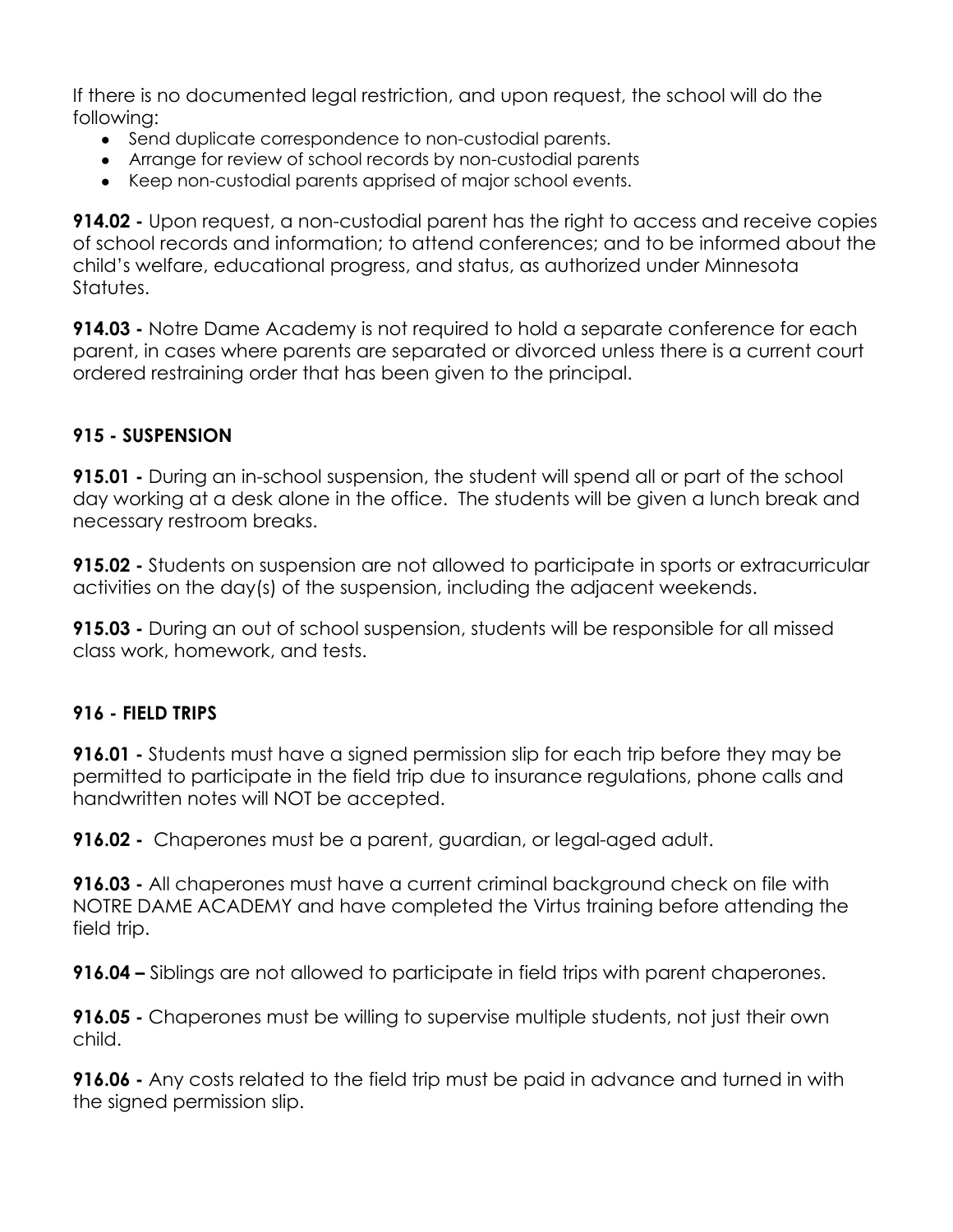#### **917 - FIRE, LOCK DOWN, AND SEVERE WEATHER DRILLS/CRISIS PLAN – MN Statute 121A.035, section 299F.30**

**917.01 -** Fire, lock down, and severe-weather drills are held at regular intervals throughout the school year.

**917.02 -** Instructions are posted in each classroom defining the procedure for exiting the building in case of a fire, and where to go for a lock down or severe-weather.

**917.03 -** Students are asked to walk quickly and quietly as possible to the designated area.

#### **918 - LOCKERS**

**918.01 -** Lockers are issued to students at the beginning of the year. Each student is responsible for keeping his/her assigned locker clean, both inside and out.

**918.02 -** Damages caused by the misuse of tape, stickers, etc. will be charged to the student responsible for the damage.

**918.03 -** Questionable decorations or pictures will be removed. Students are not to switch lockers or use unassigned (vacant) lockers.

**918.04 -** Lockers are the property of NOTRE DAME ACADEMY and can be searched at any time for any reason, without notice.

**918.05 -** Students are not allowed to bring personal locks from home to put on their lockers. Locks found on lockers that were not distributed by NDA will be cut off and the party will NOT be reimbursed for the damaged lock.

#### **919 - SECURITY SYSTEMS**

At Notre Dame Academy, we strive for a safe and secure environment using the following measures:

- Secured entrances so visitors cannot access the building without visual and audio screening.
- Students and staff regularly practice safety drills.
- Visitors must wear a visitor badge.

#### **920 - SEARCH AND SEIZURE – MN Statute 121A.72**

Notre Dame Academy reserves the right to interview any students and to search and inspect the person and/or personal effect including but not limited to lockers, bags, backpacks, desks of any student at any time. The right to search, interview or inspect may be based upon any claim, report, information and/or document, whether or not substantiated or investigated, and whether or not such information relates to on-campus activities of the student. The right to interview may be exercised without prior notice to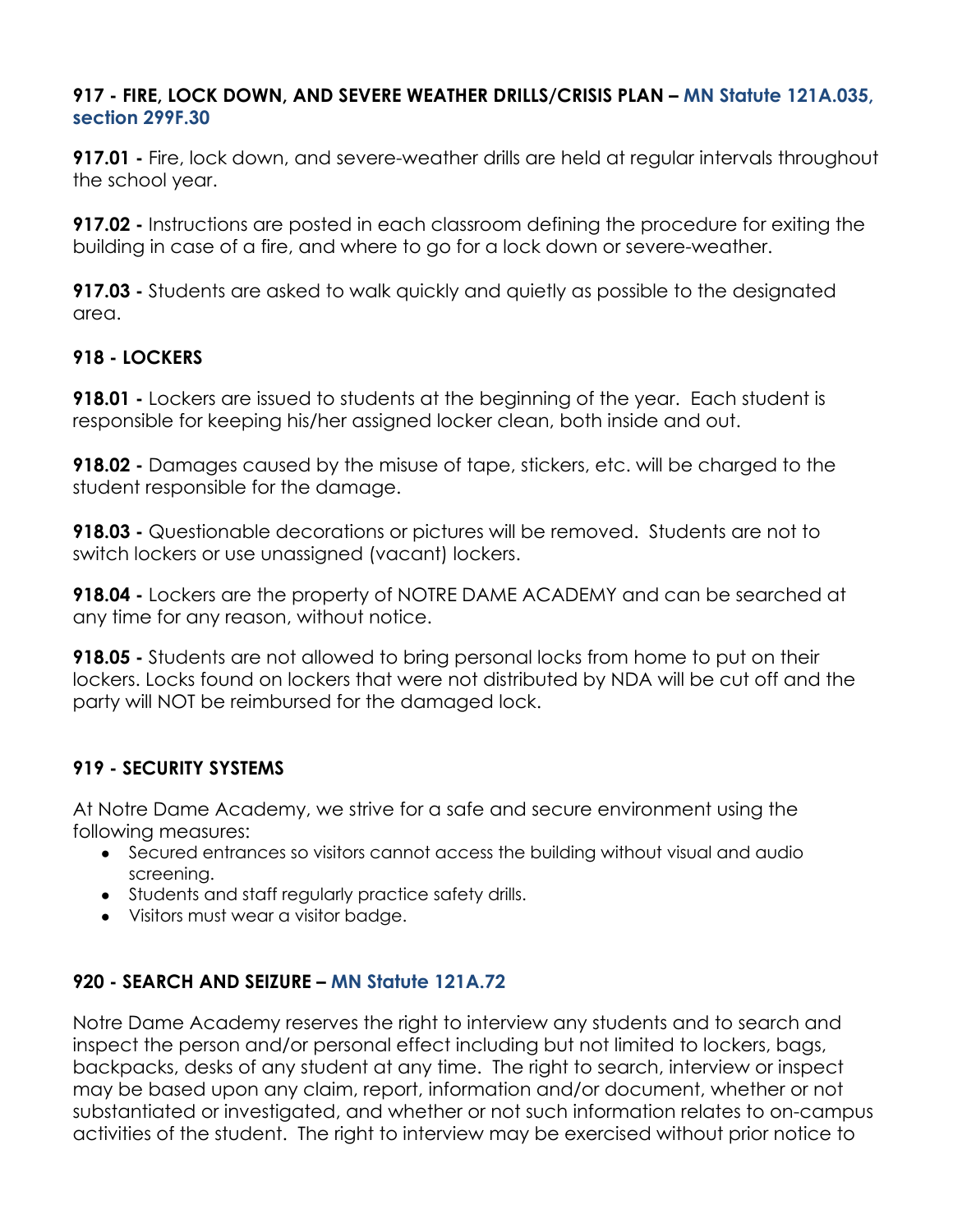and outside of the presence of the parent/guardian of the student. The right to inspect and search may be exercised without the knowledge of and outside the presence of the student and/or the student's parent/guardian. Minnesota Statute allows for the riaht of the school to search property.

#### **921 - SEXUAL HARASSMENT AND SEXUAL VIOLENCE – MN Statute 363.01-363.14, the MN Human Rights Act and Section 703 of Title VII of the Civil Rights Act of 1964, as amended, 42 u.s.c. 2000e, et,. Seq.**

Notre Dame Academy is committed to maintaining an academic environment in which all individuals treat each other with dignity and respect. It is the policy of Notre Dame Academy to maintain a learning, volunteering, and working environment free from all forms of sexual harassment, sexual violence, intimidation, and exploitation. NOTRE DAME ACADEMY prohibits any form of sexual harassment and violence. It shall be a violation of this policy for any student, employee, or volunteer or NOTRE DAME ACADEMY harass or show sexual aggression/violence toward a student, employee, or volunteer through conduct or communication of a sexual nature as defined by this policy.

Notre Dame Academy will investigate all complaints, formal or informal, verbal or written actions or statements brought forth to the administration.

#### **922 - VIRTUS TRAINING**

The Archdiocese of St. Paul and Minneapolis requires all school employees, coaches, and volunteers to participate in Virtus Training. Virtus training is done online and must be completed before they are allowed to work directly with students. The school will be able to certify participation online once the person has completed the training session.

#### **923 - VISITORS \*At this time, due to COVID we will only allow essential visitors and vendors. Recess and cafeteria volunteers are the only exception.**

**923.01 -** Visitors may be asked to present proper identification before access to the building will be granted.

**923.02 -** A visitor tag will be issued, which must be worn at all times while on the school premises for the safety and security of the students and staff.

**923.03 -** Prospective students in Grades 1 – 8 may visit the school during normal school hours with prior permission from the principal.

**923.04 -** Parents, legal guardians, and grandparents are always welcome to visit their child's classrooms. Such visits should be scheduled in advance by contacting the teacher to be certain students do not have a test or trip scheduled.

**923.05 -** Unless volunteering, alumni may visit the school only after dismissal and must register in the office. This will keep alumni from disrupting classes during learning time.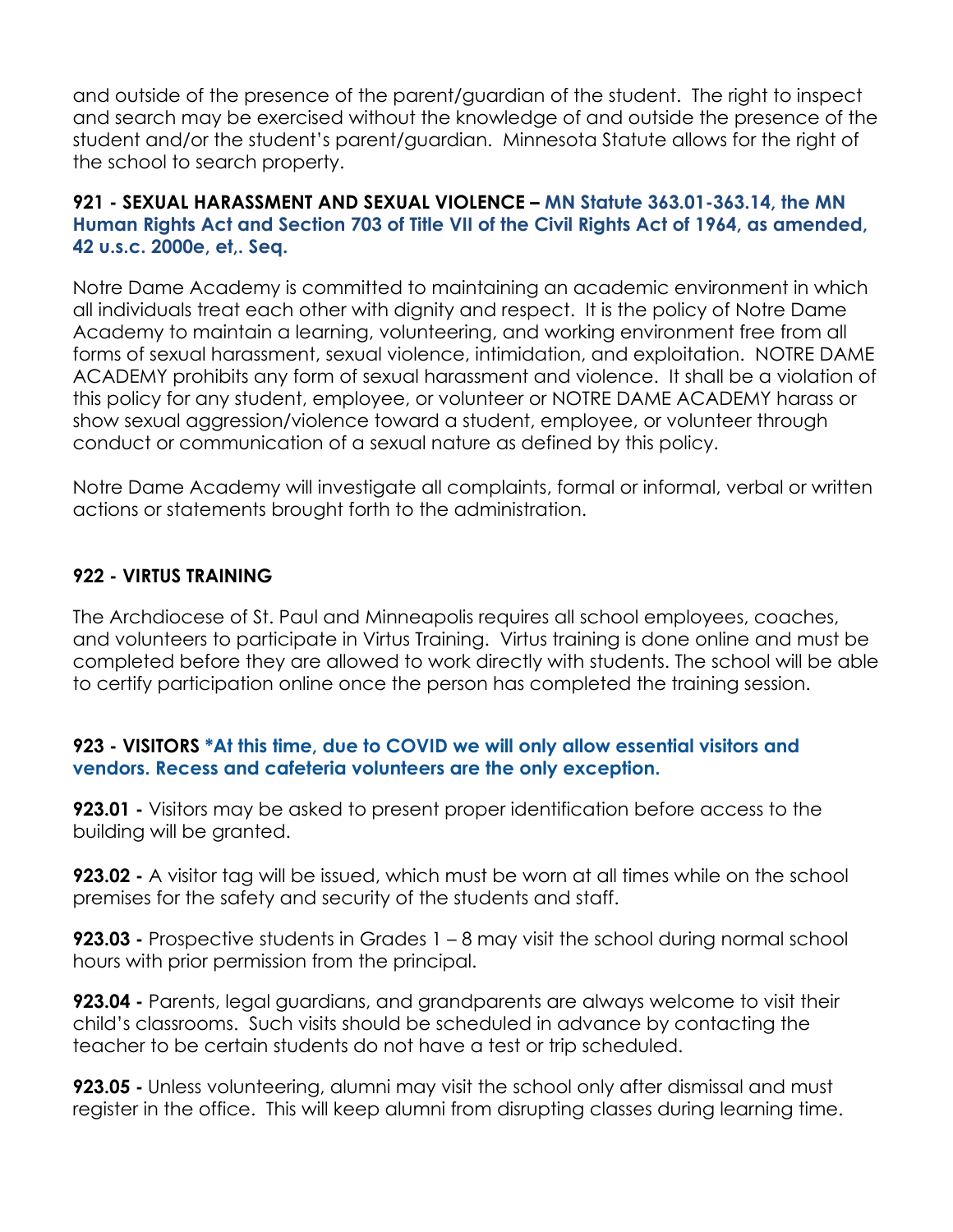**923.06 -** Students who are not siblings of Notre Dame Academy students, are not currently attending NOTRE DAME ACADEMY, and are not prospective students are not allowed to visit during the lunch hour or other parts of the academic day.

### **924 - WEAPONS – MN Statutes 2001, section 121A.05 - 06 & 152.01, subd. 14a**

The definition of a school zone includes any property owned, leased, or controlled by a school district or an organization operating a nonpublic school where educational services in grades 1 – 12 are located, or used for educational purposes, or where extracurricular or co-curricular activities are regularly provided. This also includes a definition of school property to a distance of 300 feet or one city block, whichever distance is greater, beyond the school property and areas within a school bus.

All schools must report incidents involving the use or possession of a dangerous weapon, or look alike weapons in school zones. Minnesota Statutes require school officials to contact law enforcement about any student who brings a weapon, firearm, knife, etc. to school. Students found to have a weapon at school will be expelled from the school for a period of one year, in accordance with state law. The Act gives school officials discretion on a case-by-case basis to apply a lesser punishment, particularly in the case of special education students.

It is important to understand that knives, replica firearms, starter guns, splatter guns, any form of weapon that expels any type of projectile, or administrative judgment on any type of personal or household gadget used inappropriately to cause danger or harm may be determined as a weapon by NOTRE DAME ACADEMY.

# **DISCIPLINE POLICIES AND INFORMATION (1000)**

#### **1000 - BULLYING – Minnesota Statute 121A.0695**

Bullying is defined as a conscious, willful, deliberate, hostile, and/or repeated behavior by one or more people that causes physical, mental, or emotional harm to a person or damage to their property. Notre Dame Academy finds any form of bullying unacceptable.

- An act of bullying by either an individual student or group of students is expressly prohibited at Notre Dame Academy. This policy applies not only to students who directly engage in an act of bullying but also to students who, by their indirect behavior, condone or support another student's act of bullying.
- Apparent permission or consent by a student being bullied does not lessen the prohibitions contained in this policy.
- Retaliation against a victim, good-faith reporter, or a witness of bullying is prohibited.
- False accusations or reports of bullying against another student are prohibited.

The following are examples of bullying and may occur repeatedly within one category or in conjunction with other categories.

**Verbal:** Name-calling, taunting, or derogatory comments to or about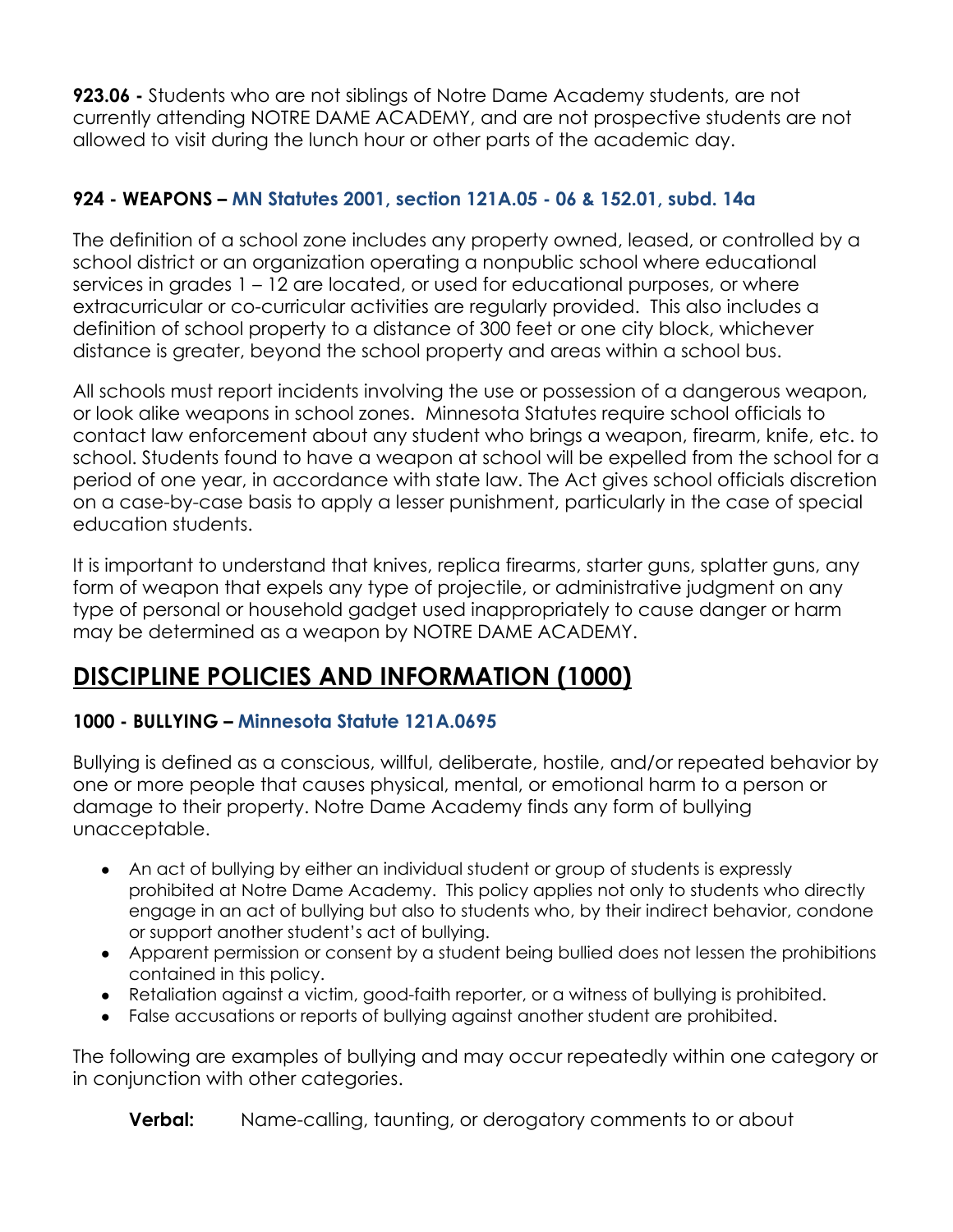another student.

- **Physical:** Punching, pushing, or other unwelcome physical contact, and or damaging or stealing a student's property.
- **Relational:** Subjecting a student to ridicule, embarrassment, or social isolation.

**Cyber Bullying**: Use of computers, the Internet, mobile phones, etc. to bully others.

# **1001 - RESPONSE TO PROTOCOLS FOR BULLYING**

A person who engages in an act of bullying, reprisal, or false reporting of bullying or permits, condones, or tolerates bullying shall be subject to discipline in accordance with school policy.

- Upon receipt of a complaint or report of bullying, the school will undertake or authorize an investigation by the teacher and/or principal.
- The school will make every effort to protect students who report issues of bullying.
- Upon completion of the investigation, the school will take action and parents will be notified.

# **1002 - DISCIPLINE AND REMOVAL FROM CLASS – MN Statute 121A.61**

State law requires schools to adopt a discipline policy. The policy includes procedures for notifying and meeting with a student's parent or guardian to discuss the problem that is causing the student to be removed from class. After the student has been removed from any combination of classes more than ten times in one year, a meeting will be held with the principal, moderator, and parents to discuss the enrollment status of the student.

# **1003 - DISCIPLINE RECORDS - Minnesota Statute 121A.4 – 121A.56**

State law requires that schools include any disciplinary actions of student suspension or expulsion in the student's permanent academic records. This information must be included with records that are transferred to other schools. Therefore, parents cannot seek to have this information removed from a child's records. Formal disciplinary records will be transferred as part of the student's educational record, in accordance with data practices under chapter 13 and the Family Educational Rights and Privacy Act of 1974, United States Code, title 20, section 1232(g).

A student's education records means the records, files, documents, and other materials that contain information directly related to the student maintained by Notre Dame Academy.

# **1004 - BEHAVIORAL PROBATION**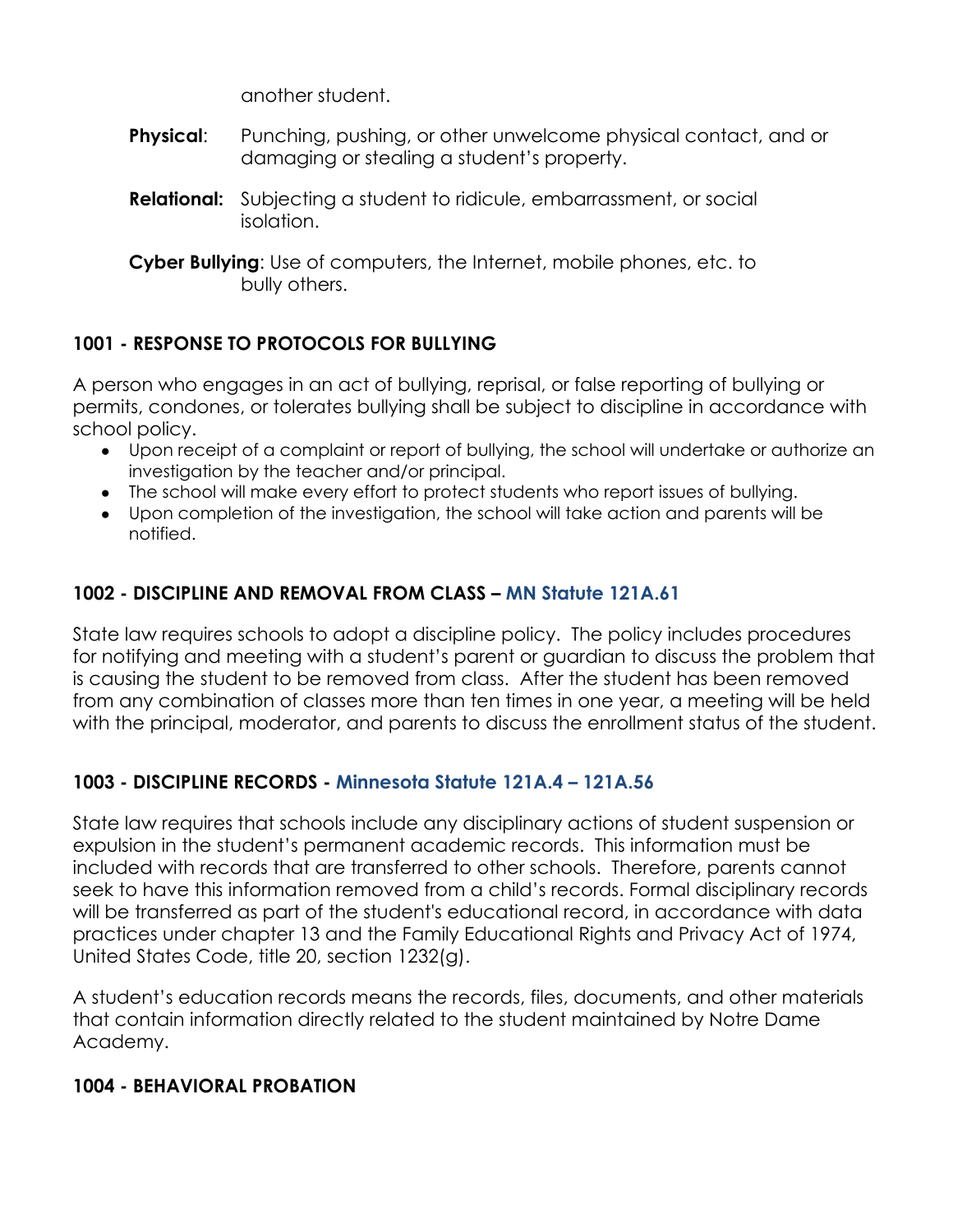If a student is violating the rules and/or displaying a pattern of behavior, which disrupts the classroom and is detrimental to the climate of the school, that student will be placed on behavioral probation. Behavioral probation means a student is subject to greater scrutiny and accountability by administration and faculty in regard to their attitude, attendance, academic performance, and behavior toward others. The student may lose the privilege of extracurricular activities or privileges related to bus riding, cafeteria seating, etc. The principal via a phone call and a follow up letter will contact parents of students being placed on behavioral probation. Either party can request a meeting.

After being placed on behavioral probation, a student will be evaluated at the close of the probation period by faculty, administration, and parent. If sufficient progress has not been shown, the faculty may recommend that the probation be extended or that he/she will be ineligible to continue attending the school.

# **1005 - DISCIPLINARY ACTION – MN Statute 121A.45, subd. 2**

The Minnesota Pupil Fair Dismissal Act under which a school can suspend, expel, or exclude students provides three independent grounds for dismissing students from school:

- 1. Willful violation of reasonable school policies and regulations related to conduct.
- 2. Willful conduct which materially and substantially disrupts the rights of others to an education.
- 3. Willful conduct which endangers the student, other people, or the property of the school.

# **1006 - BUS RIDING PRIVILEGE – MN Statute 123B.90, subd. 2**

Eligibility to ride a school bus may be revoked for violation of bus safety of conduct policies. Riding on the bus means that students will follow school rules when riding. Specific consequences for inappropriate bus conduct could generate a misconduct report from the driver/bus company. Misconduct can lead to loss of riding privileges.

# **1007 – CHEATING AND PLAGIARISM**

**1007.01 -** Cheating is a misrepresentation of a student's abilities or efforts by using the work of others as your own work or by using copied answers to complete assignments of tests.

**1007.02 -** All students involved are subject to consequences. Here are some examples of cheating, but are not limited to the following:

- Telling classmates about material or questions on a test or quiz.
- Receiving answers/questions or material that will enhance your performance, whether intentionally or unintentionally provided.
- Copying someone else's work without teacher permission.
- Changing answers during in-class correction.
- Copying outside resources to complete school work, such as math assignment, without demonstration of mastery
- Plagiarism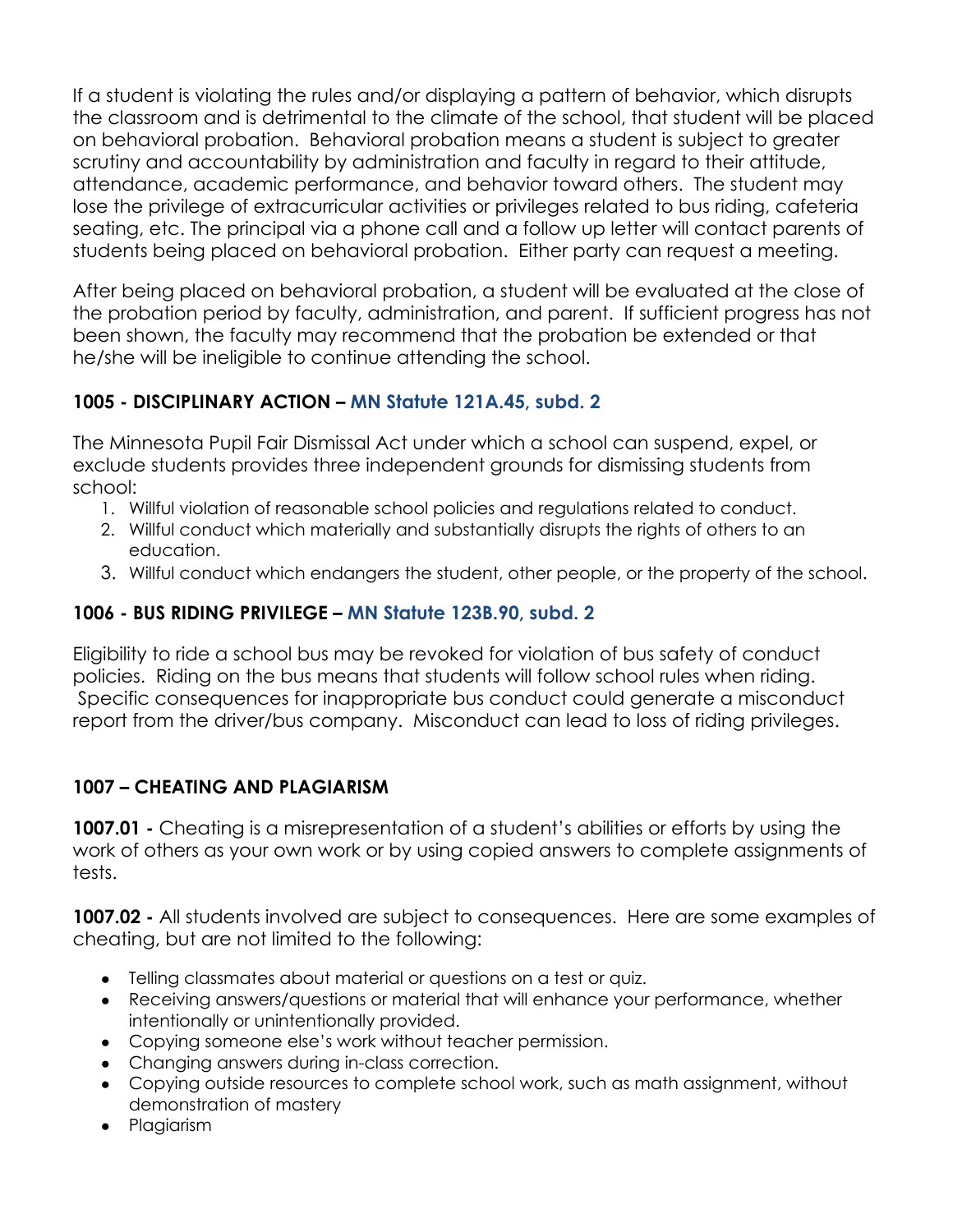**1007.03 -** Whenever a student is guilty of cheating, the teacher will collect the student's paper, quiz, or test, and mark a zero for the work.

**1007.04 -** The classroom teacher will contact the parent and the principal will be informed.

**1007.05 -** If this is a second offense, school administration will assign an in-school suspension and a conference with the parents.

**1007.06 -** Students in grades 4 – 8 will be instructed annually about what constitutes plagiarism. This training provides an open communication between students and teachers so that instances of student plagiarism are minimized while the significance of plagiarism is understood.

**1007.07 -** Whenever a student is guilty of plagiarism, the student will lose all credit for the work but may still be required to complete the work again at an acceptable level for partial or no credit.

**1007.08 -** Subsequent infractions of plagiarism may result in suspension and/or a grade of zero on the work, without the opportunity to fix the work.

#### **1008 - ELECTRONICS POLICY (This is a basic summary, families sign acceptable use policies)**

**1008.01 -** It is the intention of Notre Dame Academy to pursue and embrace the use of any electronics that will enhance the educational experience of our students. In general, with specific permission from each teacher, students may have and use devices such as smartphones, iPods, iPad, tablets, and laptop computers for uses directly related to their classroom learning experience.

**1008.02 -** The use of cellphones and other devices for personal communication and access to social media is prohibited during the school day.

**1008.03 -** If a student has been asked to bring an electronic device to a specific class by a teacher, they must return the device to their locker after that class and have the device turned completely off.

**1008.04 -** Students are not allowed to take pictures, videos, or record sound with their phones (electronics) in the classroom without direct permission from the teacher, these activities must be directly related to a school project.

**1008.05 -** Students may not listen to music via a media player/headphones during any times not specifically approved by the teacher and all music must be approved and deemed appropriate by the school.

**1008.06 -** Personal use of electronics for game playing, apps, access to inappropriate websites, etc. will lead to confiscation of the electronic device.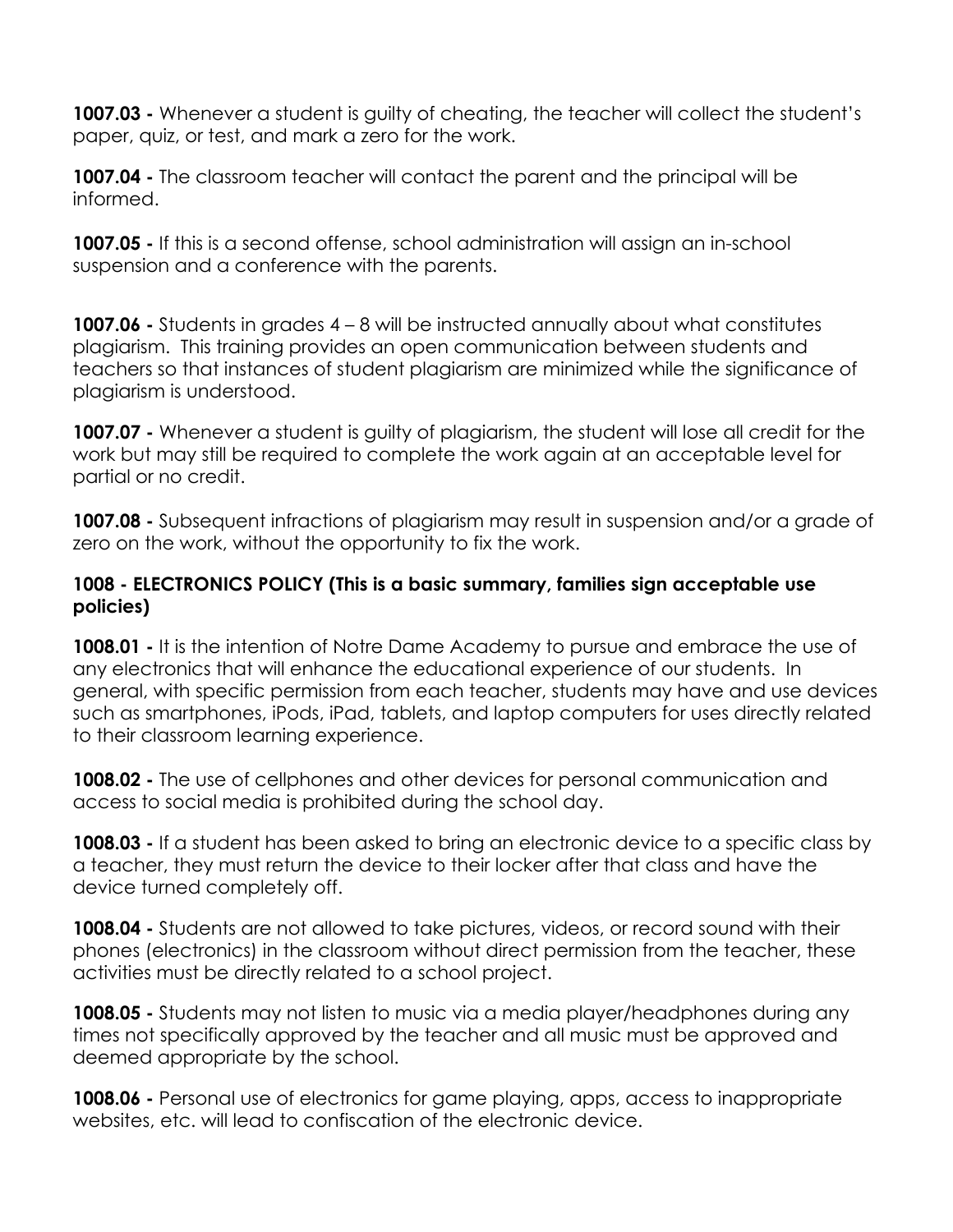**1008.07 -** Electronic devices that are found in class without teacher permission will be confiscated and turned into the principal. Confiscated electronic items must be picked up by the student's parent(s) for the first offense.

### **1009 - SUSPENSION AND EXPULSION FROM SCHOOL – MN Statute 121A.41, subd. 1-10**

Schools have the right to suspend and expel students from school. Minnesota law states that:

- 1. Suspension is an action taken by school administration prohibiting the student from attending school for a period of no more than 10 consecutive days. While there is a cap of ten days per incident, there is no cumulative cap on the number of ten-day suspensions per year. 34 C.F.R & 300.519.
- 2. Expulsion is an action taken to prohibit an enrolled student from further attendance for up to 12 months from the date the student was expelled.
- 3. Exclusion is an action taken by the school to prevent enrollment or re-enrollment of a pupil for a period that shall not extend beyond the school year. Should a student be expelled from school, parents will have a meeting with the administration and moderator and receive a written follow up of how/why the decision was made.
- 4. Schools are required to transmit formal suspension, expulsion, and exclusion records as part of the student educational records to other schools per MN Statute 120A.22, subd. 7C.

# **1010 - GRIEVANCE/APPEALS PROCEDURES FOR STUDENTS AND PARENT**

Unfortunately, even among Christians, there can be disagreements and, at times, conflict. The following procedures should be followed to facilitate a quick resolution.

#### **Students**:

- Remain calm; loss of one's temper only creates more problems and can result in the escalation of the situation beyond what is necessary.
- Do not try to discuss the situation in class time. This results in unnecessary participation of the class in something that is at issue with you and your instructor. It also can waste class time.
- Set an appointment with the staff member to discuss the situation privately.
- Pray together. Share concern calmly, honestly, and sincerely with your instructor.
- Remember to be respectful. You and the staff member may be angry. Anger does not create the best environment for a discussion. Make sure you enter the discussion with your anger in control.
- Listen with an open mind to what the staff member has to say. Remember you want to be heard and understood, the staff member deserves the same benefit.
- If you feel the issue was not resolved, set an appointment with the principal.

#### **Parents:**

- Remain calm. Remember you are to be an example to your student in how you react or respond to any given situation. It is crucial that you do not undermine the authority figure in front of your student in words or actions. Pray about the situation or incident.
- Know in your heart that you and the staff member are on the same team.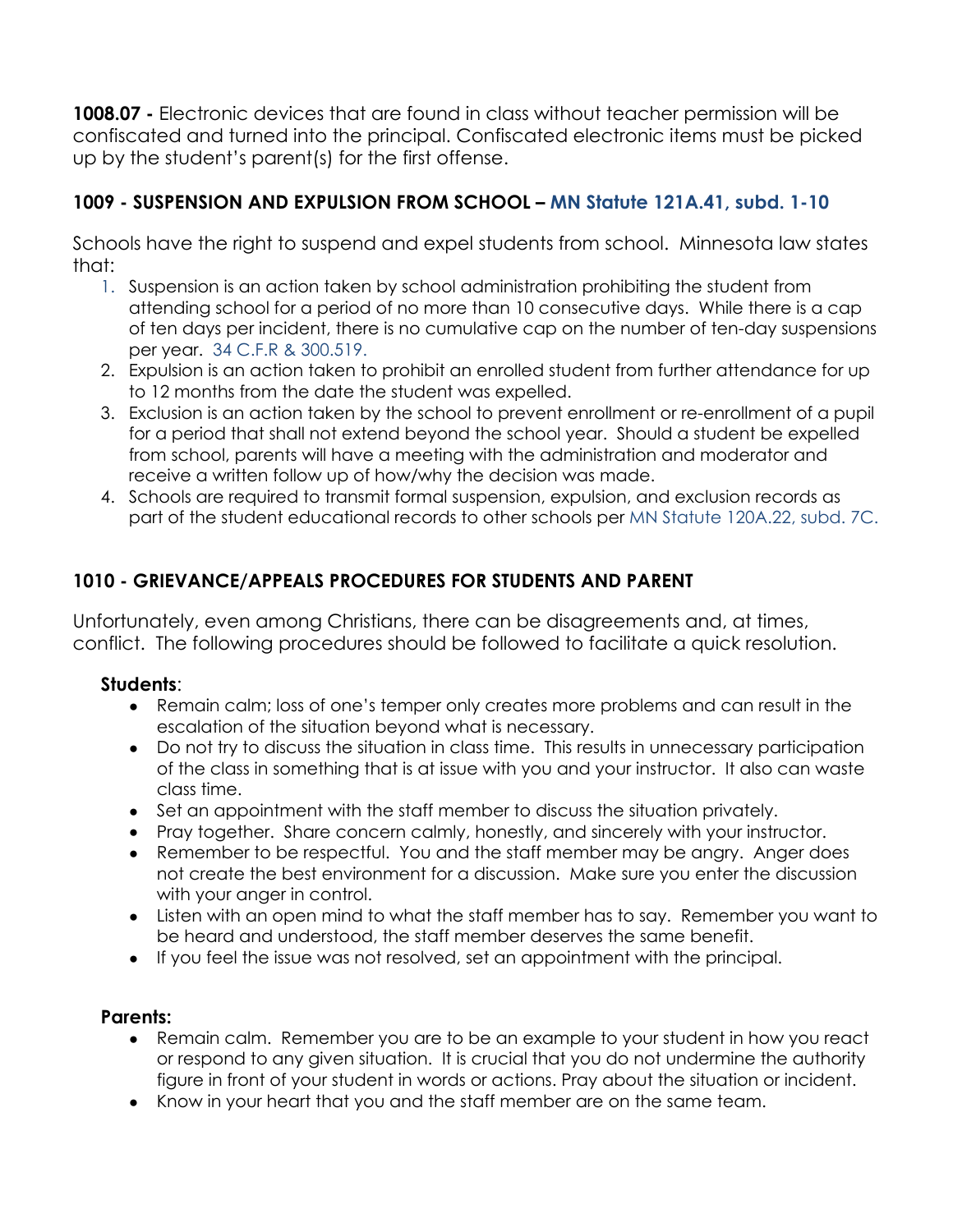- Make sure you hear both sides of the situation before you determine what your next step will be. You will find that most situations will resolve themselves and are the result of a simple misunderstanding or lack of communication.
- Do not take sides.
- To the best of your ability, try to resolve the situation with the staff member. If the issue remains unresolved, set another meeting with the staff member.
- If you feel an issue has become impossible to resolve, set an appointment WITH the principal for resolution.

# **GENERAL POLICIES AND INFORMATION (1100)**

# **1100 - BIRTHDAYS AND TREATS (SEE GENERAL TREAT AND WELLNESS POLICIES)**

**1100.01 -** Invitations to birthday parties or social events cannot be distributed before, during, or after school. Please refer to the family directory to call or mail invitations.

**1100.02 -** Due to the Wellness Policy mandated by the Federal Government and allergy issues, parents must send NON-FOOD items as birthday treats. Items such as stickers, pencils, fun shaped erasers, bouncy balls, silly sunglasses, bubbles, etc. or a book for the classroom library or school library, which will be donated in your child's name and a bookplate will be added to the inside cover. If you are interested in donating a book, contact the librarian or teacher. NON-FOOD items are mandated due to the Wellness mandate and the number of food related allergies.

**1100.03 -** Notre Dame Academy is a latex-free school; any balloons entering the building must be latex free, such as Mylar balloons. Balloons must be taken home at the end of the school day.

#### **1200 - GENERAL TREAT POLICY – MN DEPARTMENT OF HEALTH**

**1200.01 -** Homemade food/drink items may not be distributed in schools. Any food items must be store bought for consumption in a school setting. Treats must be STORE BOUGHT AND INDIVIDUALLY WRAPPED.

**1200.02 -** When treats are allowed for special events, we ask that the items are peanut free. This is to help safeguard against allergic reactions from students and staff.

#### **1300 - BOOKS AND EQUIPMENT**

**1300.01 -** Students are asked to use reasonable care when handling schoolbooks and equipment.

**1300.02 -** All hardbound textbooks are to be covered for their protection. Parents are held responsible for equipment broken or damaged by their child and must pay for the cost of repair or replacement. Students are fined for the damage or loss of a textbook and will be charged the replacement cost, including shipping fees. Parents must pay the cost for replacement before your child will be allowed to use another book.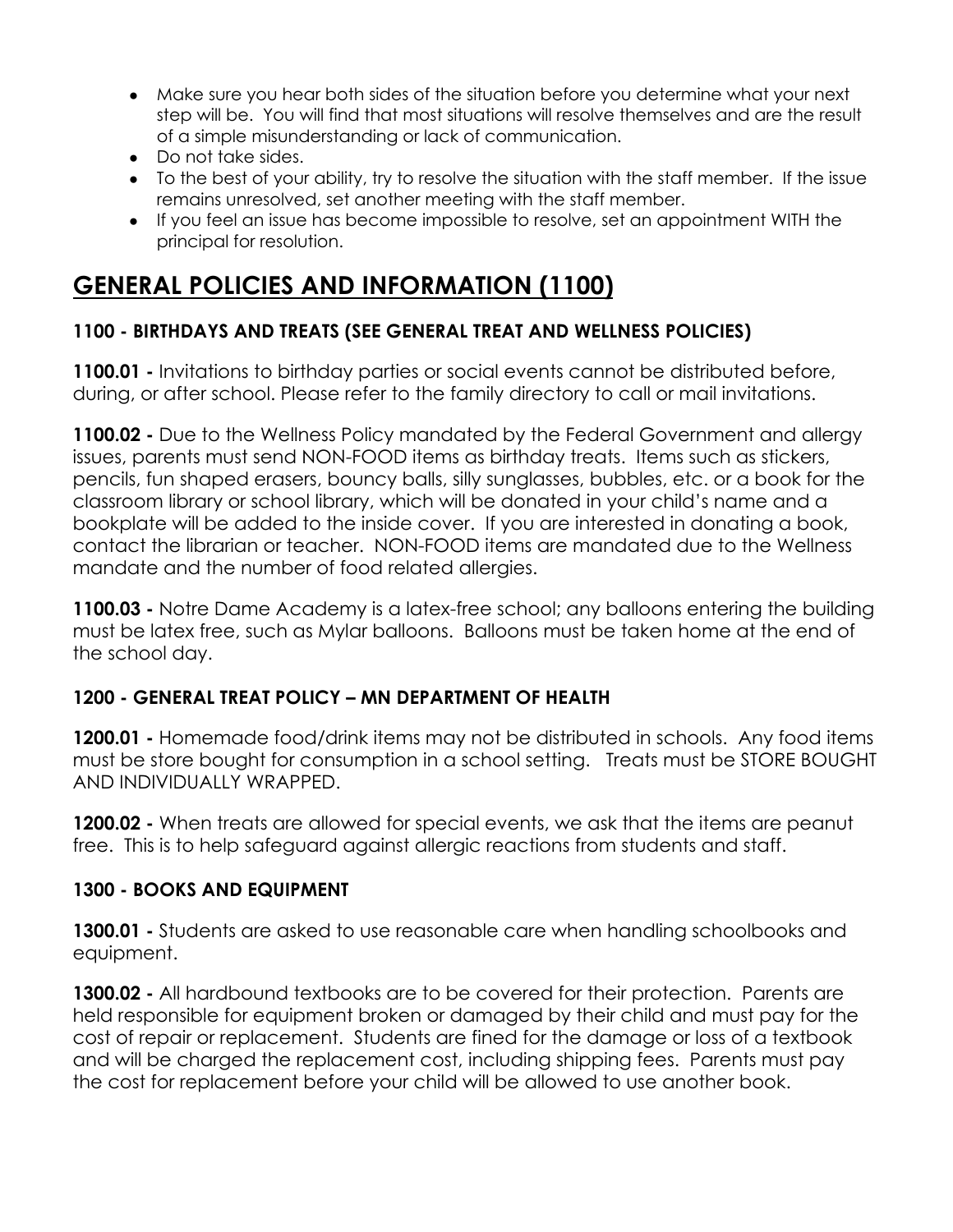**1300.03 -** For students in grades 3 – 8, all hardcover books and soft covered books must be covered by the second Friday of the school year. Textbooks must remain covered for the entire school year, until the books are returned at the end of the year. *DO NOT COVER BOOKS WITH CONTACT PAPER AS IT CAUSES DAMAGE TO THE COVER BEYOND REPAIR, SUCH DAMAGE WOULD REQUIRE REPLACEMENT.*

**1300.04 -** If a missing book is found after a new book has been purchased, the fee is not refundable. If a workbook is issued and a missing workbook is found, once the workbook is used, the fee is still owed.

### **1400 - GOOD SHEPHERDS PROGRAM**

The Good Shepherd's program connects new Notre Dame Academy families (families, not just students) with existing families to provide that initial connection to NOTRE DAME ACADEMY whereby questions can be answered, friendships can be developed and additional relationships can be fostered. New families are assigned a mentor family based first on the matching grade level(s) , gender, and interests of the students, but the selection also considers factors such as family interests, and areas of residence.

#### **1500 - HOME AND SCHOOL COMMITTEE**

**1500.01 -** All Notre Dame Academy families are members of the Home and School Committee by virtue of their child's enrollment in our school and are welcome to attend our meetings.

#### **1600 - LIBRARY**

**1600.01 -** The librarian may set limits on the number of books a student can check out from the library.

**1600.02 -** If books are damaged or lost, parents will be billed for the replacement cost. Should the book be found after a replacement is ordered, a refund will not be given.

**1600.03 -** Reference materials will not circulate but may be copied per copyright law.

**1600.04 -** Circulation privileges may be discontinued until all overdue materials are returned.

**1600.05 -** Overdue items should be returned to the circulation desk. Payments for lost books should be paid for by the end of the trimester to maintain circulation privileges.

**1600.06 -** There is a policy related to the process of having a book removed based on objections from parents. Please see the principal or librarian if you have any questions about removing a book.

#### **1700 - LIONS' PRIDE VOLUNTEER AGREEMENT (LPVA)**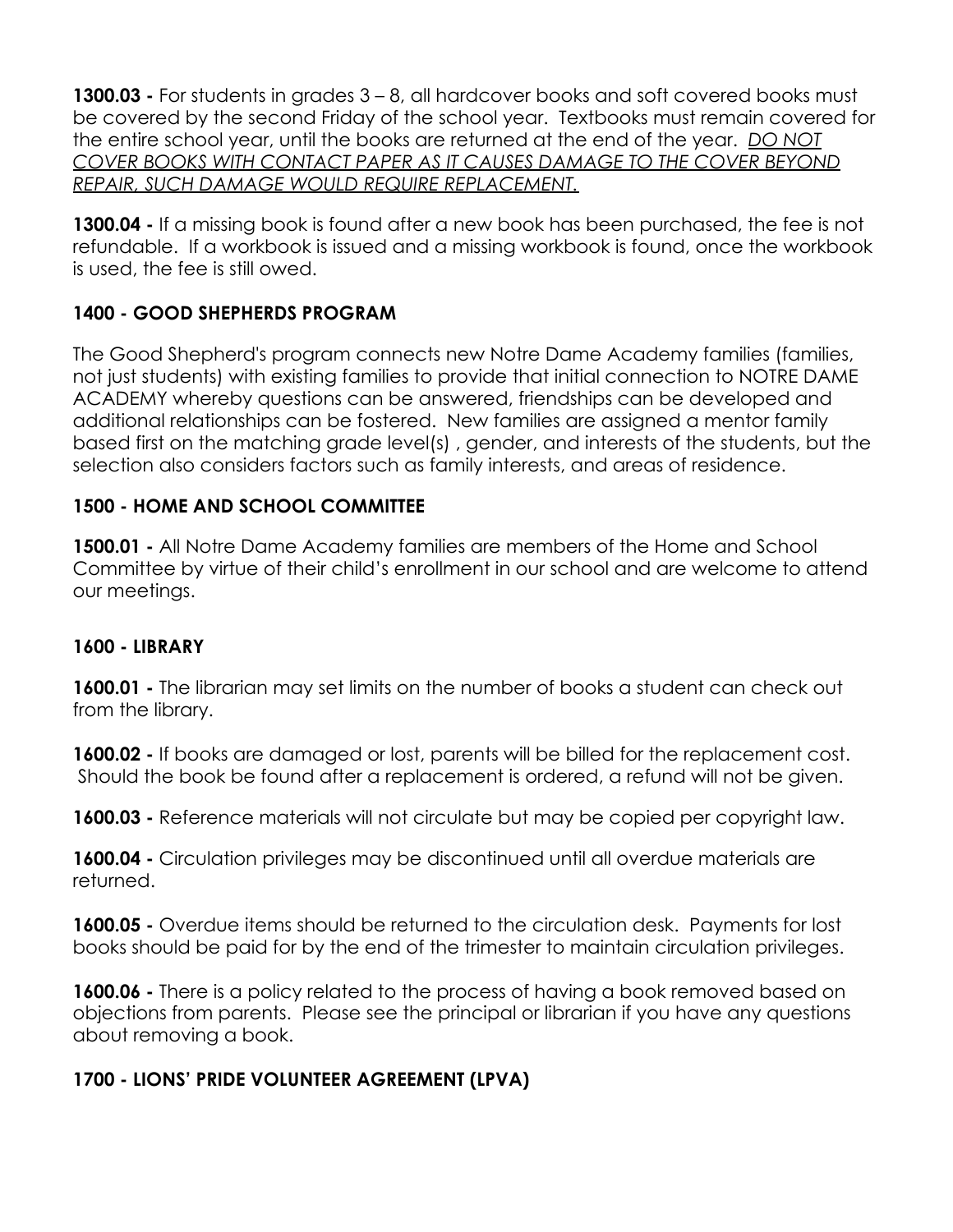**1700.01 -** All Notre Dame Academy families have an expectation to actively participate in and support our school through our Lions' Pride Volunteer Agreement.

These volunteer activities are described in further detail in the [Lions' Pride Volunteer](http://nda-mn.org/userfiles/file/Regional%20School/Lions%27%20Pride%20Agreement/2014-15/NDA%20LPVA%20job%20listings%2006_20_14%20_2014%20%20.pdf) [Agreement](http://nda-mn.org/userfiles/file/Regional%20School/Lions%27%20Pride%20Agreement/2014-15/NDA%20LPVA%20job%20listings%2006_20_14%20_2014%20%20.pdf) job listing and are coordinated by the Home and School Committee who oversee the distribution and collection of the information, as well as ensuring all activities have appropriate leadership and volunteer support.

**NOTE:** All NDA parents who wish to volunteer in our school or attend class parties or field trips must complete VIRTUS training and a background study prior to your volunteer activities. The Archdiocese of St. Paul and Minneapolis requires this of anyone working with children under the age of 18 in any parish or school setting.

#### **DRESS GUIDELINES FOR VOLUNTEERS**

**1700.02 -** To create and maintain an environment conducive to the educational objectives of NOTRE DAME ACADEMY, please adhere to a reasonable standard of modest dress that reflects respect and serves as a positive role model for our students. Attire should be modest. Please be mindful of the activity to be engaged in while volunteering, eliminating exposure during bending, kneeling, etc.

# **1800 - LIONS' DEN (see wellness policy mandates)**

# **USDA - Civil Rights Statement**

*Non-Discrimination Statement:*  **The U.S. Department of Agriculture (USDA) prohibits discrimination in all its programs and activities on the basis of race, color, national origin, age, disability, and where applicable, sex, marital status, familial status, parental status, religion, sexual orientation, political beliefs, genetic information, reprisal, or because all or part of an individual's income is derived from any public assistance program. (Not all prohibited bases apply to all programs.) Persons with disabilities who require alternative means for communication of program information (Braille, large print, audiotape, etc.) should contact USDA's TARGET Center at (202) 720-2600 (voice and TDD). To file a complaint of discrimination, write to USDA, Assistant Secretary for Civil Rights, Office of the Assistant Secretary for Civil Rights, 1400 Independence Avenue, S.W., Stop 9410, Washington, D.C. 20250-9410. Or call toll-free at (866) 632-9992 (English) or (800) 877-8339 (TDD) or (866) 377-8642 (English Federal-relay) or (800) 845-6136 (Spanish Federal-relay). USDA is an equal opportunity provider and employer.**

#### **1800 - Food Services & Lunch Program**

**1800.01 -** Notre Dame Academy will continue to provide students with the opportunity to purchase an appetizing, healthy, and balanced meal. Lunch is available each day when school is in session.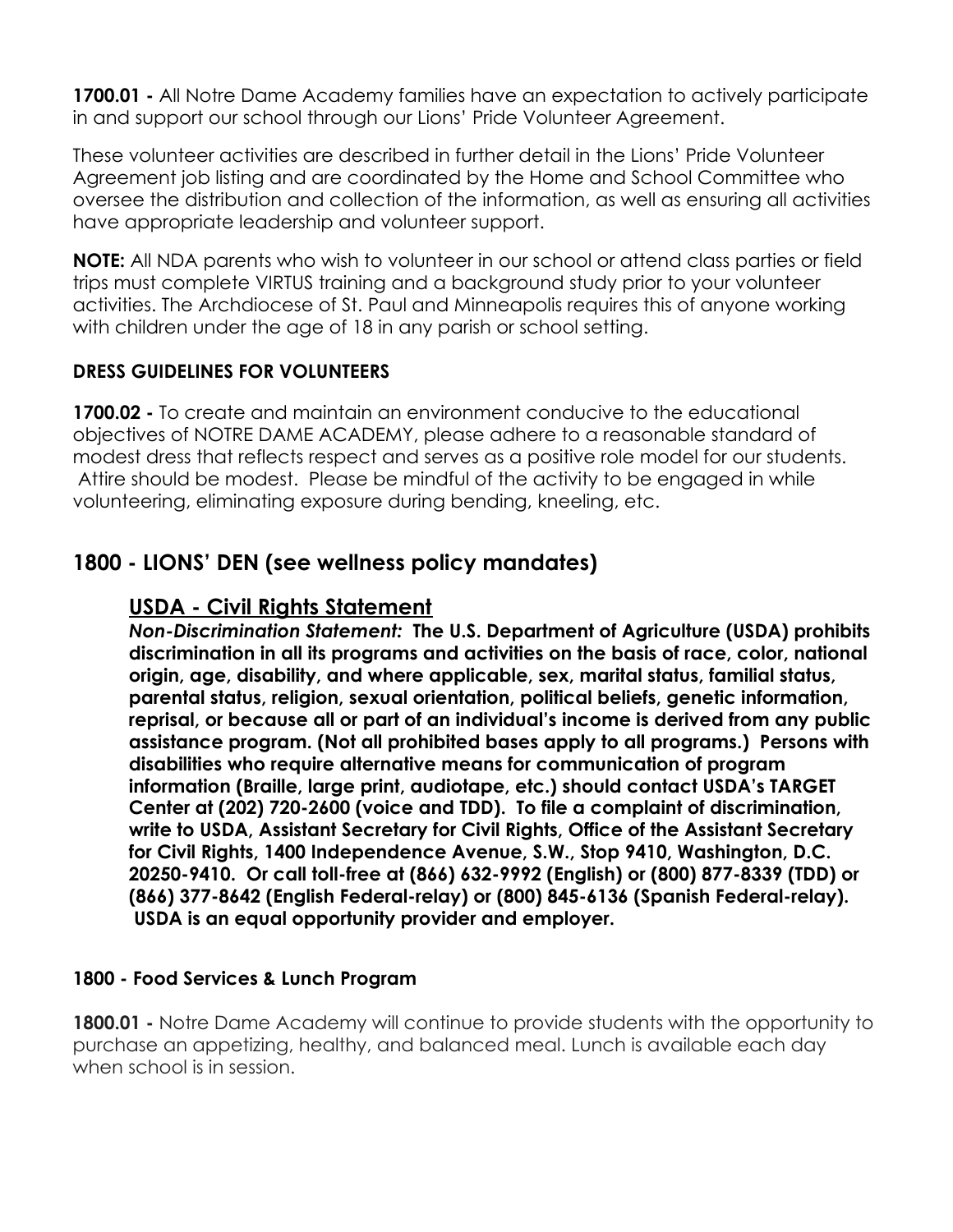**1800.02 –** Lunch, milk, extra entrée and guest lunch prices are subject to change. Prices may be changed during the school year if costs to provide the meals increase or milk prices rise. Prices are available on the lunch menu posted on the school website.

**1800.03 -** Students may not have soda pop or energy drinks for lunch, snack, or after school events.

### **Fees for Lunch**

**1800.04 -** The lunch program is offered as a convenience for families and participation is optional. The cost of hot lunch is not included in tuition or other activity fees and parents must deposit funds into the lunch account for their child/ren.

**1800.05 -** All students will be assigned a PIN for their lunch account. This private number is tied to individual lunch accounts and cannot be shared, not even with other siblings or parents who may want to attend lunch as a guest.

**1800.06** - As funds get low, the lunch coordinator will send a reminder for home to deposit money into the account. **Low Lunch Account Balance Letters are sent home weekly in NDA folders as well as personal email reminders or phone calls. Parents may also contact the cafeteria Administrator for account balances.**

#### **Free and Reduced Lunch Program**

**1800.08 -** State and federally funded programs are available for free and reduced lunch for eligible families. Your child's eligibility status (free, reduced, paid lunches) is private data. Families must reapply each school year to determine eligibility for the free and reduced lunch program. Families may apply anytime during the school year for the program.

**1800.09 -** Applications for Educational Benefits are available in the school office or can be emailed upon request. Applications will also be provided in back to school information/packets. Those who qualify for the free and reduced lunch program are subject to a qualification audit as directed by the State of Minnesota.

**1800.10 -** Audit families are chosen randomly each year. Failure to participate in the mandatory state audit will cause disqualification from the program for the year. **1800.11 –** Students eligible for free or reduced priced meals will always be served a meal regardless of unpaid food service accounts, however extra entrée and/or extra milk will not be allowed for additional purchase when an account is below zero dollars. **Food Allergies**

#### **1800.12 -** To safeguard our students with food allergies, students are not allowed to trade lunch items.

**1800.13 0** We encourage parents to send nut free items for lunches and snacks.

**1800.14 –** A nut/peanut free table is available for students with allergies. Students may invite a friend to the table as long as that person does not have a nut/peanut based item in their lunch.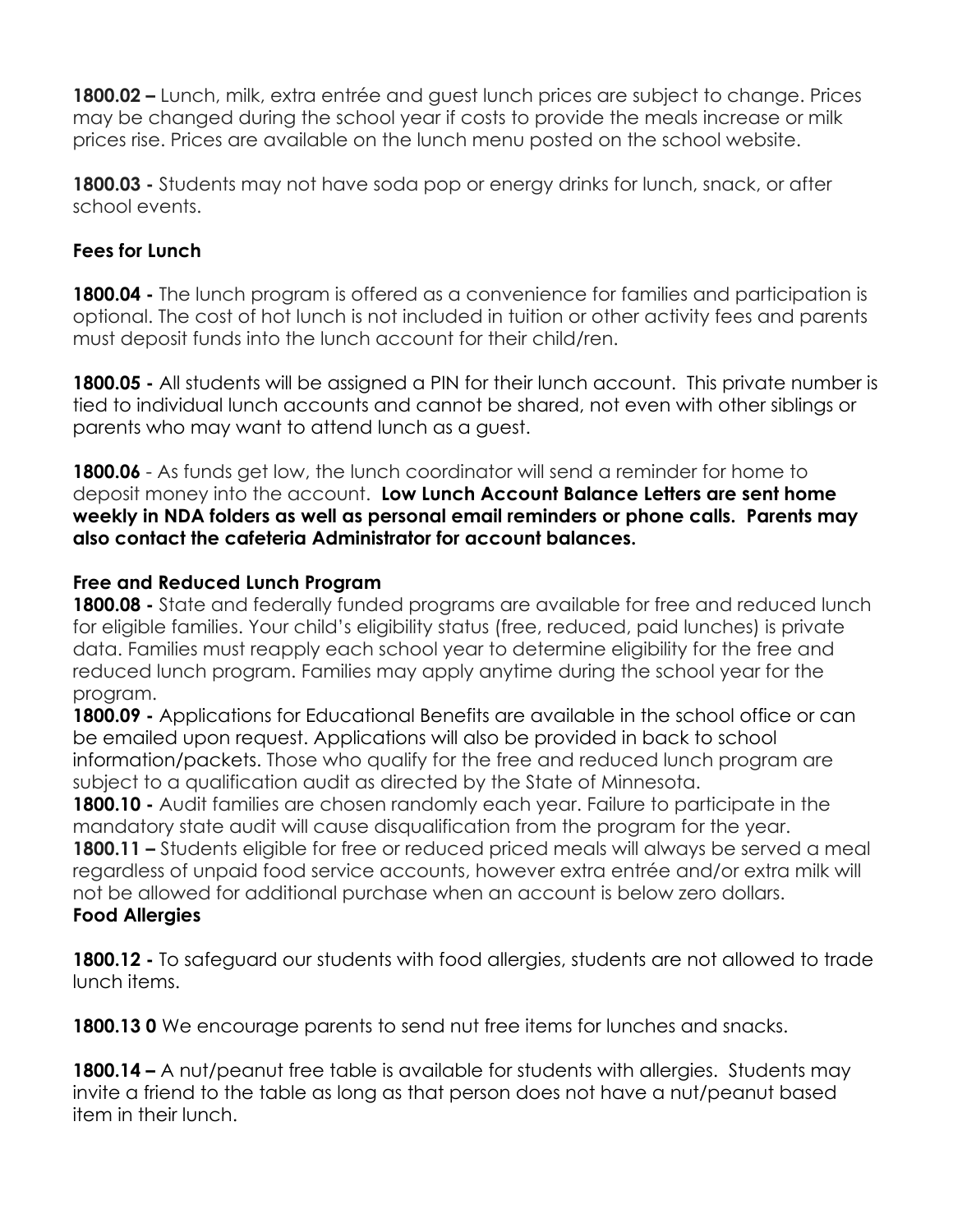#### **Menus**

**1800.15 -** Menus will be posted on the school website.

#### **Lunch Visitors**

**1800.16 -** Parents, legal guardians, grandparents, and siblings are welcome to eat lunch with their child/sibling. Please contact the office in advance, so a lunch may be ordered for you.

**1800.17 -** Visitors must pay for the lunch when in the lunch line. Please bring exact cash or a check as the lunch clerk does not carry change or money. Please check with the office the cost of the lunch.

#### **Lunches from Home**

**1800.18 -** Parents may not bring in fast food or restaurant meals in place of school lunches or home bag lunches.

**1800.19 -** Students may not be given pop or energy drinks in their bagged lunches.

#### **1900 - HEALTH AND MEDICATIONS \*Please see the NDA Pandemic Preparedness Response Plan for Protocols and Procedures for COVID.**

#### **Illness**

**1900.01 -** Students who become ill during the school day will be referred to the health office. The nurse or office staff will determine whether or not the student is well enough to remain in school until the end of the day.

**1900.02 -** The following guidelines will be employed in determining if a parent should be contacted to go home: Elevated temperature (100+), Vomiting, nausea, diarrhea, sore throat, Discharge from any body opening, Rashes from unknown causes, sores indicating impetigo or ringworm, Paleness or listlessness.

**1900.03 -** When one or more of the above symptoms are present, a parent/guardian will be contacted to arrange transportation for the student. In such an event, the student should be picked up within 45 minutes. If parents are unable to pick up the child, please make arrangements with a secondary person and contact the school about who will be picking up your child.

**1900.04 -** Students must remain at home for a minimum of 24 hours after the last episode of elevated temperature (without the assistance of fever reducers), vomiting, diarrhea.

**1900.05 -** Serious infections for communicable diseases (chicken pox, head lice, strep, etc.) must be reported to the office/nurse. A written notice will be sent to the parents/guardians of the child's classmates. The name of the child who is ill is NOT given with the notice.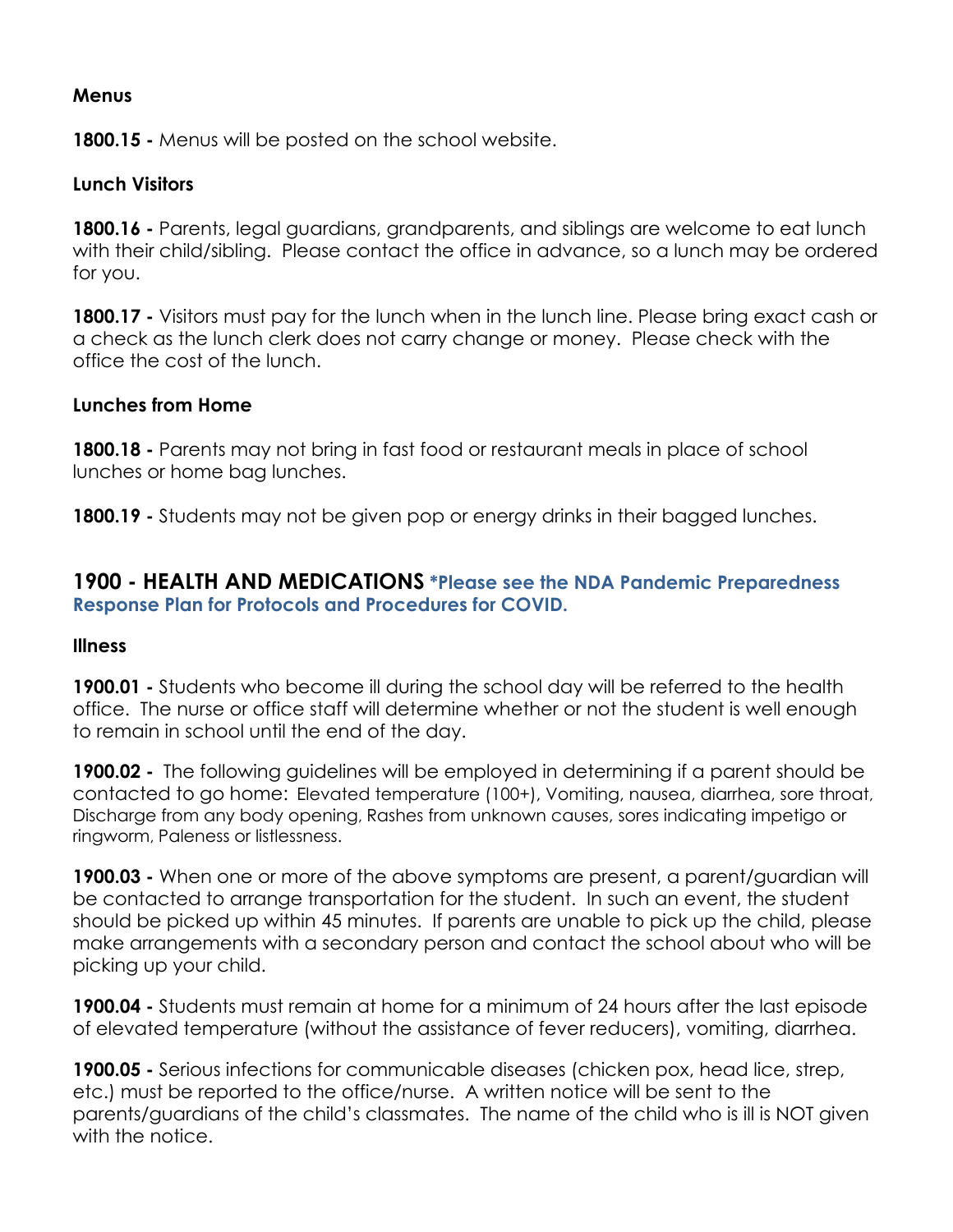**1900.06 -** Notes from parents requesting that their child stay in from recess will not be honored unless accompanied by a note from a physician. If your child is too ill to go outside, they are too ill to be in school.

#### **1900.07 – Students must have a physician's note to be excused from Physical Education classes and/or recess.**

#### **Emergencies**

**1900.07 -** An emergency card is to be completed by the parent/guardian for each family and is to be on file at the start of the school year. It is the responsibility of the parent/guardian to inform the school immediately of changes in contact information (home/job/cell numbers, address, etc.).

**1900.08 -** If there is an emergency related to a student illness, allergic reaction, injury, etc. a call to 911 will be placed and then parents will be contacted.

#### **1901 - Immunizations – MN Statute 121A.15**

**1901.01 -** Health records are initiated and maintained in the school health office. The health record included the student's immunization history and must be on a file at the beginning of the school year.

**1901.02 -** Minnesota Law requires all students starting school in pre-kindergarten & Kindergarten to be immunized. In addition students entering  $7$  arade must have boosters given prior to the start of the school year.

**1901.03 -** Specific immunizations that are required for school admittance are changed from time to time by the State Health Department. Please check with your doctor about current immunizations when you go for your yearly physicals.

**1901.04 -** Students who cannot be vaccinated for medical reasons or whose parents are conscientiously opposed to immunizations may receive a legal exemption. Notarized conscientious objection forms must be on file at the beginning of the school year. Please note, if your child becomes ill with a disease that has a vaccine available, Health Department regulations require the child to be out of school for the entire duration of the illness and incubation period from the date of the last person diagnosed within the school.

**1901.05 -** Students without complete immunization records on file by Friday of the second week of school will not be allowed to attend school until their immunizations have been brought up to date and the office has received a current copy of immunization records.

#### **1902 - Latex-Free Environment**

Notre Dame Academy maintains a latex-free environment. No items containing latex (e.g. Band-Aids, gloves used in science lab, balloons used for decorations, etc.) are to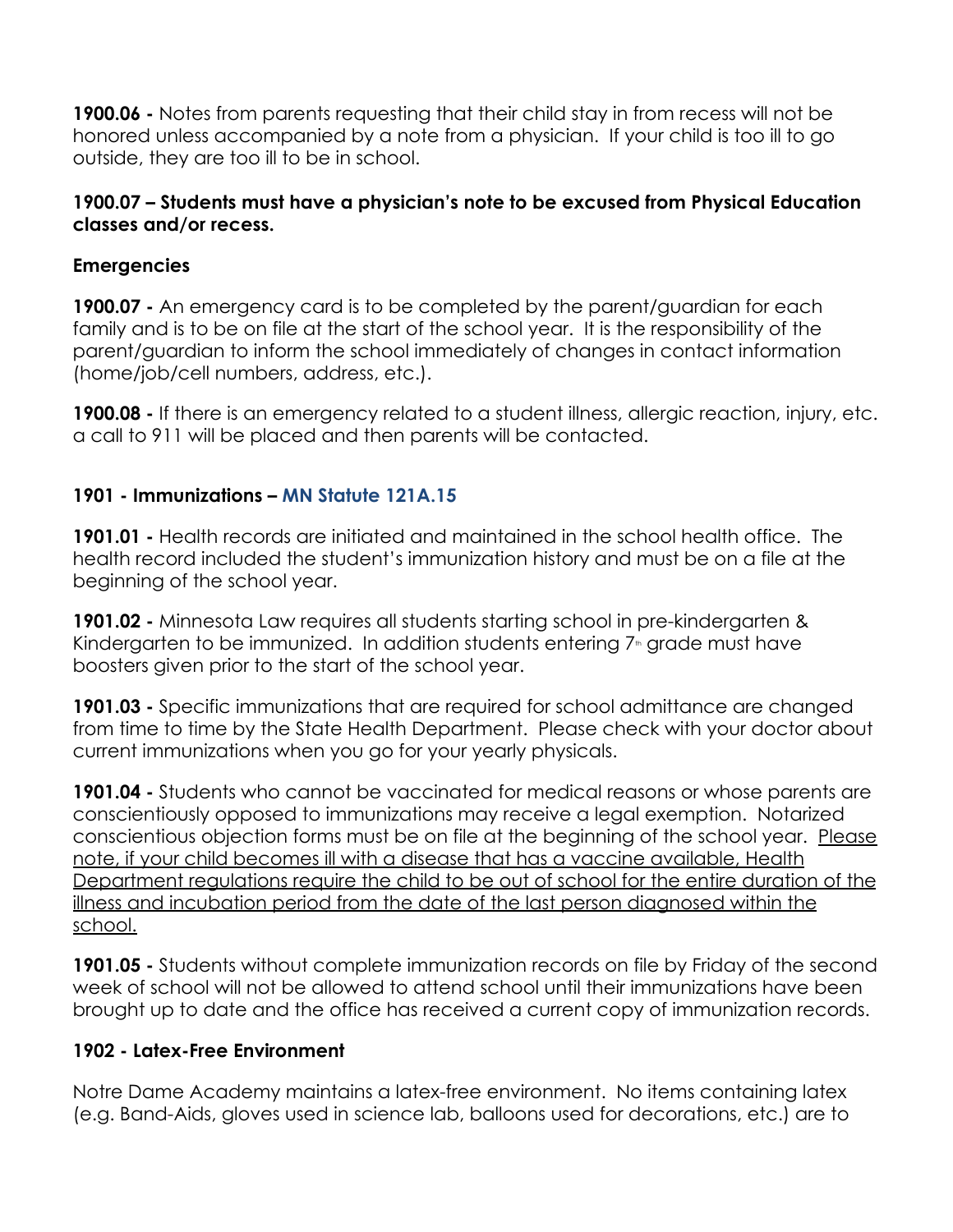enter the building. Please adhere to this policy when sending such items to school with your child.

### **1903 - Medical Appointments**

Appointments for medical, dental, etc. should be scheduled before or after school hours or on vacation days, whenever possible.

### **1904 - Medications – Prescription and Non-Prescription**

**1904.01 -** According to MN state law, all medication to be administered during school hours must be accompanied by a Notre Dame Academy medication authorization signed by a physician indicating the necessity of administering that medication during school hours. This includes, but is not limited to, Tylenol, Advil, use of inhalers, ADHD medications, etc. This authorization form may be faxed from the physician's office.

Medication will be dispensed through the health office. No medication of any kind will be given without proper authorization from a parent/guardian AND the physician.

Medication must not be sent in the student's lunch box, etc. It is to be delivered directly to the health office.

Whenever possible, parents/guardians should make alternative arrangements to avoid the need to administer medication to a student during school hours.

**1904.02 -** Medications must be in the original bottle or prescription bottle indicating the name of the medication, dosage, date, child's name and doctor's name.

**1904.03 -** Minnesota law permits elementary school students to possess and use asthma medications based on annual written authorization from parents. Contact the school nurse for further information on this matter. It is the parent's responsibility to check expiration dates on any medications, asthma, or epi pens.

**1904.04 -** Due to allergies and asthma concerns, students and staff may not wear perfume, cologne, or use air fresheners at school.

#### **1905 - Physicals**

Annual physicals are required for pre-kindergarten, kindergarten, and seventh grade. Physical forms must be on file at the school at the beginning of the school year.

# **1906 - LOST AND FOUND**

**1906.01 -** Lost and found items are kept in the school office. All items are checked for names. If a name is written on the item, it is returned to the student.

**1906.02 -** Items will be displayed throughout the school year and during conferences.

**1906.03 -** Unclaimed uniform items will be given to the uniform exchange. Unclaimed other items will be donated to a charity at the end of each quarter or sooner if the volume of items is too great to store.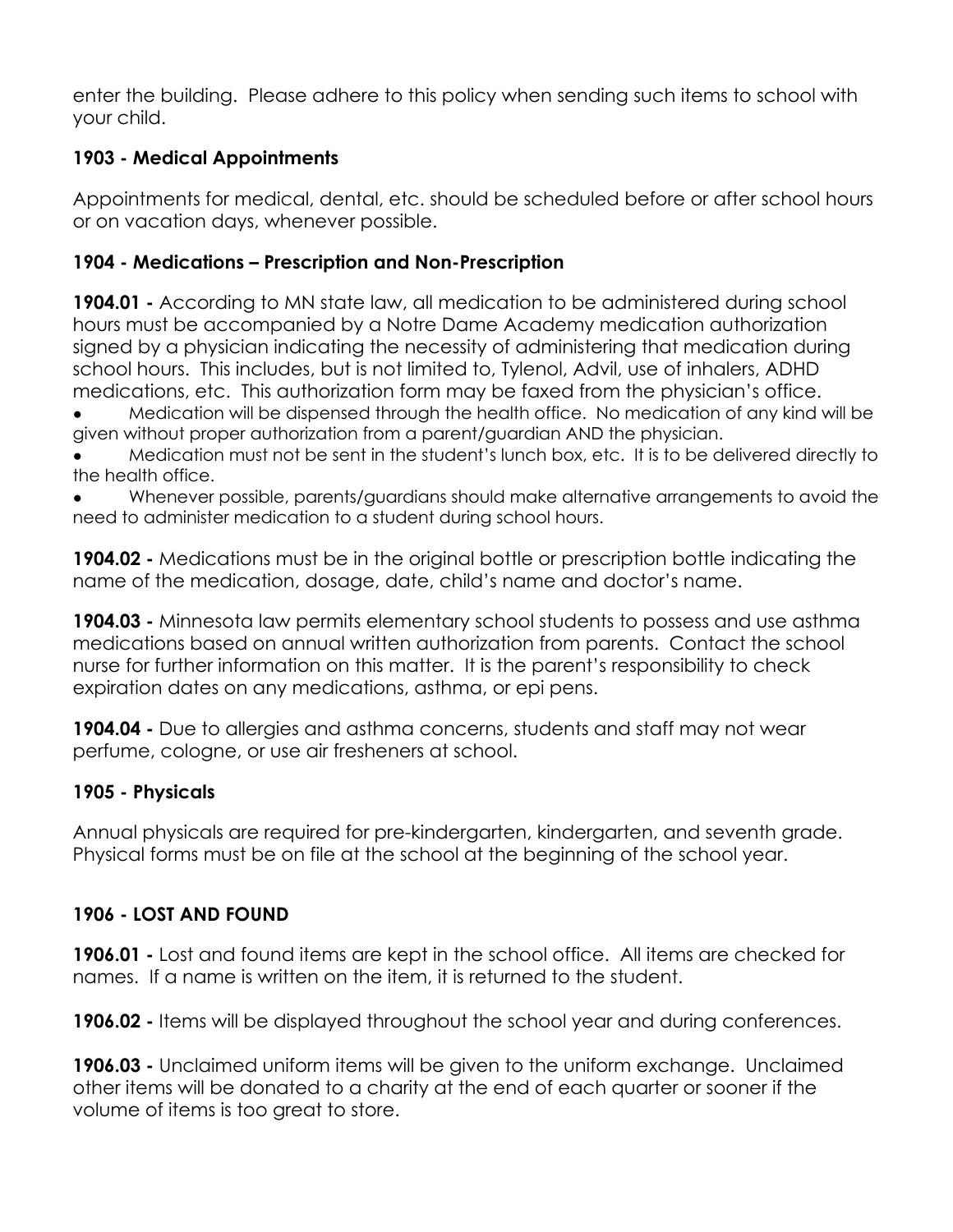### **1910 - TRANSFER OF RECORDS**

**1910.01 -** Records of students who graduate from NOTRE DAME ACADEMY are kept at the school for a permanent retention period. Records of students who leave prior to graduation shall be retained for two years.

**1910.02 -** If a student transfers to a different school, copies of the student's education records, including records of disciplinary action will be forwarded to the student's new school.

**1910.03 -** The parent/may request a copy of the records transferred to the student's new school, a signature is not required, but preferred.

**1910.04 -** Notre Dame Academy will directly mail the records to the transfer school. Parents are not allowed to deliver educational records.

#### **1920 - WELLNESS POLICY – Child Nutrition and WIC Reauthorization Act of 2010**

Schools are required to have a wellness policy that includes nutrition guidelines, goals for nutrition education and physical activity. Nutrition guidelines may be checked with the school lunch coordinator. Nutrition education and physical activity is covered in the school curriculum and through the weekly physical education classes and recess time. The wellness policy has specific requirements that must address all of the required elements specified in the act.

There must be a committee consisting of teachers, school physical education and health professionals, parents, students, representatives of the school food authority, the school board, administration and parents to participate in the development of the wellness policies, assessments, and compliance checks.

All compliance checks must be made public and comparison is based on measures to the model policy.

#### **Government Information:**

The school lunch program must provide students with access to a variety of foods that meet the health and nutrition needs of students; will accommodate the religious, ethnic, and cultural diversity of the student body in meal planning; and will provide clean, safe, and pleasant settings and adequate time for students to eat.

Foods and beverages served at school through the lunch program will meet the nutrition recommendations of the U.S. Dietary Guidelines for Americans.

All students will have opportunities, support, and encouragement to be physically active on a regular basis.

Schools will participate in the free and reduced lunch program.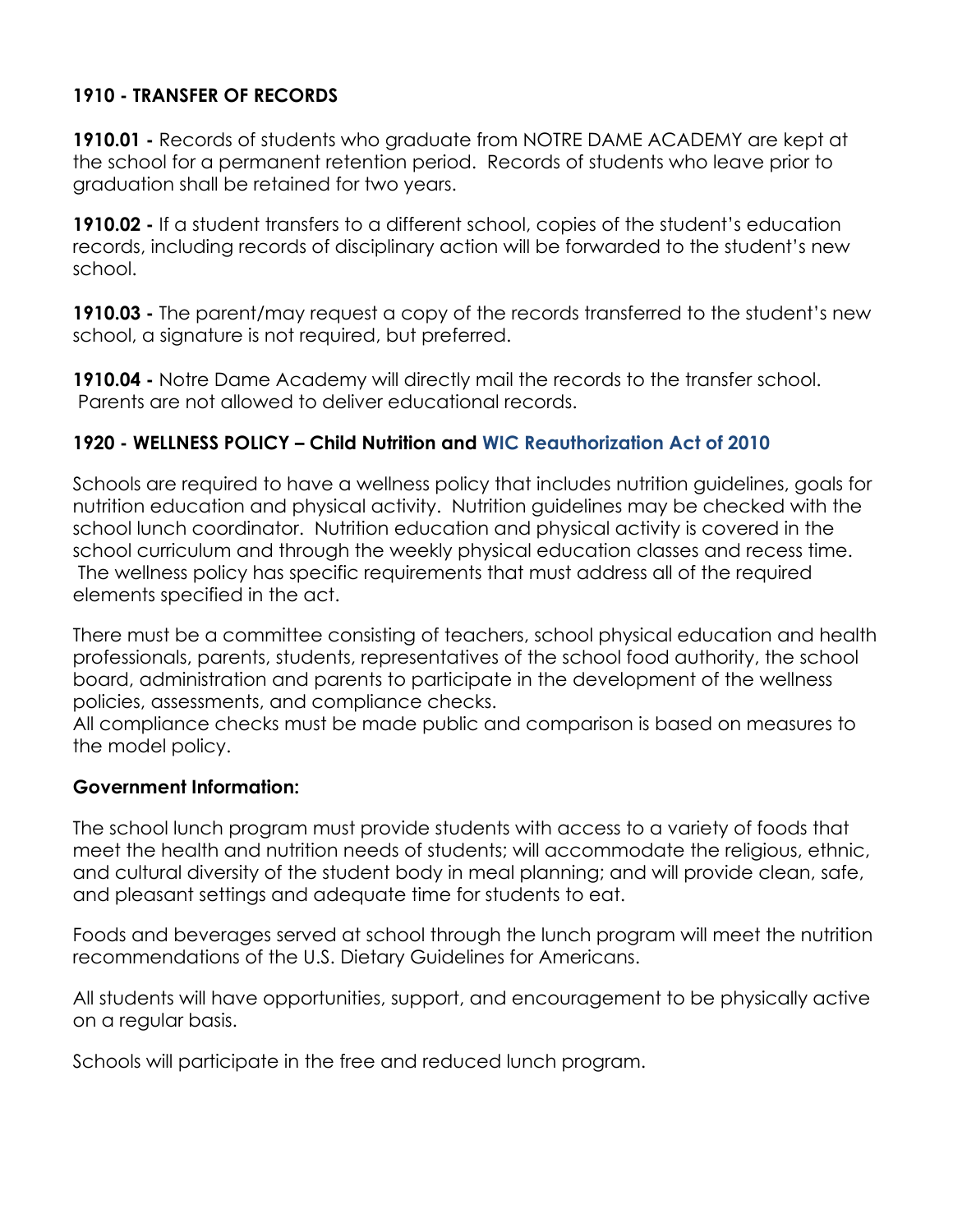Schools will provide nutrition education and physical education to foster lifelong habits of healthy eating and physical activity. Families will be notified of various activities and nutritional information that are offered at Notre Dame Academy.

Schools may not have competitive foods served, including access to pop machines, candy machines or other high sugar, high carbohydrate, high fat content foods.

Snacks served during the school day or in daycare or enrichment programs must make a positive contribution to the child's health.

Schools will discourage the use of foods or beverages as rewards; especially those that do not meet the nutrition standards.

Schools will limit celebrations that involve food during the school day to no more than one party per class, per month.

Nutrition, health, and physical education will be provided as part of a comprehensive program designed to provide students with knowledge and skills necessary to promote and protect their health.

The promotion of fruits, vegetables, whole grain products, low-fat and fat-free dairy products, will be used to emphasize caloric balance between food intake and energy expenditure.

Parents will be encouraged to send healthy snacks and healthy lunches to school.

#### **1930 - NOTICE REGARDING PRIVACY AND RETENTION OF STUDENT EDUCATION RECORDS**

Notre Dame Academy is the sole owner of information collected by NOTRE DAME ACADEMY, including information collected on the school's web site. We will not sell, share, or rent this information to any other individual, business, or organization, without the subject's permission. NOTRE DAME ACADEMY collects information from our users by a variety of methods, such as phone calls, donations, pledges, forms submitted via web, or mailed communications. In no instance will NOTRE DAME ACADEMY give or sell to any outside third party any information that has been gathered from any of our constituents. Exceptions to this would be students applying for special education services with the public school and sharing information with our Catholic high schools or the Archdiocese as required.

Notre Dame Academy follows all applicable state and federal laws concerning the release of student information. NOTRE DAME ACADEMY uses information gathered to plan the best education program while respecting the rights of each student and his/her parent/guardian to privacy.

Parents/guardians have the following rights under the Family Educational Rights and Privacy Act (FERPA):

● Inspect and review their child's educational records within 45 days of making such a request to the school administrator.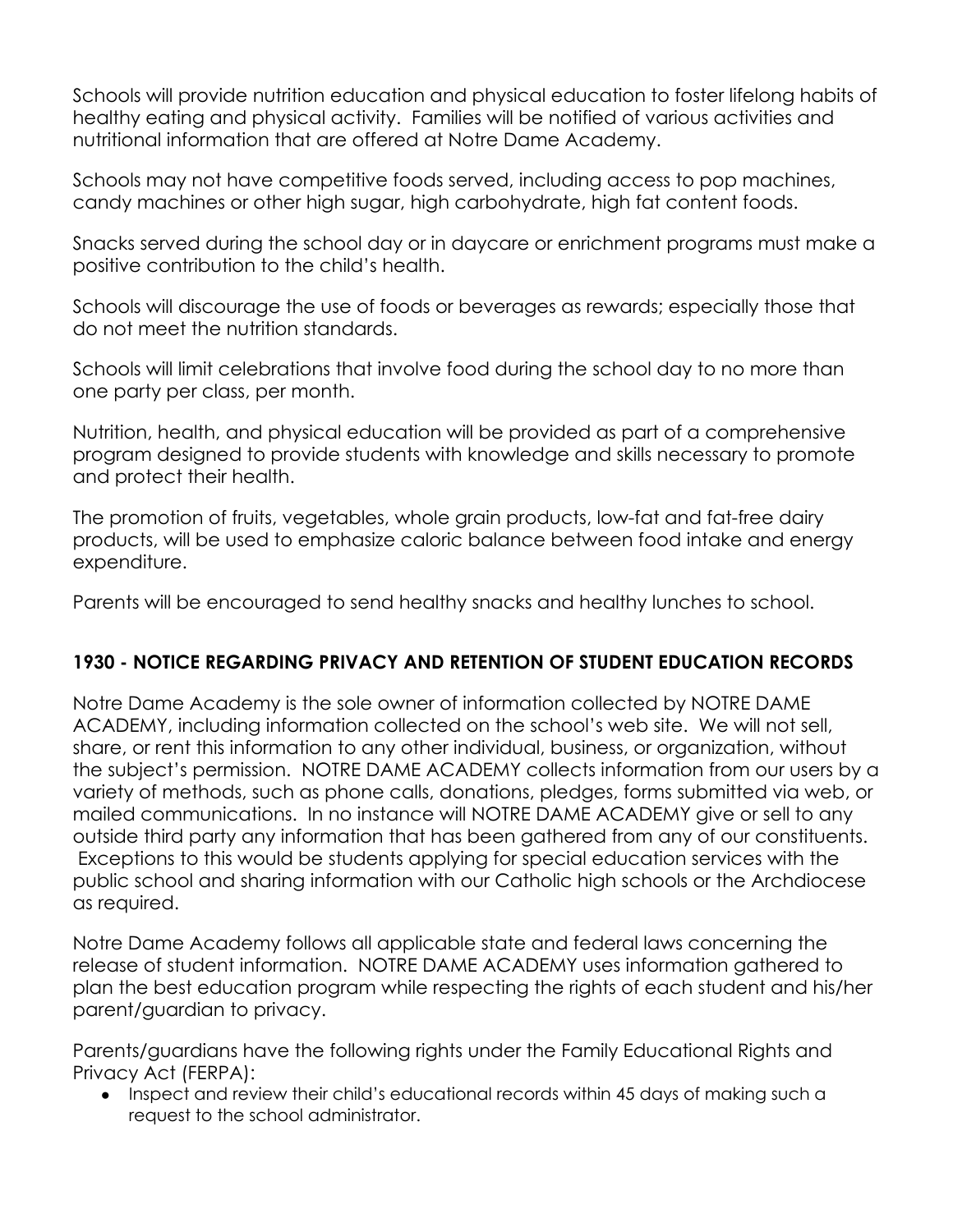- Seek amendment of the student's education records that parents/guardians believe to be inaccurate, misleading, or otherwise in violation of the student's privacy rights. Such a request must be made in writing to the administration.
- Consent to disclosures of the personally identifiable information contained in the student's education records, except to the extent that FERPA and its regulations authorize disclosure without consent.
- File a complaint with the school or the U.s S. Department of Education concerning alleged failures in compliance with FERPA.

#### **1940 - SALES**

**1940.01 -** Students are not allowed to sell or trade items at school without prior approval from the principal.

**1940.02 -** Students selling or trading items at school will have the products confiscated and all money will be collected. The student will not receive the items or money back. The money will be given to charity.

#### **1950 – TECHNOLOGY (see separate Acceptable Use policy for more information)**

**1950.01 -** The use of computer hardware, software, and networks is a privilege at Notre Dame Academy, not a right. The student is expected to follow the computer Acceptable Use Policy each year

**1950.02 -** Students and parents of students in grades 3 – 8 need to read and sign the Acceptable Use Policy. Once the policies are signed and returned, your student will be assigned a username and given a password. Parents of primary students should explain what this document is about to your child.

**1950.03 -** Producing, exchanging, and retrieving information electronically by taking advantage of computer technology (computers, computer systems, and electronic media equipment, electronic mail, Internet, and World Wide Web access connections) presents valuable opportunities for students of NOTRE DAME ACADEMY. While they are encouraged to use this technology, its use carries important responsibilities. It is the responsibility of the students, parents, and staff to ensure that these information systems are used in an efficient, ethical, and lawful manner.

**1950.04 -** The privilege of computer and Internet use extended by NOTRE DAME ACADEMY may be withdrawn at any time. A student's use of computer systems may be suspended immediately upon the discovery of a possible violation of these policies. A violation of the provisions of this policy may result in disciplinary action up to and including expulsion.

**1950.05 -** The school has taken precautions to restrict access to inappropriate materials through a filtering and monitoring system. However, it is impossible on a global Internet to control access to all data that a user may discover. Internet users may encounter material that is controversial, offensive, or inappropriate. If a student encounters any of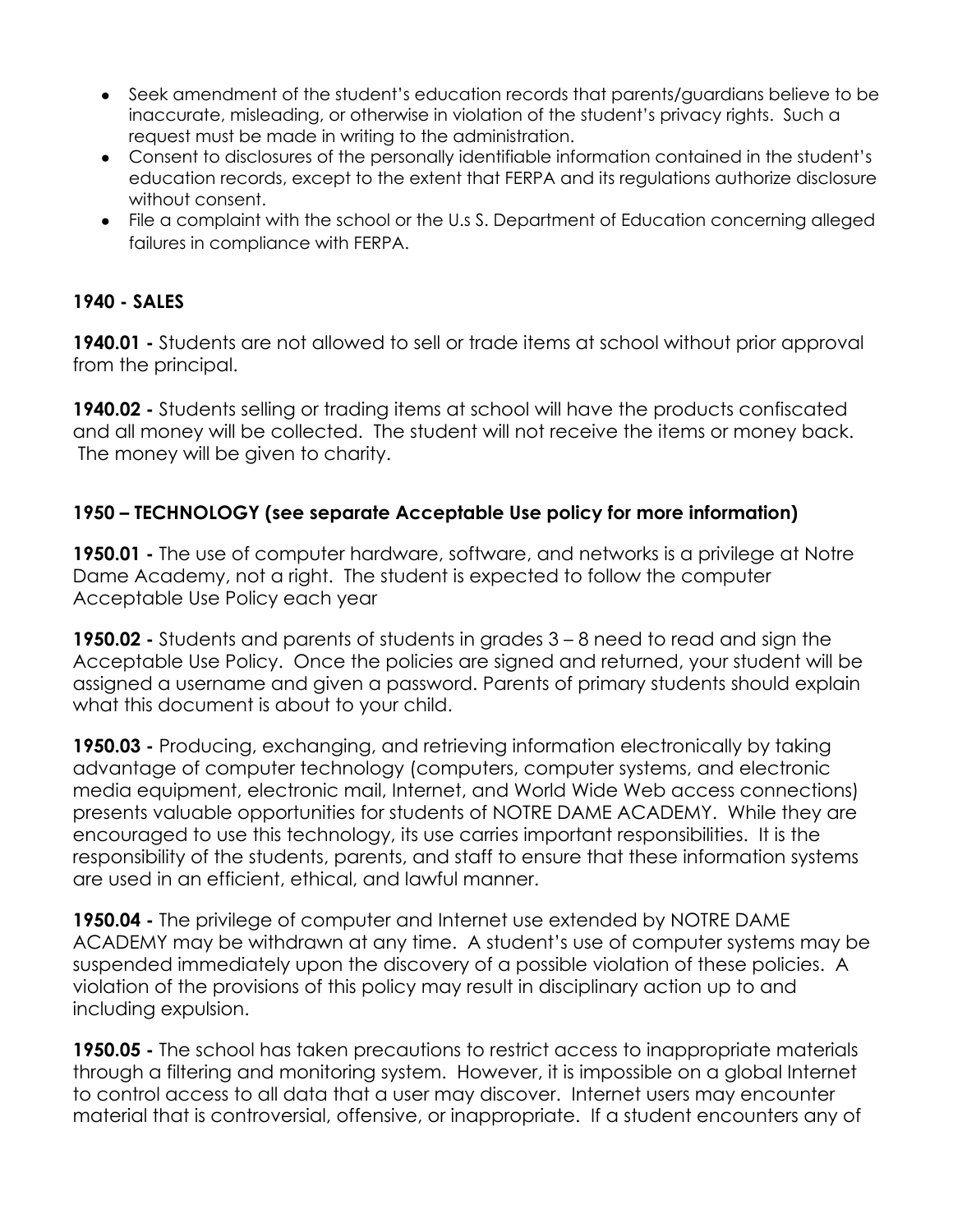the mentioned materials, the student should report it immediately to the classroom teacher, who will in turn contact the ITT administrator with the site address, nature of the site, and time accessed. The department will add it to the list of prohibited sites to prevent further access.

**1950.06 -** It is the user's responsibility not to initiate access to such material. Notre Dame Academy expressly disclaims any obligation to discover all violations of inappropriate Internet access. Be aware that students will be held accountable for any activity that is contrary to state or federal law; including distributing or obtaining copyrighted software or information without proper authorization from the copyright holder.

**1950.07 -** Students do not have permission to access or download software to any school equipment.

#### **Acceptable Use Policy**

- Students are responsible for good behavior and appropriate Internet etiquette on school computers. Students' Internet access is contingent upon successfully meeting this responsibility on an ongoing basis. Access to these resources is a privilege, not a right.
- Written parental permission is required for student use of the Internet.
- During school hours, teachers will guide students toward appropriate online resources and sites.
- Students may not access personal email or use forms of instant messaging unless it directly pertains to their academic student AND their supervising teacher(s) approves such use.
- An Internet user is not permitted to reveal full name, phone numbers, or home address of self or others, violate copyright laws, plagiarize, trespass in another person's work or files, harass, insult or threaten others of use obscene language.
- Students may not send, display or download offensive messages, pictures, or material that advocates illegal activity.
- The sending of viruses or works, illegally visit (hack) or otherwise damage computers or networks is strictly prohibited.
- Use the Internet for commercial purposes.
- Download music or videos, unless required for a teacher-approved project.

Violations of these standards will result in loss of Internet access and may result in other disciplinary action. The school administration and classroom teacher(s) will deem what behavior is inappropriate and what disciplinary action will result. Their decision is final.

In addition, Notre Dame Academy provides students access to highly effective educational technology resources: desktop and laptop computers, wireless network access, projection systems, digital video cameras, digital still cameras, DVD burners, educational and productivity software, printers, scanners and many other educational resources. Students may use many of these technologies with teachers/ staff supervision.

Student expectations include:

- Proper care and use of all equipment
- Use limited to educational purposes
- Technology resources remain on the Notre Dame Academy campus
- Following teacher/staff instructions
- Respect for volunteers and others who assist with instruction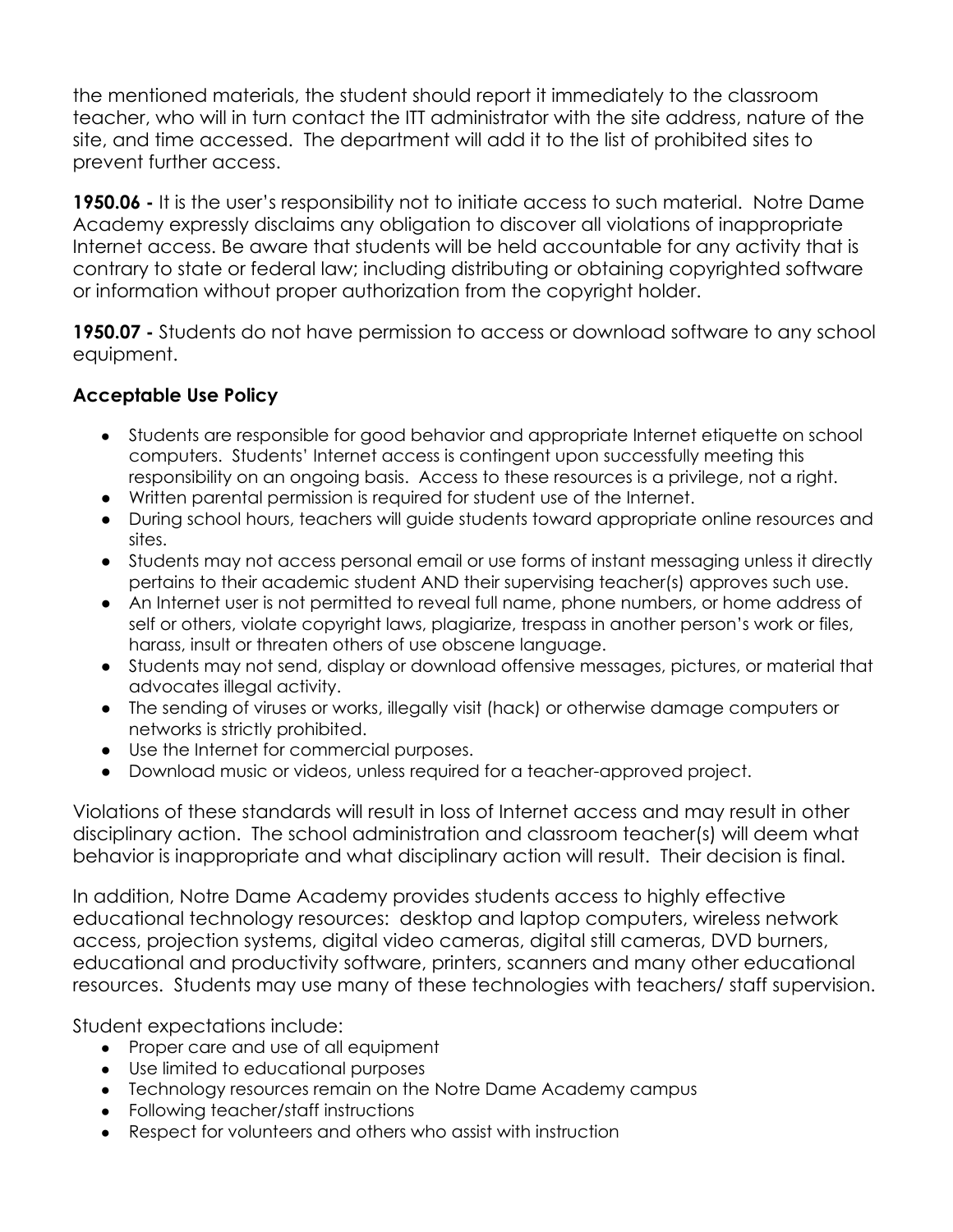- Using technology labs, classroom, and laptop computers only with teacher permission and supervision
- Respect for and understanding of privacy rights of other students and staff
- Understanding that Notre Dame Academy technology staff must approve any non-Notre Dame Academy issued devices.

#### **VIDEO MEDIA – MOVIE VIEWING GUIDELINES**

**1950.08 -** Notre Dame Academy recognized that video media can be a valuable teaching tool. Nevertheless, videos are not to supplant instruction; videos should complement teaching and instruction. Teachers will follow these procedures:

- Preview the video media by viewing it personally and by checking the Previewonline.org evaluation.
- The teacher should read preview evaluations before using video media to fully understand movie content.
- To check online, go to the following website: [www.previewonline.org](http://www.previewonline.org)
- Introduce and prepare students for content, follow up with note taking, summaries, etc.
- Include content of the movie in quizzes and tests.
- Teachers should only show the portion of the movie that applies to the content area being taught.

In the event that there is a video that will enhance learning but does not meet the above criteria, an appeal to view the video can be made to the principal.

#### **1960 - PEST CONTROL – MN Statute 121A.30**

Schools are required to provide notification to parents when pesticide applications will be done. All pest control materials are chosen and applied according to label directions per Federal law. We will make every attempt to have the applications completed when students are not in the building.

#### **1970 - TELEPHONE USE**

**1970.01 -** Students are not allowed to use cell phones at any time during school hours, unless directed to do so by a teacher.

**1970.02 -** Unauthorized use of cell phones will result in confiscation of the phone by the teacher or principal. Students will have the phone returned to a parent following the first offense. If a second offense occurs, the phone will be held for 2 weeks.

**1970.03 -** Students are not allowed to use school phones, unless approved; for example, a sports practice was canceled during the school day, etc. If a student asks to use the phone, the staff will question the reason for the call. Forgotten homework, making after school play dates, are not reasons to make calls home.

#### **1980 - TEACHER REQUESTS**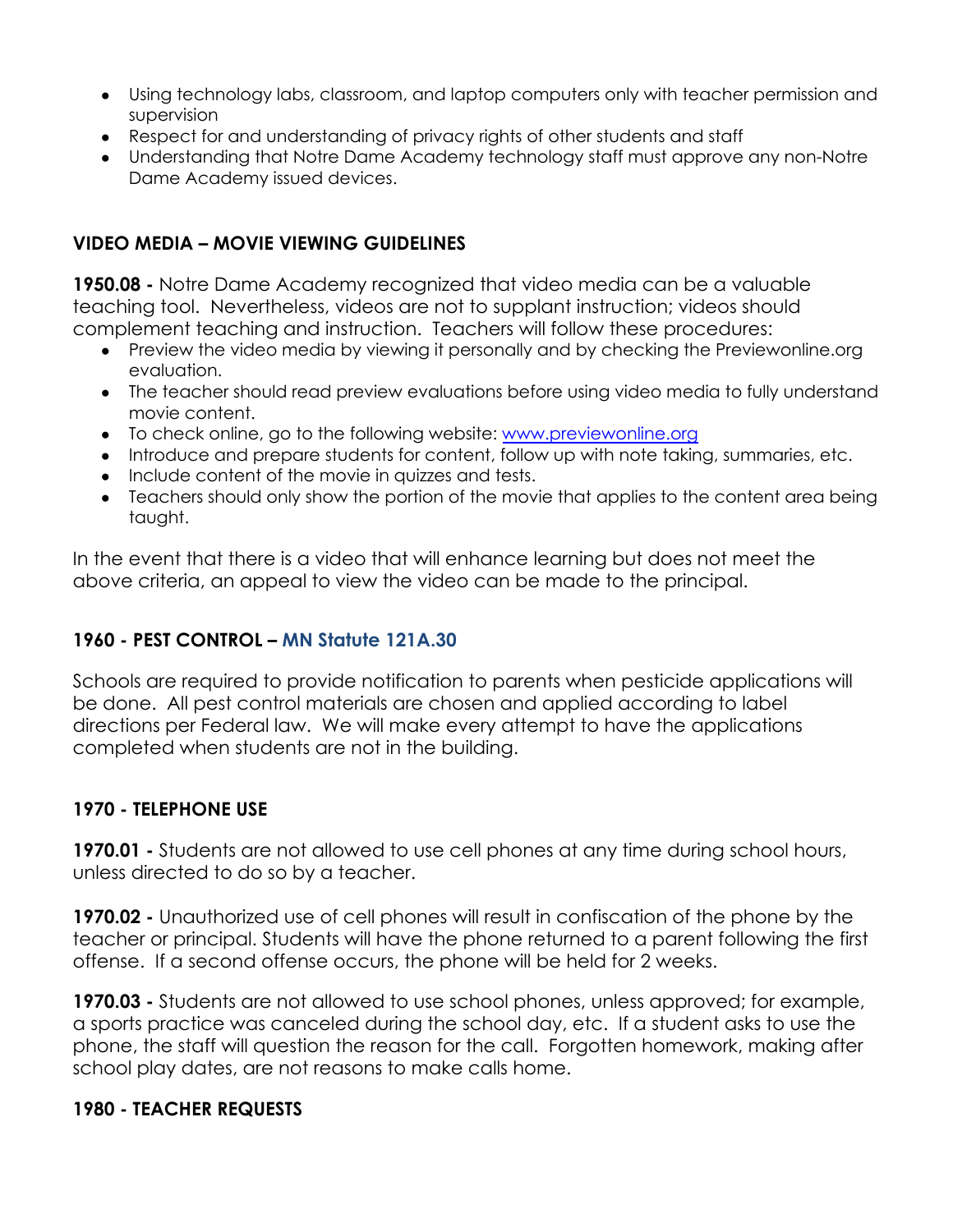When Notre Dame Academy has enough students to split a class, teachers and administration dictate classroom composition for each school year based on what they know about student's strengths, weaknesses, and social interaction. Parent requests for specific teachers will not be honored

#### **1990 - TWINS POLICY – MN Statute 120A.38**

Parents are given the opportunity to let the administration know if their twins should be separated in different classrooms or if they should remain together, if there are multiple classes at the same grade level.

Parents have the opportunity, based on the twins' needs to change their preference each school year, but not during the school year. It is the responsibility of the parent to let the principal know their choice about their twin's placement at the end of the academic school year.

# **ATHLETIC POLICIES AND INFORMATION (2000)**

#### **2000 - ATHLETIC PARTICIPATION**

**2000.01 -** Athletes must maintain passing grades of C or higher to participate in school sports. Parents are expected to assist with athletic events and are asked to contact the coach to see if help is needed and how you can volunteer.

**2000.02 -** Equipment is to be used properly. Replacement of damaged or lost equipment will be at the expense of the student whom the equipment was issued at the beginning of the sport season.

**2000.03 -** School equipment is not to leave the school without authorization from the PE teacher.

#### **2001 - EVENT COMMUNICATION**

**2001.00 -** Practice times, game schedules, directions, and departure times will be available online at [www.nda-mn.org](http://www.nda-mn.org) on the athletics page. Athletic events that are canceled or changed on the day of the schedule will be announced via the school intercom system as well as updated on the athletic page on the school website.

#### **2002 - INJURIES**

**2002.01 -** All injuries must be reported to the coach immediately to ensure proper administration of first aid. Notre Dame Academy does not carry insurance to cover expenses incurred by injuries in the athletics program. Parents will be asked to sign a waiver that releases NOTRE DAME ACADEMY from any claims and demands in connection with athletic injuries suffered by their student.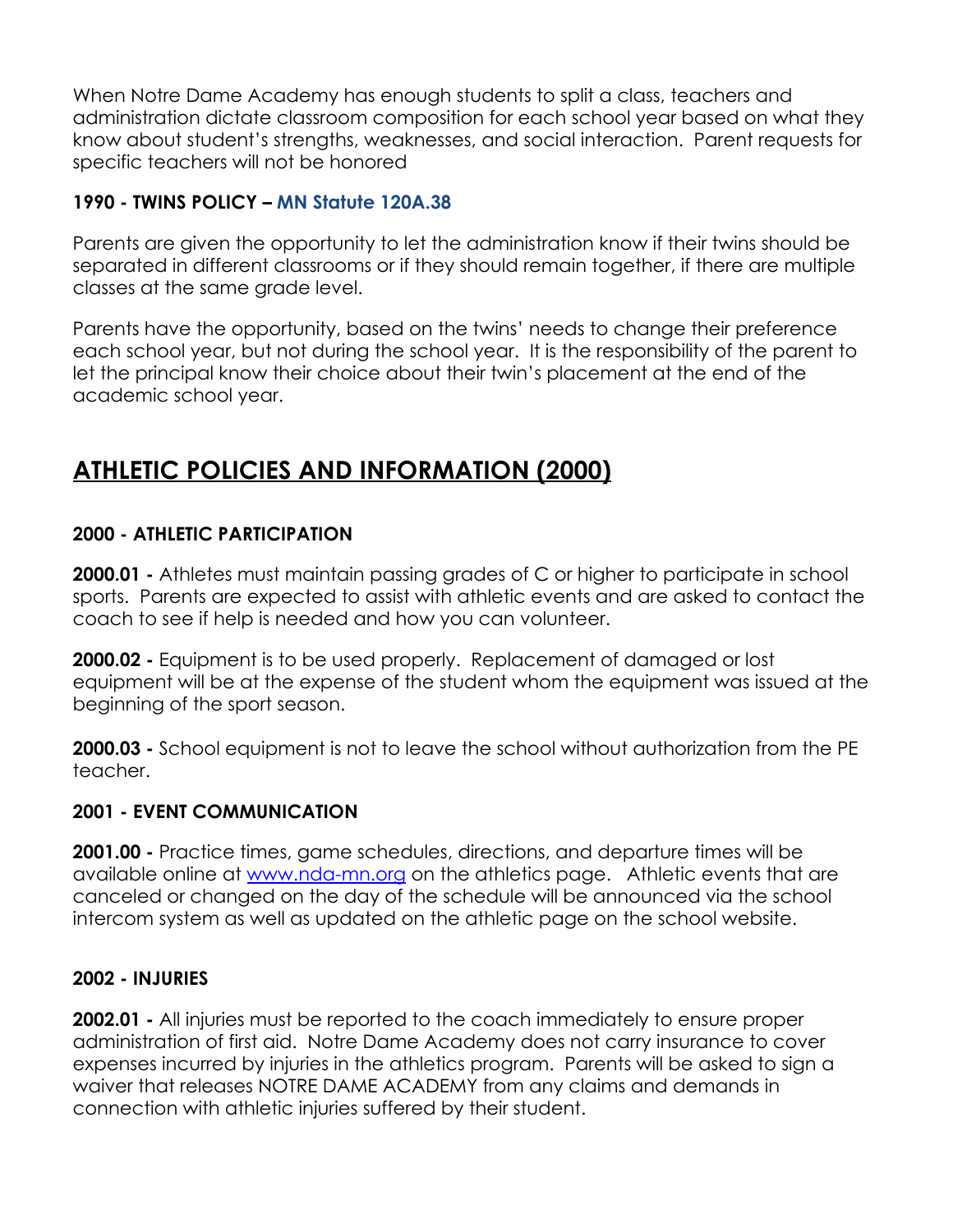#### **2003 - PARENT RESPONSIBILITIES**

**2003.01 -** Parents are role models for students and representatives of NOTRE DAME ACADEMY at events. As such, they are expected to exemplify good attitudes by treating all players, coaches, fans, officials, and other parents with respect and dignity

**2003.02 -** Parents and students must understand that not everyone can be the star or have equal playing time. They must remember that athletic activities are primarily desianed for students to learn and have fun. Students are advised to keep winning and losing in a proper perspective, parents are asked to do the same.

**2003.03 -** Student athletes must be in class for the full school day to participate in practices and/or games on the same day. Exceptions would be a doctor appointment with an accompanying note for the coach/office.

**2003.04 -** Students who have disciplinary infractions during the school day may not participate in after school practices or games. Suspensions result in automatic dismissal from participation (see suspension information).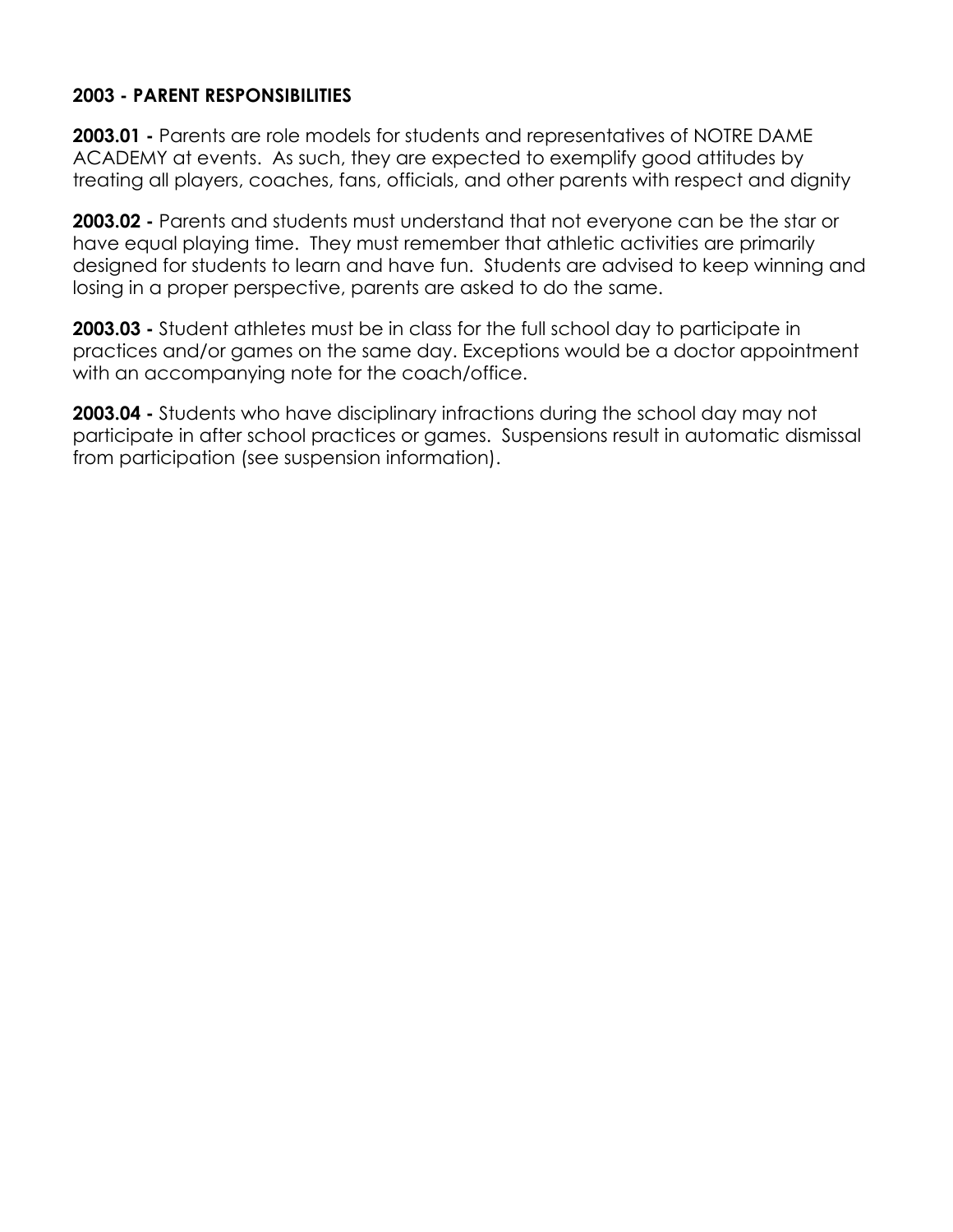# **ADDENDUMS to 2020-2021 HANDBOOK Please see the separate signature page to provide/deny your consent.**

#### **AUTHORIZATION, CONSENT AND RELEASE FOR USE OF VISUAL LIKENESSES AND ORIGINAL WORKS FOR ADULTS**

**I grant the following rights to Notre Dame Academy and the Archdiocese of Saint Paul and Minneapolis:**

- **1. The right to use all photographs, pictures, portraits, vocal sounds, appearances/likenesses, video and performances (hereinafter collectively known as "image") of me in the possession of Notre Dame Academy:**
- 2. The right to use, reproduce, publish, exhibit, distribute, and transmit the image of me individually or **in conjunction with other images or printed matter in the production of brochures, slides, motion pictures, broadcasts (radio, television, and other social and digital media), audio or video files, recordings, still photography, CD-Rom and any other manner of media now known or later developed;**
- 3. The right to use, reproduce, publish, exhibit, distribute, and transmit the image of me individually or **in conjunction with other images or printed matter on Notre Dame Academy and the Archdiocese of Saint Paul and Minneapolis's Internet websites. No home address or phone number will be published;**
- **4. The right to record, reproduce, amplify, edit, and simulate my image and all sound effects produced;**
- 5. The right to copyright, in the name of Notre Dame Academy and the Archdiocese of Saint Paul and **Minneapolis, works that contain the image of me;**
- **6. The right to use and publish for general communications, advertising, commercial or publicity purposes, or for any other lawful purpose whatsoever my original work; and**
- **7. The right to assign the above-mentioned rights to third parties without notice to me.**

I understand that the video files, still photos, or other media incorporating the image of me will become the property of Notre Dame Academy. I hereby waive the right to inspect or approve the image or any finished **materials that incorporate the image.**

I understand and agree that no compensation will be provided, now or in the future, in connection with the **use of my image or my original work.**

**I hereby release, discharge, and agree to indemnify and hold harmless Notre Dame Academy, the Archdiocese of Saint Paul and Minneapolis, and their agents, employees and assigns from any and all** claims, demands, right, and causes of action of whatever kind that I have or may have or may arise by reason of this authorization and from the use of my image and original work, including but not limited to, all **claims for libel and invasion of privacy.**

This consent regarding my likeness and original work is valid until such time as I choose to rescind this authorization and consent. If I choose to rescind this authorization and consent, I agree that I will inform Notre Dame Academy in writing and that my rescission will not take effect until it is received by Notre Dame Academy. I understand and acknowledge that it may not be possible to recall any work or photos **that have been published prior to receipt of my written rescission.**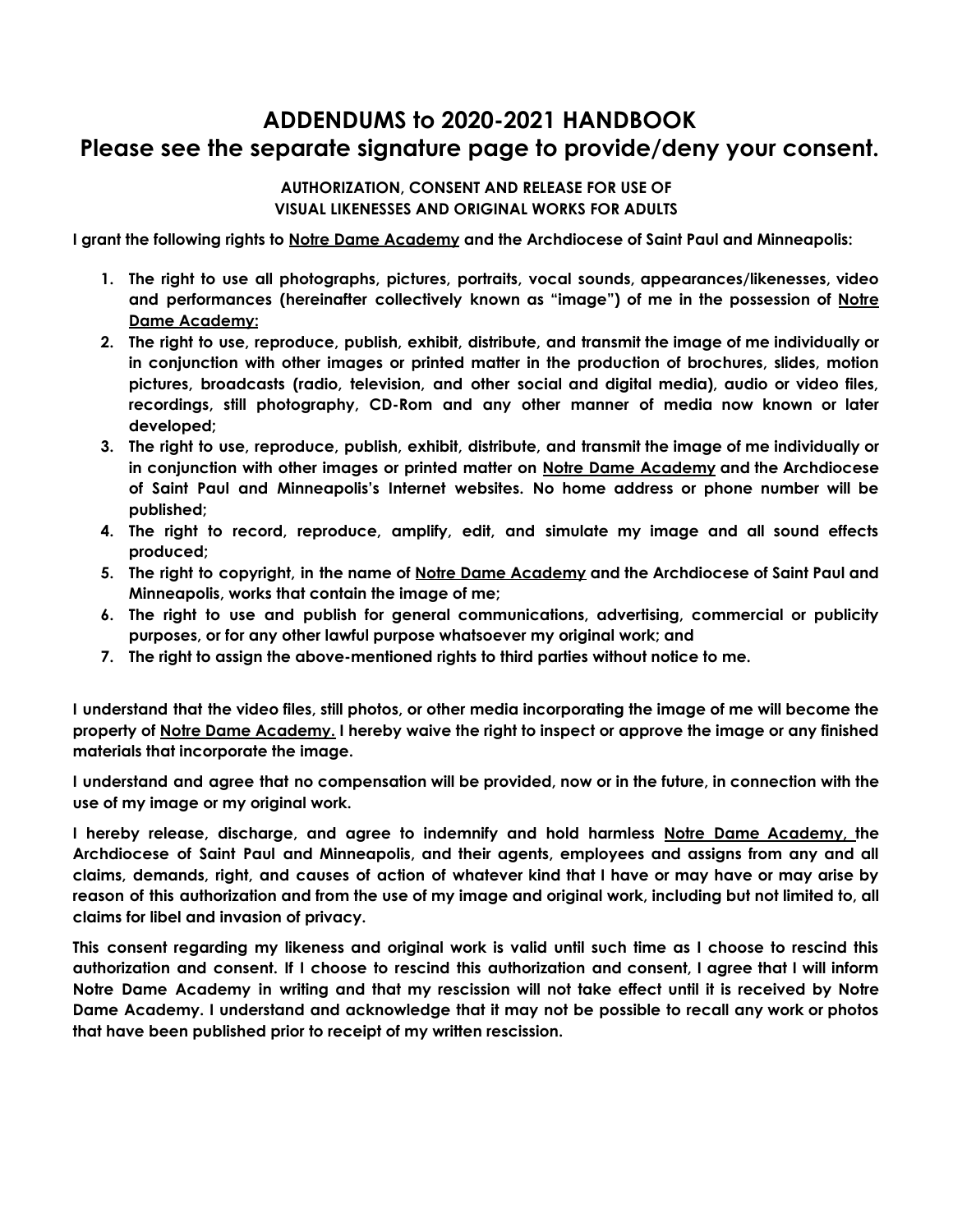# **AUTHORIZATION, CONSENT AND RELEASE FOR USE OF VISUAL LIKENESSES AND ORIGINAL WORKS OF MINORS**

This form allows you, the parent or guardian, to identify if images of your child and their original works may **be used for purposes of print, online, social media communication and promotion.**

**I am the parent or legal guardian of \_\_\_\_\_\_\_\_\_\_\_\_\_\_\_\_\_\_\_\_\_\_\_\_\_\_\_\_\_\_\_\_\_ (full name of minor) ('My Child").**

**I grant the following rights to Notre Dame Academy and the Archdiocese of Saint Paul and Minneapolis:**

- **1. The right to use all photographs, pictures, portraits, vocal sounds, appearances/likenesses, video and performances (hereinafter collectively known as "image") of My Child in the possession of Notre Dame Academy**
- **2. The right to use, reproduce, publish, exhibit, distribute, and transmit the image of My Child individually or in conjunction with other images or printed matter in the production of brochures, slides, motion pictures, broadcasts (radio, television, and other social and digital media), audio or video files, recordings, still photography, CD-Rom and any other manner of media now known or later developed;**
- **3. The right to use, reproduce, publish, exhibit, distribute, and transmit the image of My Child individually or in conjunction with other images or printed matter on Notre Dame Academy and the Archdiocese of Saint Paul and Minneapolis's Internet websites. No home address or phone number will be published;**
- **4. The right to record, reproduce, amplify, edit, and simulate My Child's image and all sound effects produced;**
- 5. The right to copyright, in the name of Notre Dame Academy and the Archdiocese of Saint Paul and **Minneapolis, works that contain the image of My Child;**
- **6. The right to use and publish for general communications, advertising, commercial or publicity purposes, or for any other lawful purpose whatsoever My Child's original work; and**
- **7. The right to assign the above-mentioned rights to third parties without notice to me.**

I understand that the video files, still photos, or other media incorporating the image of My Child will become the property of <u>Notre Dame Academy.</u> I hereby waive the right to inspect or approve the image **or any finished materials that incorporate the image.**

I understand and agree that no compensation will be provided, now or in the future, in connection with the **use of My Child's image or My Child's original work.**

**I hereby release, discharge, and agree to indemnify and hold harmless Notre Dame Academy, the Archdiocese of Saint Paul and Minneapolis, and their agents, employees and assigns from any and all** claims, demands, right, and causes of action of whatever kind that I or My Child have or may have or may arise by reason of this authorization and from the use of My Child's image and original work, including but **not limited to, all claims for libel and invasion of privacy.**

This consent regarding My Child's likeness and original work is valid until such time as I choose to rescind this authorization and consent. If I choose to rescind this authorization and consent, I agree that I will inform Notre Dame Academy in writing and that my rescission will not take effect until it is received by Notre Dame Academy. I understand and acknowledge that it may not be possible to recall any work or photos **that have been published prior to receipt of my written rescission.**